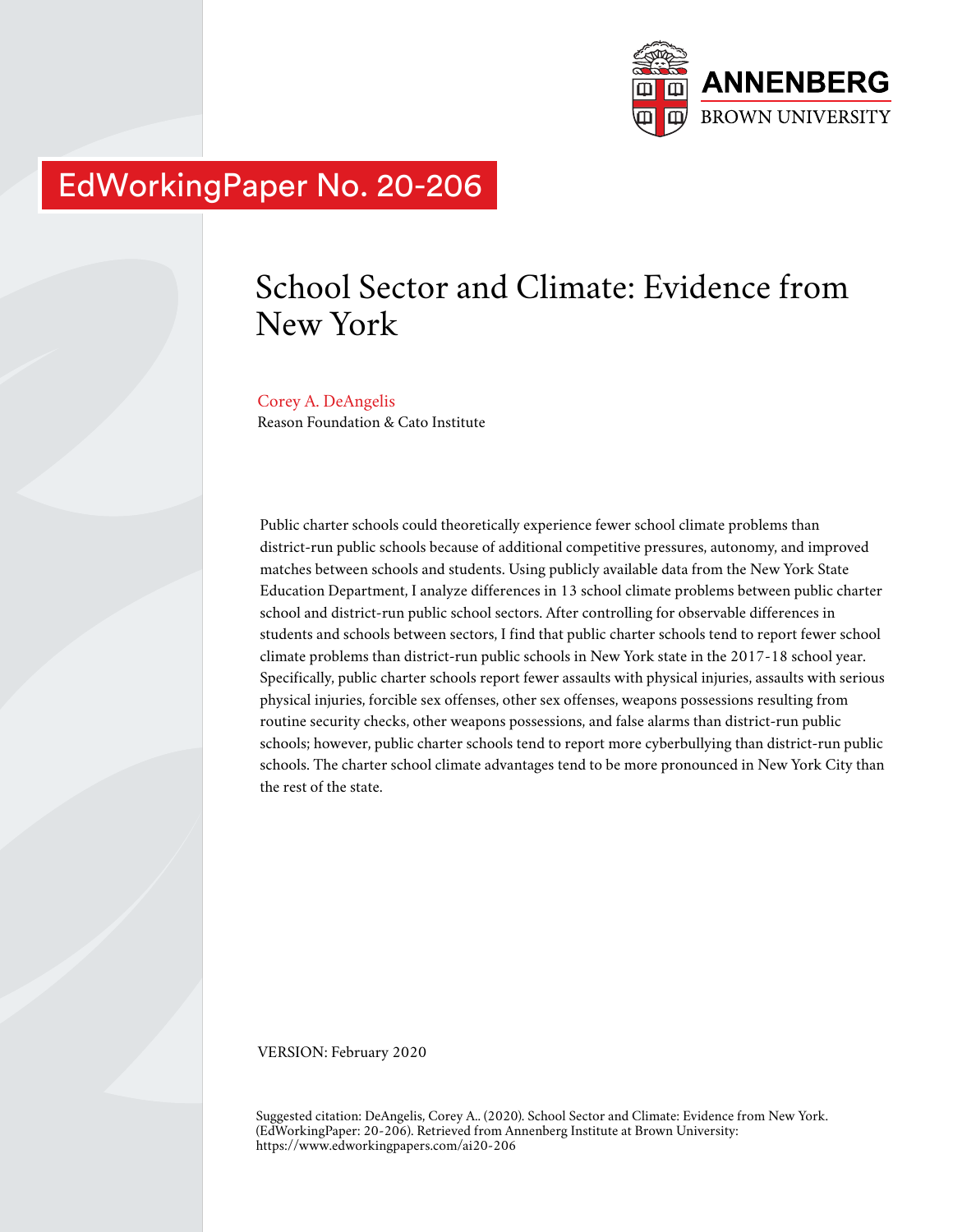# **School Sector and Climate: Evidence from New York**

Corey A. DeAngelis, Ph.D. Reason Foundation & Cato Institute Corey.DeAngelis@gmail.com ORCID: 0000-0003-4431-9489

February 18, 2020

Declarations of interest: none. Funding: none.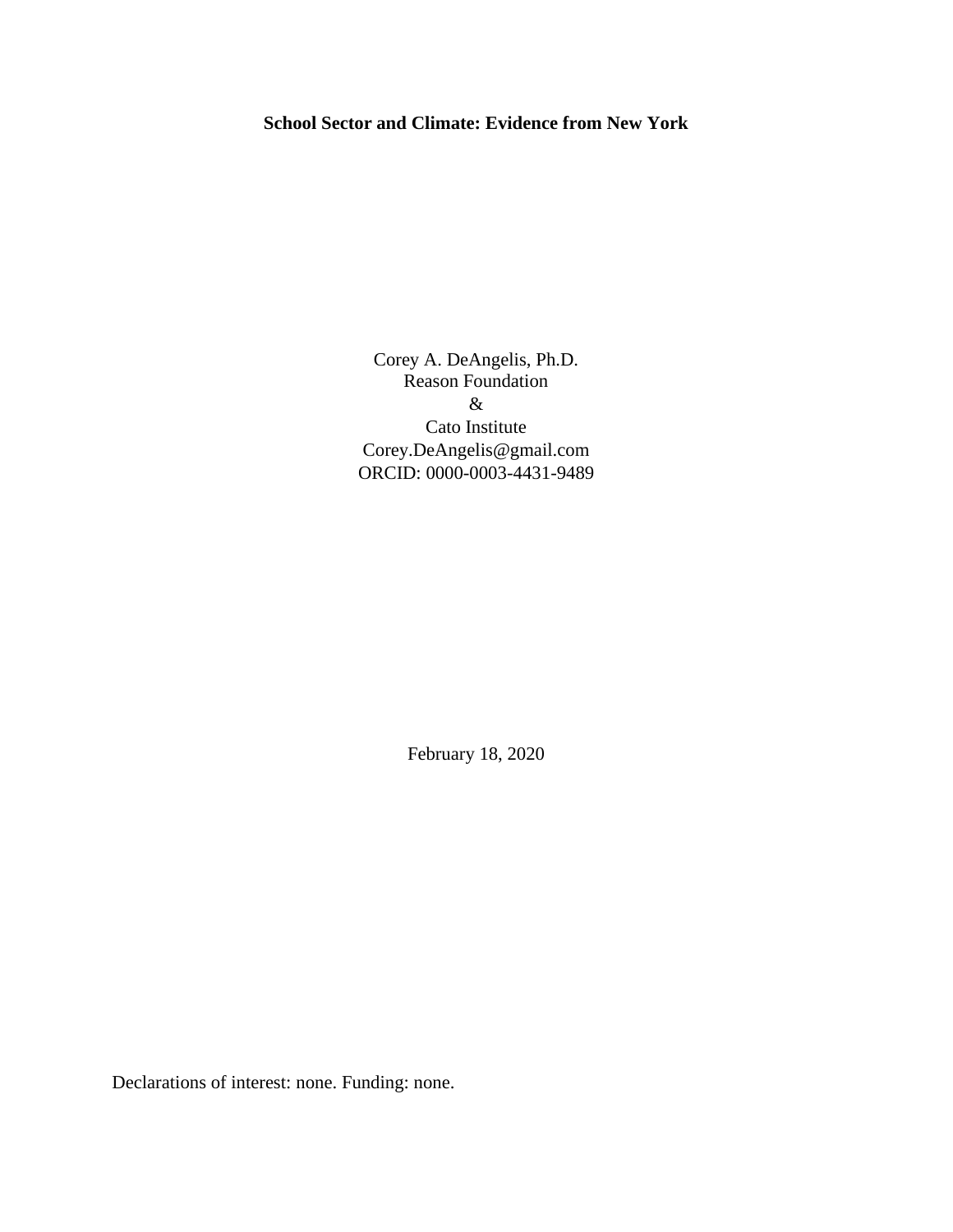#### **Abstract**

Public charter schools could theoretically experience fewer school climate problems than district-run public schools because of additional competitive pressures, autonomy, and improved matches between schools and students. Using publicly available data from the New York State Education Department, I analyze differences in 13 school climate problems between public charter school and district-run public school sectors. After controlling for observable differences in students and schools between sectors, I find that public charter schools tend to report fewer school climate problems than district-run public schools in New York state in the 2017-18 school year. Specifically, public charter schools report fewer assaults with physical injuries, assaults with serious physical injuries, forcible sex offenses, other sex offenses, weapons possessions resulting from routine security checks, other weapons possessions, and false alarms than districtrun public schools; however, public charter schools tend to report more cyberbullying than district-run public schools. The charter school climate advantages tend to be more pronounced in New York City than the rest of the state.

Keywords: charter schools; school choice; school safety; school violence; school climate JEL Codes: I28; I20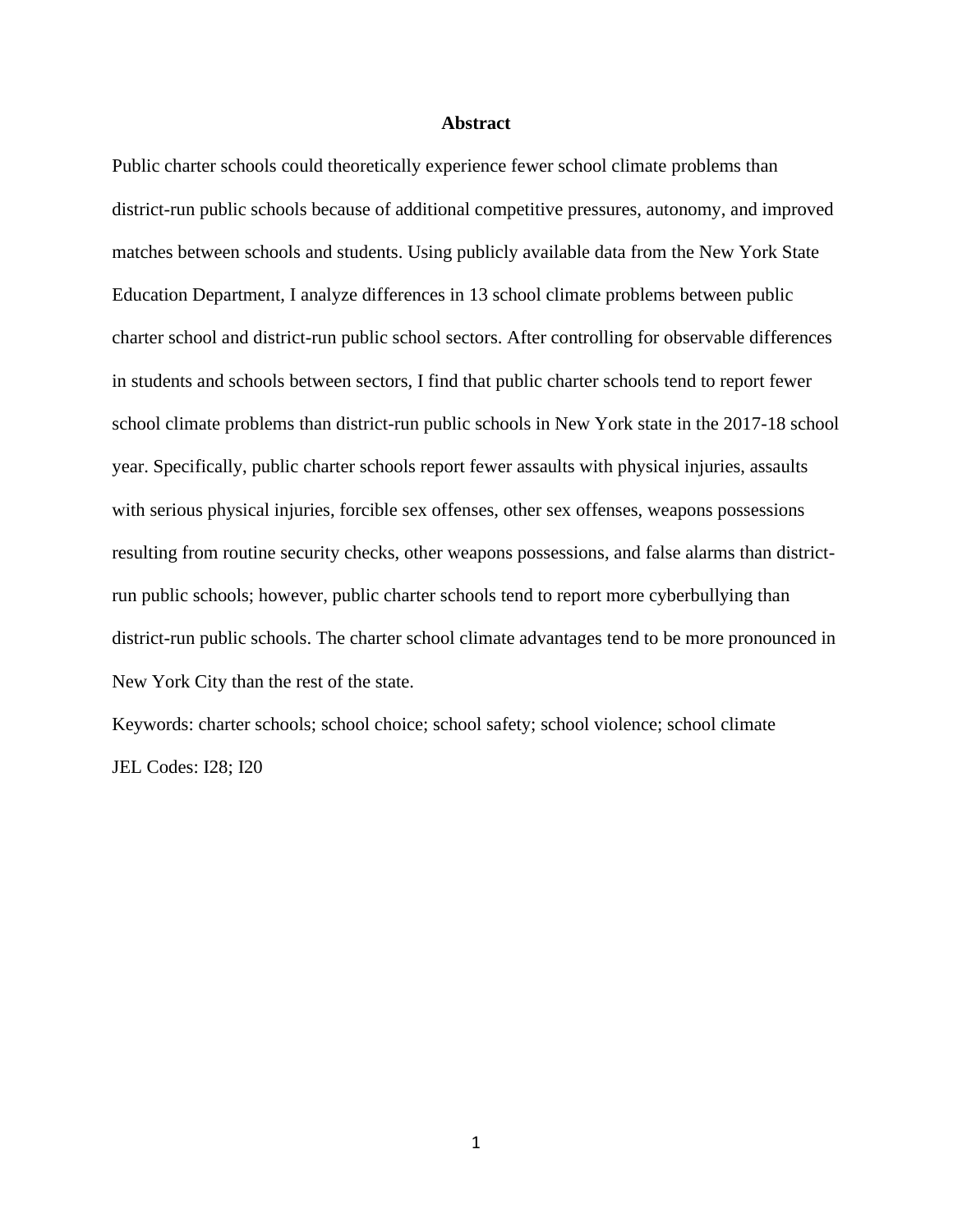#### **Introduction**

School quality is multidimensional (Blazar & Kraft, 2017). Schools are expected to improve student academic achievement, but they are also expected to keep children safe throughout the day. The U.S. Department of Education recently found that about 9 percent of students in high school had been in a physical fight on school property in the previous 12 months, and 20 percent of students in high school had access to illegal drugs on school property in the previous 12 months (Musu et al., 2019). In 2017, about 23 percent of students reported seeing hate-related graffiti and about 20 percent of students between the ages of 12 and 18 reported being bullied at school during the school year. Seventy-nine percent of public schools reported that one or more incidents of violence, theft, or other crimes took place, and 47 percent of schools reported one or more crime incidents to the police in the 2015-16 school year (Musu et al., 2019). Thirty-eight percent of teachers reported that student tardiness and class-cutting interfered with their teaching in 2015-16.

Access to public charter schools could theoretically lead to improvements in school climate because of additional competitive pressures, increased autonomy, and improved matches between schools and students. In New York, and most of the United States, students are residentially assigned to district-run public schools throughout their K-12 educations.<sup>1</sup> Some economists would argue that residential assignment to schools and mandatory funding through property taxes create substantial monopoly power for district-run public schools (Friedman, 1955). In general, if a family is not satisfied with the educational services provided by the district-run public schools, they only have a few options, which are each ineffective or costly,

<sup>1</sup> Find a School. New York City Department of Education. Retrieved from https://www.schools.nyc.gov/find-aschool. 2017-2018 School Zones. NYC Open Data. Retrieved from https://data.cityofnewyork.us/Education/2017- 2018-School-Zones/ghq4-ydq4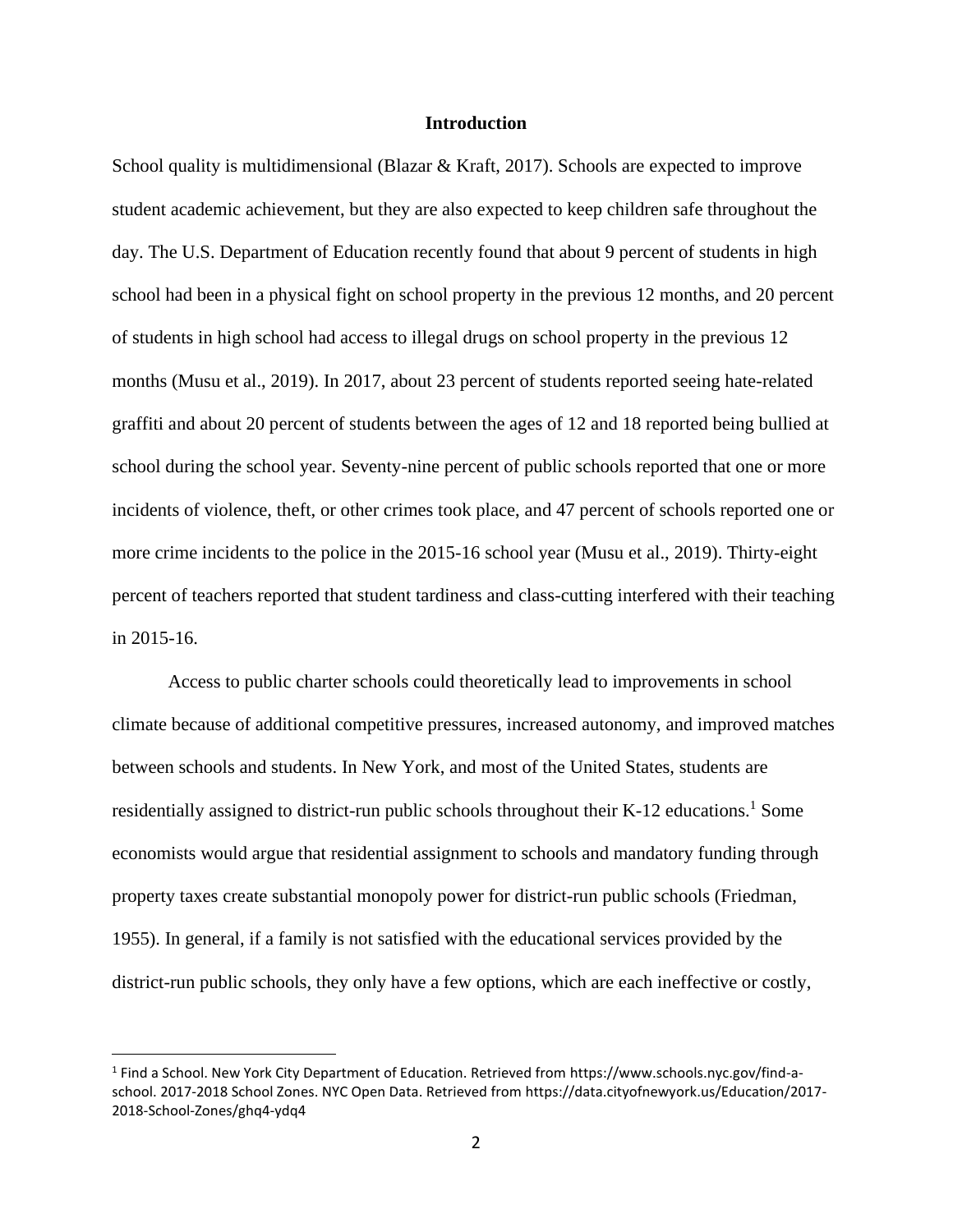especially for the least advantaged. The dissatisfied family can pay for a private school out of pocket while still paying for the district-run public school through property taxes, move to a residence that is assigned to a higher-quality district-run public school, vote for school board members who enact policies they prefer, advocate on behalf of their children to leaders of district-run public schools, or incur the costs associated with homeschooling while still paying for the district-run public school through property taxes.

Public charter schools are independently run and students are not assigned to them based on their residences. Public charter schools are prohibited from charging tuition, cannot have religious affiliations, generally cannot use selective admissions processes, and must comply with federal safety, special education, and civil rights laws.<sup>2</sup> Because public charter schools are additional educational options available to families and do not charge tuition, they reduce the transaction costs associated with opting out of residentially assigned schools, which theoretically increases competitive pressures in the public school system overall (Hanushek et al., 2007). By reducing the monopoly power held by providers of educational services, competitive pressures could improve academic outcomes such as math and reading test scores and non-academic outcomes such as school safety and climate (Chubb & Moe, 1988; Cordes, 2018; DeAngelis & Flanders, 2019; Egalite, 2013; Jabbar et al., 2019; Hoxby, 2007). We might expect public charter schools to demonstrate an advantage with providing safe school climates relative to district-run public schools if families choose their children's schools based on safety (e.g. Bedrick & Burke, 2018; Holmes Erickson, 2017; Kelly & Scafidi, 2013).

We might expect any public charter school advantages to be more pronounced in areas with more competitive pressures. For example, public charter school advantages might be larger

<sup>&</sup>lt;sup>2</sup> What is a Charter School? National Charter School Resource Center. U.S. Department of Education. Retrieved from https://charterschoolcenter.ed.gov/what-charter-school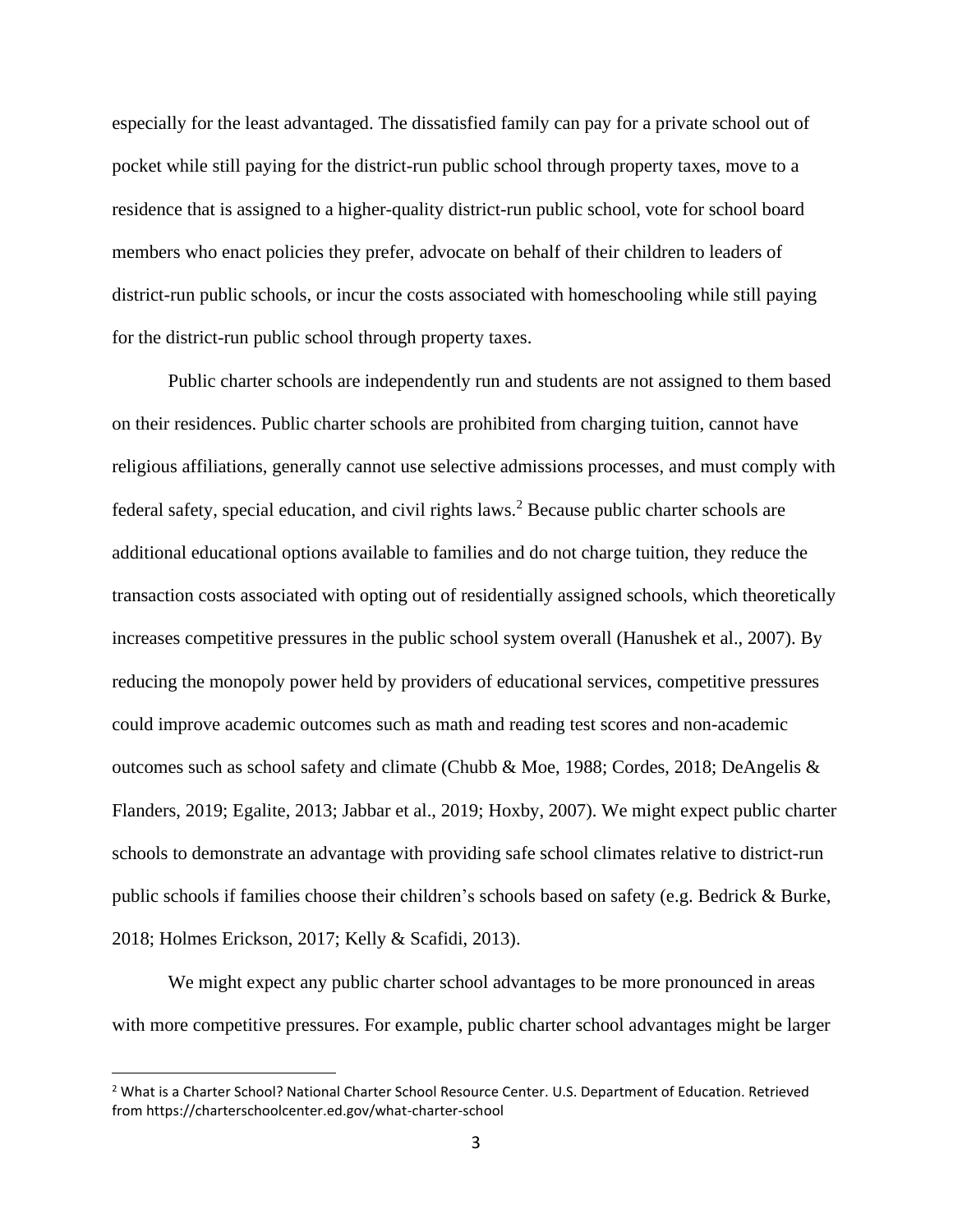for New York City than the rest of the state since there are generally more public charter school options from which to choose in large cities. Similarly, public charter school advantages might be larger for elementary schools than schools serving other grade levels because there are generally more elementary schools from which to choose. However, we might also expect any public charter school advantages to be less pronounced in areas with more because competitive pressures could lead to improvements in nearby district-run public schools (e.g. Cordes, 2018; Egalite, 2013; Jabbar et al., 2019).

Access to public charter schools might lead to better educational outcomes and school climates simply by improving matches between educators and students (DeAngelis & Holmes Erickson, 2018; Prieto et al., 2019). Public charter schools could experience fewer school climate problems if students are more interested in the material taught in the classroom and more aligned with the school's mission. We might also expect public charter schools to demonstrate school safety advantages since they generally have more autonomy with disciplinary policies than district-run public schools (Shakeel & DeAngelis, 2017).<sup>3</sup> Diliberti et al. (2019) found that 19 percent of schools in the U.S. reported that federal, state, or district policies on disciplining special education students limited their abilities to reduce or prevent crimes.

However, it is also possible for public charter schools to reduce student safety if families put more weight on other metrics of school quality or if public charter schools deceive families with advertising (Lubienski, 2007). It is also possible that families might not choose safer schools for their children because of possible information asymmetries in the education market (e.g. Ferreyra & Liang, 2012; Harris, 2017). Public charter schools might also fail to provide safer climates than district-run public schools since public charter schools tend to receive less

<sup>&</sup>lt;sup>3</sup> What is a Charter School? National Charter School Resource Center. U.S. Department of Education. Retrieved from https://charterschoolcenter.ed.gov/what-charter-school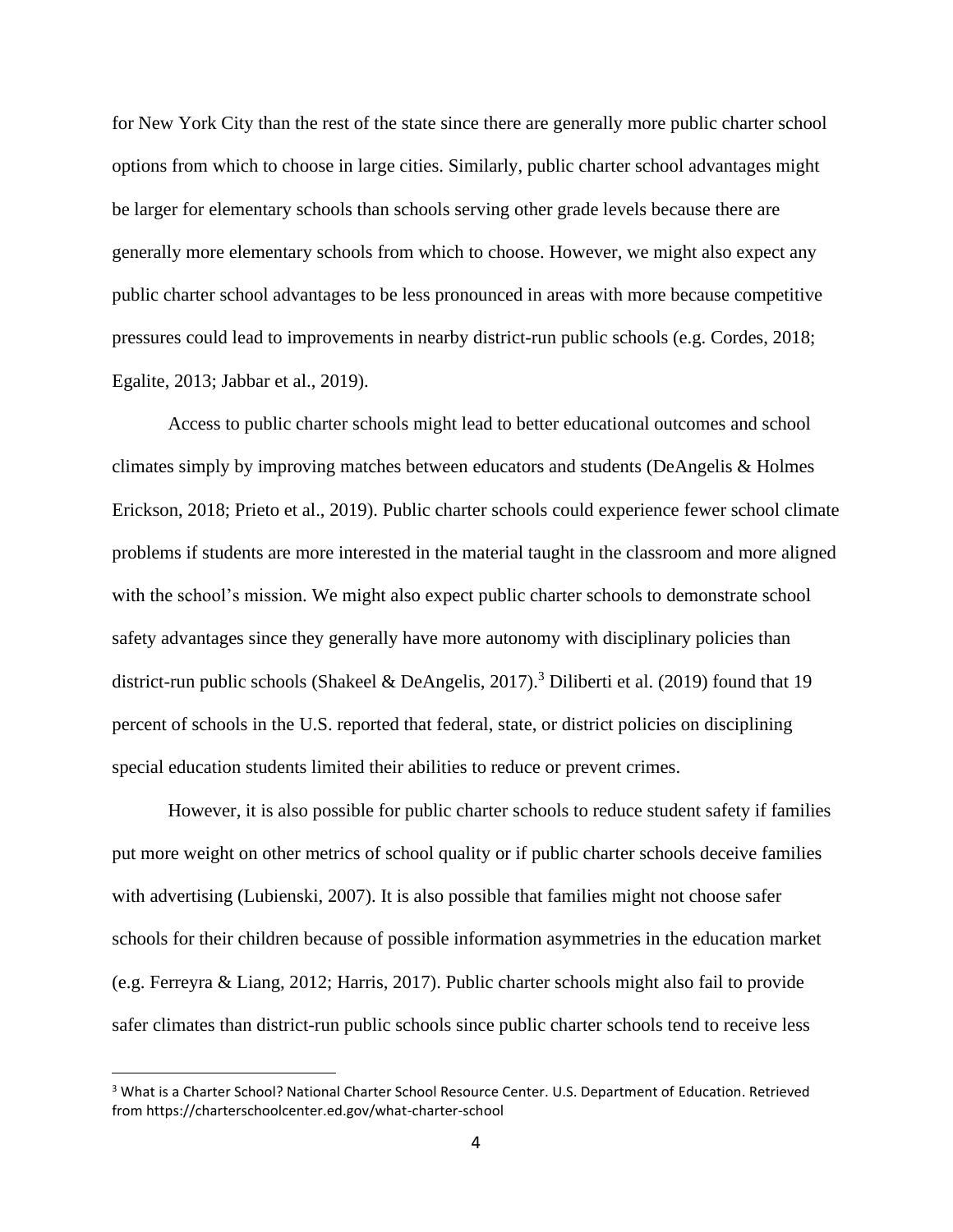funding per student than district-run public schools in New York (Batdorff et al., 2005; Batdorff et al., 2010; Batdorff et al., 2014; DeAngelis et al., 2018; Wolf et al., 2017).

This study empirically examines the three following research hypotheses: Hypothesis 1: Public charter schools have fewer school climate problems than district-run public schools.

Hypothesis 2: Public charter school climate advantages, if they exist, are more pronounced in New York City than the rest of the state.

Hypothesis 3: Public charter school climate advantages, if they exist, are more pronounced in elementary schools than schools serving other grade levels.

Using publicly available data from the New York State Education Department (NYSED), I estimate differences in 13 school climate problems between public charter school and districtrun public school sectors. After controlling for several observable differences in students and schools between sectors, I find that public charter schools tend to report fewer school climate problems than district-run public schools in New York state in the 2017-18 school year. Specifically, public charter schools report fewer assaults with physical injuries, assaults with serious physical injuries, forcible sex offenses, other sex offenses, weapons possessions resulting from routine security checks, other weapons possessions, and false alarms than district-run public schools; however, public charter schools tend to report more cyberbullying than districtrun public schools. The charter school climate advantages tend to be more pronounced in New York City than the rest of the state.

The next section reviews the literature on public charter schools in general, school choice and reports of safety, and the stated preferences of families who choose schools. The data and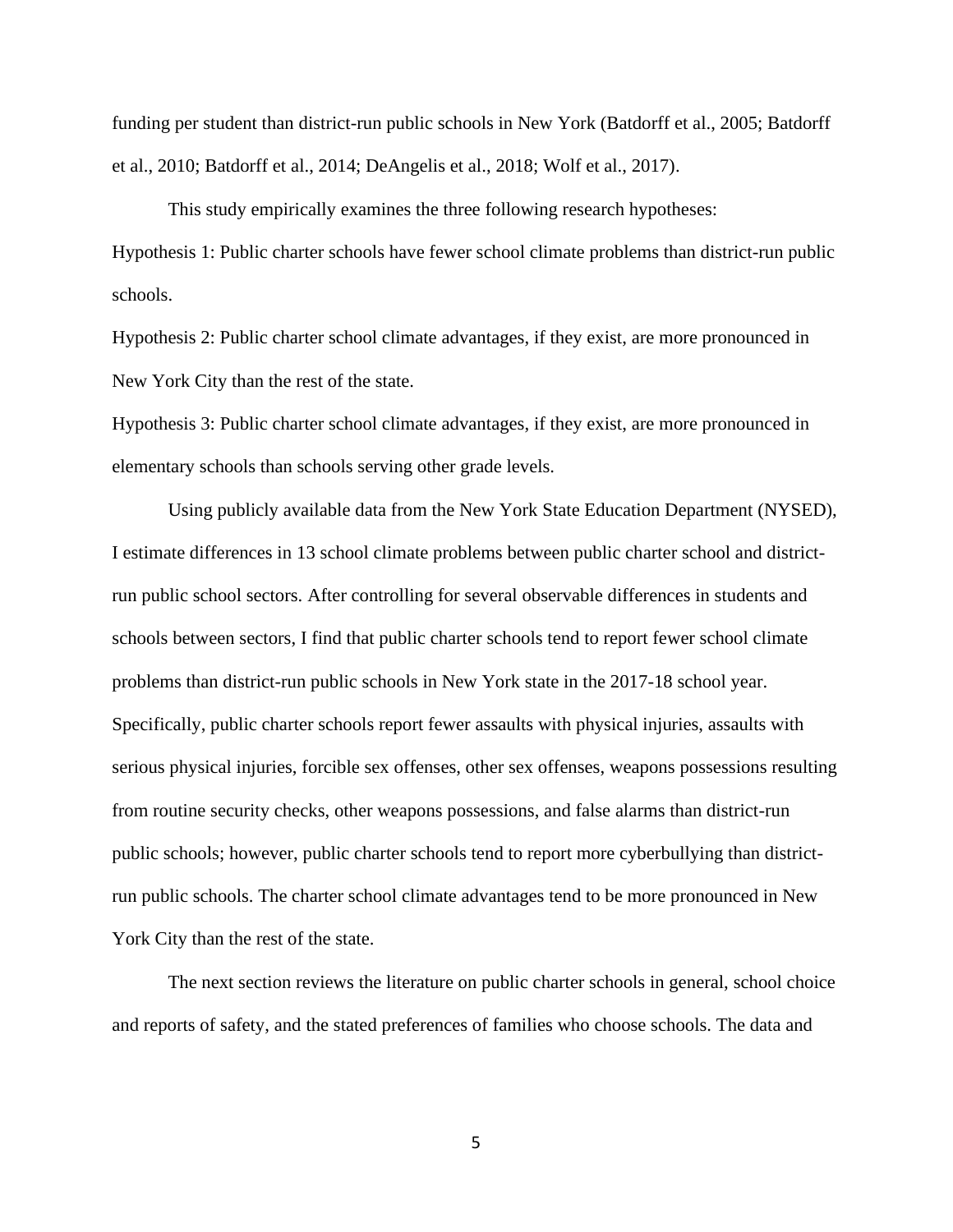methods are then presented. After that, the empirical results, study limitations, and policy implications are discussed.

#### **Literature Review**

A large body of literature links access to public charter schools to academic outcomes. The latest meta-analysis of the rigorous scientific evidence on the topic found that access to public charter schools generally increases math and reading test scores (Betts & Tang, 2019). Specifically, Betts and Tang (2019) reviewed 38 studies and found that public charter schools increased math test scores by 3.3 percent of a standard deviation and increased reading test scores by 2 percent of a standard deviation, on average. However, results of individual evaluations of public charter schools suggest that the academic effectiveness of public charter schools varies by context and location (Betts & Tang, 2019). Zimmer et al. (2019) similarly summarized the evidence on public charter schools and concluded that "lottery-based analyses have generally shown strong positive effects on student achievement of charter school admission and enrollment."

Betts and Tang (2014) reviewed the evidence linking access to public charter schools to various outcomes and found that "overall the studies appear to find positive effects of charter schools on non-achievement outcomes." Foreman (2017) found six evaluations linking access to public charter schools to educational attainment (Angrist et al., 2016; Davis & Heller, 2019; Dobbie & Fryer, 2015; Dobbie & Fryer, 2016; Furgeson et al., 2012; Sass et al., 2016). Each of the six evaluations found statistically significant positive effects for at least one educational attainment outcome, and none of the studies found negative effects on educational attainment.

Although it is important to evaluate the academic effectiveness of public charter schools, other outcomes may be of interest to families and communities. Families choose schools based on a variety of features such as academic effectiveness, culture, specialized mission, and safety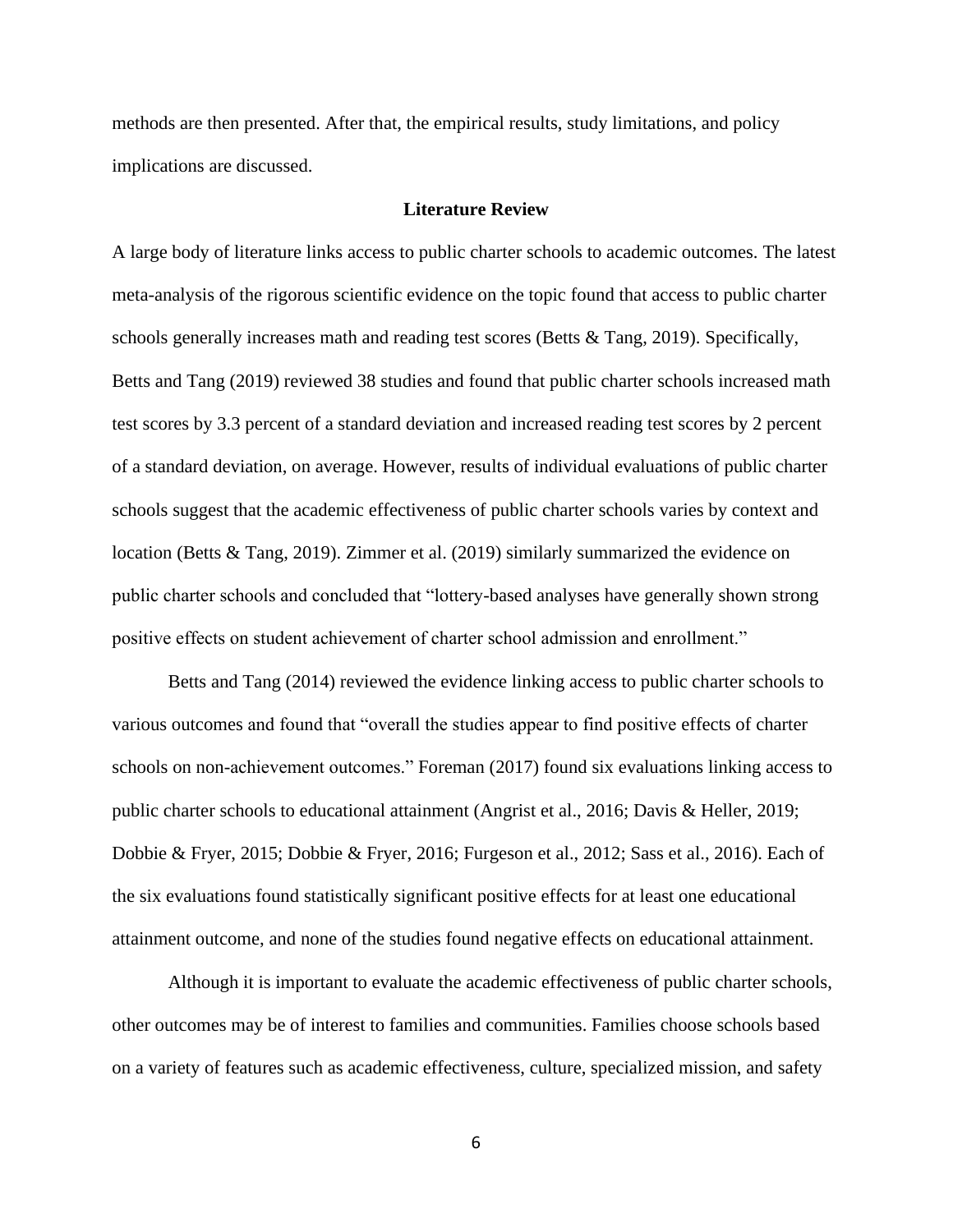(Catt & Rhinesmith, 2017; Cheng, Trivitt, and Wolf, 2016; Holmes Erickson, 2017; Prieto et al., 2019; Trivitt & Wolf, 2011). These types of schooling preferences may lead to improvements in nonacademic outcomes such as reductions in crime, teen pregnancies, and school climate problems (e.g. Dobbie & Fryer, 2015; DeAngelis & Dills, 2018; DeAngelis and Wolf, 2019; Deming, 2011; Dills & Hernández-Julián, 2011; McEachin et al., 2019). Bedrick and Burke (2018) surveyed over 13,000 families using the Florida Tax Credit Scholarship Program and found that 36 percent of parents listed a "safe environment" as one of their top three reasons for choosing their children's schools, whereas only 4 percent listed "standardized test scores" in their top three reasons. Kelly and Scafidi (2013) similarly surveyed families using the Georgia GOAL Scholarship Program and found that 53 percent of parents listed "improved student safety" as a reason for choosing their children's schools.

Schwalbach and DeAngelis (2020) reviewed the evidence linking public charter schools and private school choice programs to reports of school safety. This limited body of research suggests that access to public and private schools of choice improves safety as reported by students, parents, and school leaders. Ten rigorous studies link private school choice programs, or private schooling in general, to reports of safety (Schwalbach & DeAngelis, 2020). Each of the 10 evaluations finds statistically significant positive effects on safety as reported by students, parents, or school leaders (DeAngelis & Lueken, 2020; Howell & Peterson, 2006; Fan, Williams, & Corkin, 2011; Farina, 2019; Lleras, 2008; Shakeel & DeAngelis, 2018; Waasdorp et al., 2018; Webber et al., 2019; Witte et al., 2008; Wolf et al., 2010). Schwalbach and DeAngelis (2020) also find generally positive effects of access to public charter schools on reports of school safety in their review of the studies on the topic (e.g. Altenhofen, Berends, & White, 2016; Barrett, 2003; DeAngelis & Lueken, 2020; Gleason et al., 2010; Hamlin, 2017; Shakeel & DeAngelis,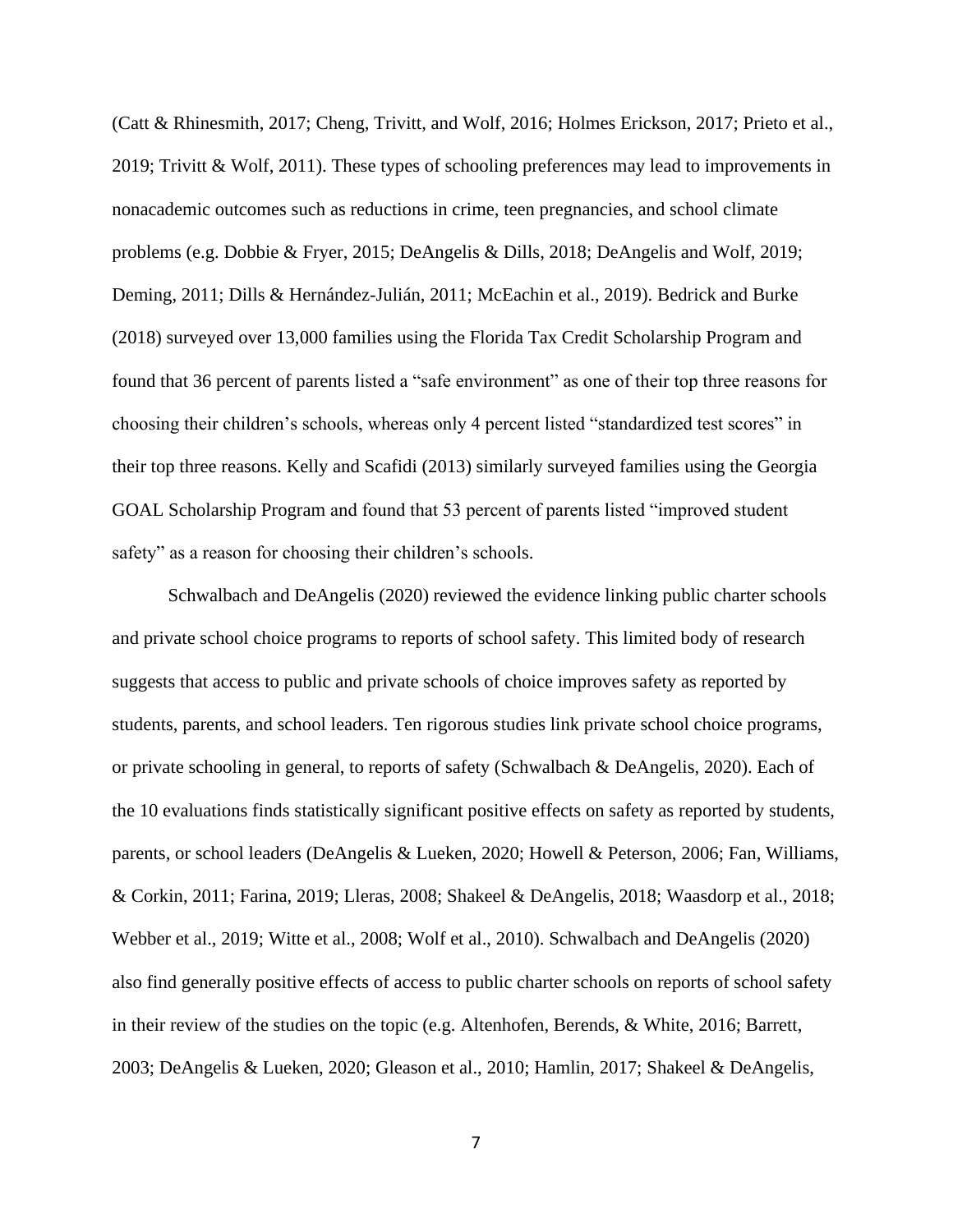2018; Tuttle et al., 2015). Although three of these studies use random assignment methodology, each of these studies examines differences in parents' perceptions of school safety rather than differences in actual incidents of school climate problems between sectors (Altenhofen, Berends, & White, 2016; Gleason et al., 2010; Tuttle et al., 2015). Cordes (2018) also found that charter school competition is associated with improvements in parents' reports of school safety in New York City.

The current study adds to this body of literature by focusing on New York, using recent data from the 2017-18 school year, examining school climate differences between sectors using a list of 13 different school climate problems reported by school leaders, and examining counts of school climate problems. Although Shakeel and DeAngelis (2018) and DeAngelis and Lueken (2020) also examine differences in school climate problems as reported by school leaders between sectors, those studies rely on surveys of school leaders, whereas the current study uses data that are publicly available and required by the New York State Education Department. The current study might provide less-biased estimates since all schools are required to report the school climate problems, whereas the previous studies examine differences in the likelihood of school climate problems occurring as reported by school leaders on surveys. The current study also uses significantly more control variables in the analytic models than Shakeel and DeAngelis (2018) and DeAngelis and Lueken (2020), which arguably could lead to less-biased estimates of the effects of public charter schools on school climate problems. This study also examines differences in actual counts of the school climate problems rather than reports of the likelihood of particular problems occurring in their schools.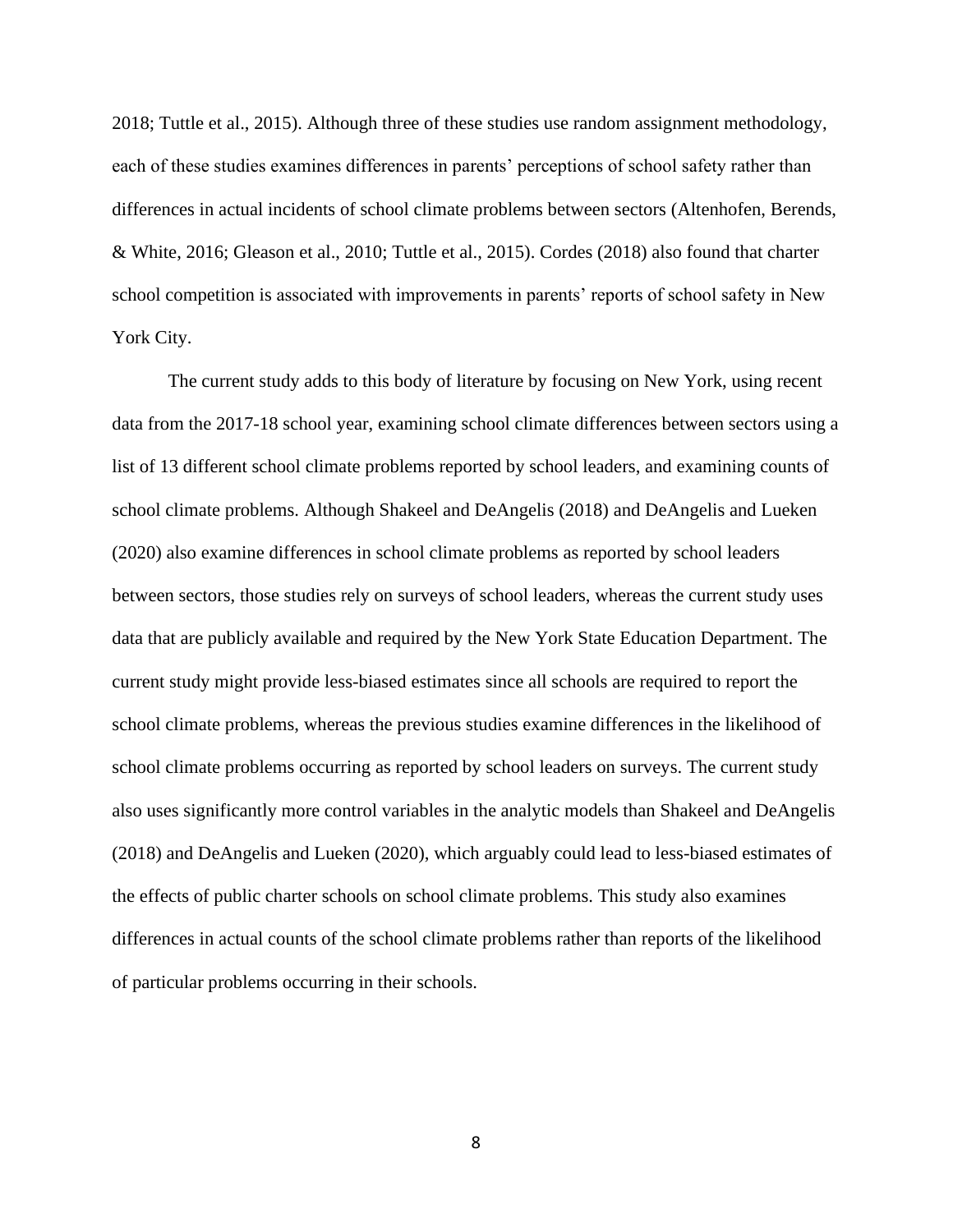#### **Data**

The data used in this study are all publicly available at the New York State Education Department website. The dependent variables examined, capturing counts of 13 different categories of safety incidents for each school in 2017-18, can be found at the Information and Reporting Services section of the NYSED website.<sup>4</sup> Data on grade levels served, location, and background characteristics of students enrolled in each public school in the 2017-18 school year can be found at the Enrollment Database at the NYSED website.<sup>5</sup> Data on the counts of student suspensions can also be found for each public school at the Student and Educator Database<sup>6</sup> at the NYSED website.<sup>7</sup>

Descriptive statistics for the full sample of 4,717 schools (4,440 district-run public schools and 277 public charter schools) can be found in Table 1. One observation (0.02 percent of all schools) is missing for the percentage of students identified as "free lunch" and "reduced lunch." Thirty-one observations (0.66 percent of all schools) are missing for student suspensions. Schafer (1999) claims that missing rates below 5 percent are inconsequential, and Bennett (2001) contends that estimates are biased when the percentage of missing data exceeds 10 percent. Average differences between school sectors are shown for each variable in Table 2. In general, statistically significant differences between sectors suggest that public charter schools serve lessadvantaged student populations than district-run schools in the state. Relative to district-run public schools in New York in the 2017-18 school year, public charter schools served higher

<sup>4</sup> School Safety and the Educational Climate (SSEC). Information and Reporting Services. New York State Education Department. Retrieved from http://www.p12.nysed.gov/irs/school\_safety/school\_safety\_data\_reporting.html

<sup>5</sup> Enrollment Database. Downloads. New York State Education Department. Retrieved from https://data.nysed.gov/downloads.php

 $6$  Although the NYSED website indicates that this dataset covers the 2017-18 school year, the dataset itself indicates that the suspension counts are from the 2016-17 school year.

<sup>7</sup> Student and Educator Database. Downloads. New York State Education Department. Retrieved from https://data.nysed.gov/downloads.php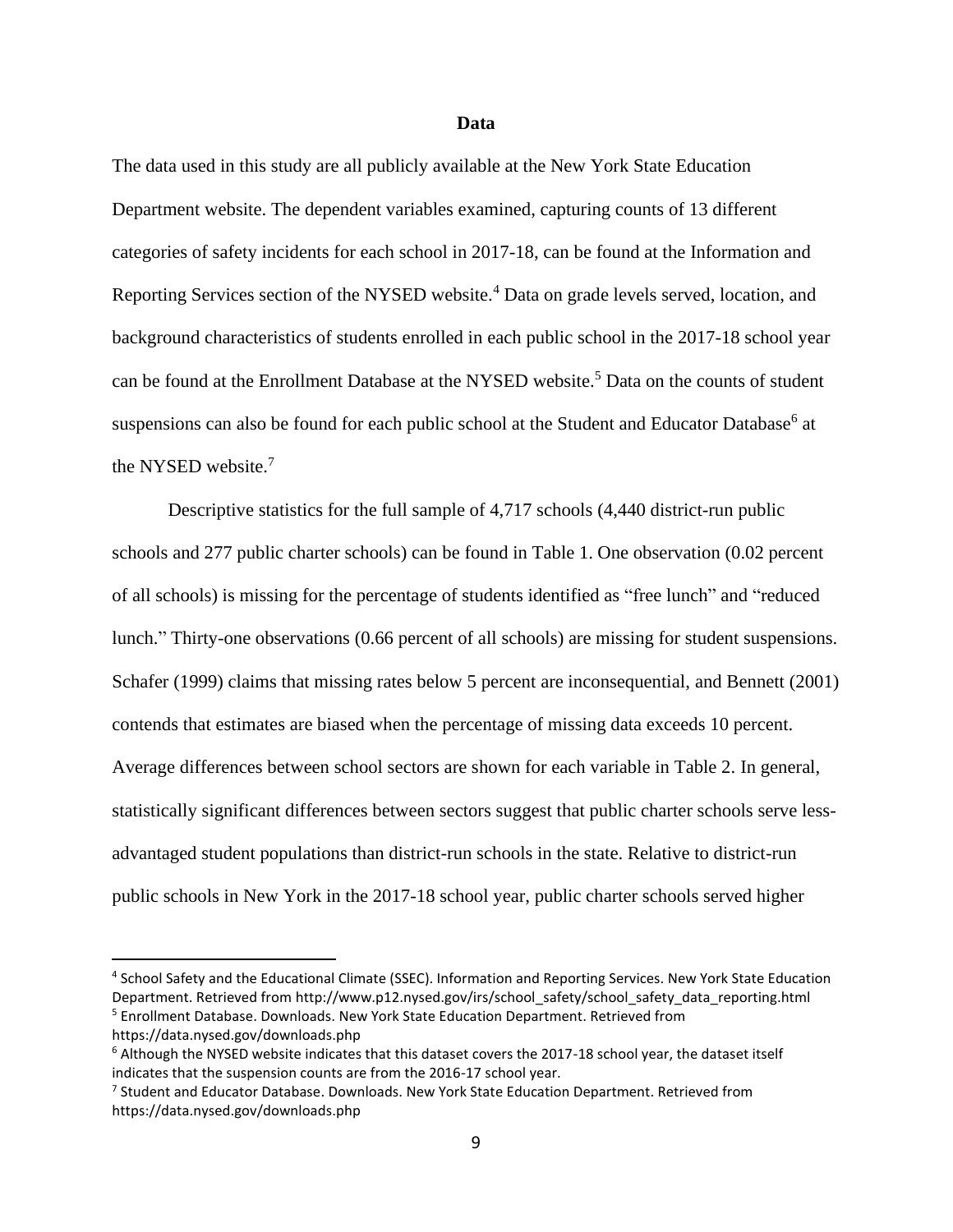proportions of students classified as: free lunch, reduced lunch, homeless, racial or ethnic minorities, and students living in New York City. However, district-run public schools served higher proportions of English Language Learners and migrants than public charter schools in New York in 2017-18.

Six of the 13 school climate problems are statistically different between sectors (Table 2). Five of these six differences suggest that district-run public schools have more safety problems than public charter schools in New York. On a per-pupil basis, district-run public schools reported more instances of assaults with serious physical injuries, forcible sex offenses, other sex offenses, other weapons possessions, and non-cyber bullying. However, public charter schools reported more instances of cyberbullying per pupil than district-run public schools. Public charter schools also in general suspended more students than district-run public schools. Importantly, none of the differences in outcomes reported in Table 2 control for differences in student populations or school characteristics. Results from subsequent models, explained in the next section, control for observable differences in student and school characteristics between sectors.<sup>8</sup>

<sup>&</sup>lt;sup>8</sup> Regressions cannot run for the final outcome, homicides, due to concavity problems. This outcome is therefore excluded from each of the main results tables.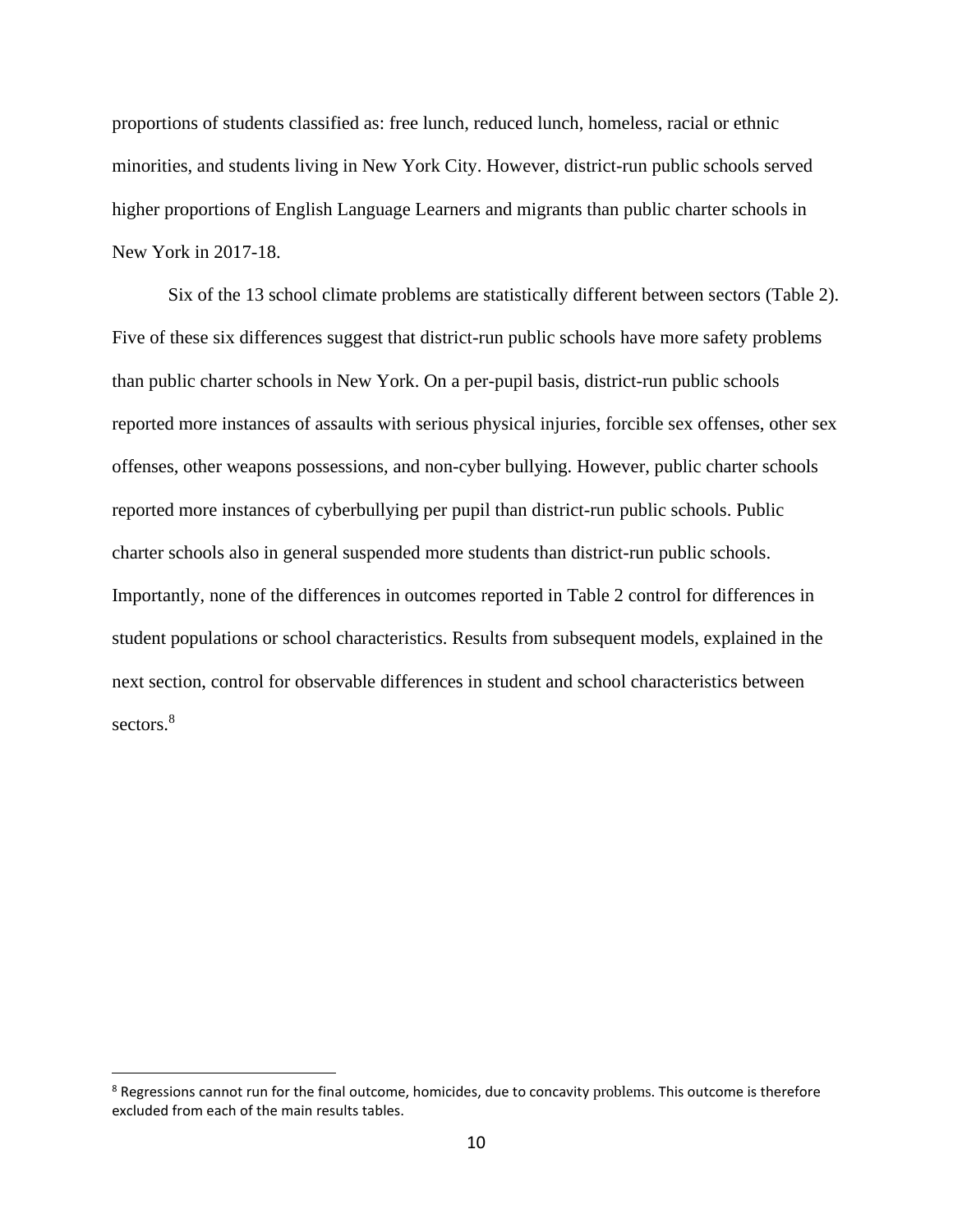| <b>Variables</b>                                    | <b>Mean</b> | <b>Standard</b>  | <b>Minimum</b> | <b>Maximum</b> |
|-----------------------------------------------------|-------------|------------------|----------------|----------------|
|                                                     |             | <b>Deviation</b> |                |                |
| Independent                                         |             |                  |                |                |
| Public Charter School (%)                           | 5.87        | 23.51            | 0.00           | 100.00         |
| English Language Learners (%)                       | 8.43        | 12.02            | 0.00           | 100.00         |
| Students with Disabilities (%)                      | 18.82       | 12.63            | 0.00           | 100.00         |
| Free Lunch (%)                                      | 51.41       | 27.44            | 0.00           | 103.64         |
| Reduced Lunch (%)                                   | 3.95        | 3.12             | 0.00           | 31.18          |
| Homeless (%)                                        | 5.15        | 6.79             | 0.00           | 46.39          |
| Foster Care (%)                                     | 0.16        | 2.07             | 0.00           | 89.47          |
| Migrant $(\%)$                                      | 0.08        | 0.39             | 0.00           | 7.90           |
| Armed Forces Parent (%)                             | 0.25        | 2.91             | 0.00           | 87.89          |
| Black or African American (%)                       | 18.63       | 23.82            | 0.00           | 96.03          |
| Hispanic or Latino (%)                              | 25.91       | 24.86            | 0.00           | 100.00         |
| Asian or Native Hawaiian/Other Pacific Islander (%) | 7.13        | 12.27            | 0.00           | 94.34          |
| American Indian or Alaska Native (%)                | 0.77        | 3.29             | 0.00           | 97.74          |
| White (%)                                           | 43.91       | 36.15            | 0.00           | 100.00         |
| Female (%)                                          | 48.54       | 6.99             | 0.00           | 100.00         |
| Elementary School (%)                               | 55.20       | 49.73            | 0.00           | 100.00         |
| Middle School (%)                                   | 13.82       | 34.52            | 0.00           | 100.00         |
| Junior High School (%)                              | 1.78        | 13.23            | 0.00           | 100.00         |
| Junior-Senior High School (%)                       | 7.91        | 26.99            | 0.00           | 100.00         |
| Senior High School (%)                              | 18.49       | 38.82            | 0.00           | 100.00         |
| K-12 School $(\%)$                                  | 2.44        | 15.42            | 0.00           | 100.00         |
| New York City (%)                                   | 38.52       | 48.67            | 0.00           | 100.00         |
| Enrollment (100s)                                   | 5.67        | 4.14             | 0.04           | 58.37          |
| Suspensions (2016-17)                               | 3.19        | 7.05             | 0.00           | 180.85         |
| Dependent                                           |             |                  |                |                |
| <b>Assault</b> (Physical Injury)                    | 2.82        | 5.28             | 0.00           | 76.00          |
| <b>Assault (Serious Physical Injury)</b>            | 0.18        | 0.60             | 0.00           | 9.00           |
| <b>Forcible Sex Offenses</b>                        | 0.11        | 0.44             | 0.00           | 9.00           |
| Other Sex Offenses                                  | 0.86        | 1.92             | 0.00           | 31.00          |
| Weapons Possession (Routine Security Check)         | 0.35        | 1.37             | 0.00           | 34.00          |
| Weapons Possession (Other)                          | 0.81        | 1.52             | 0.00           | 22.00          |
| Bullying (Excluding Cyber)                          | 4.16        | 7.37             | 0.00           | 105.00         |
| Bullying (Cyber)                                    | 0.87        | 1.98             | $0.00\,$       | 24.00          |
| <b>Bomb Threat</b>                                  | 0.04        | 0.24             | 0.00           | 5.00           |
| False Alarm                                         | 0.15        | 0.57             | 0.00           | 18.00          |
| Drugs                                               | 1.25        | 3.34             | 0.00           | 54.00          |
| Alcohol                                             | 0.23        | 0.84             | 0.00           | 12.00          |
| Homicide (#)                                        | 0.00        | 0.01             | 0.00           | 1.00           |

# **Table 1: Descriptive Statistics**

*Notes*: Sample size is 4,717 schools. Each variable is from the 2017-18 school year except for suspensions (2016-17).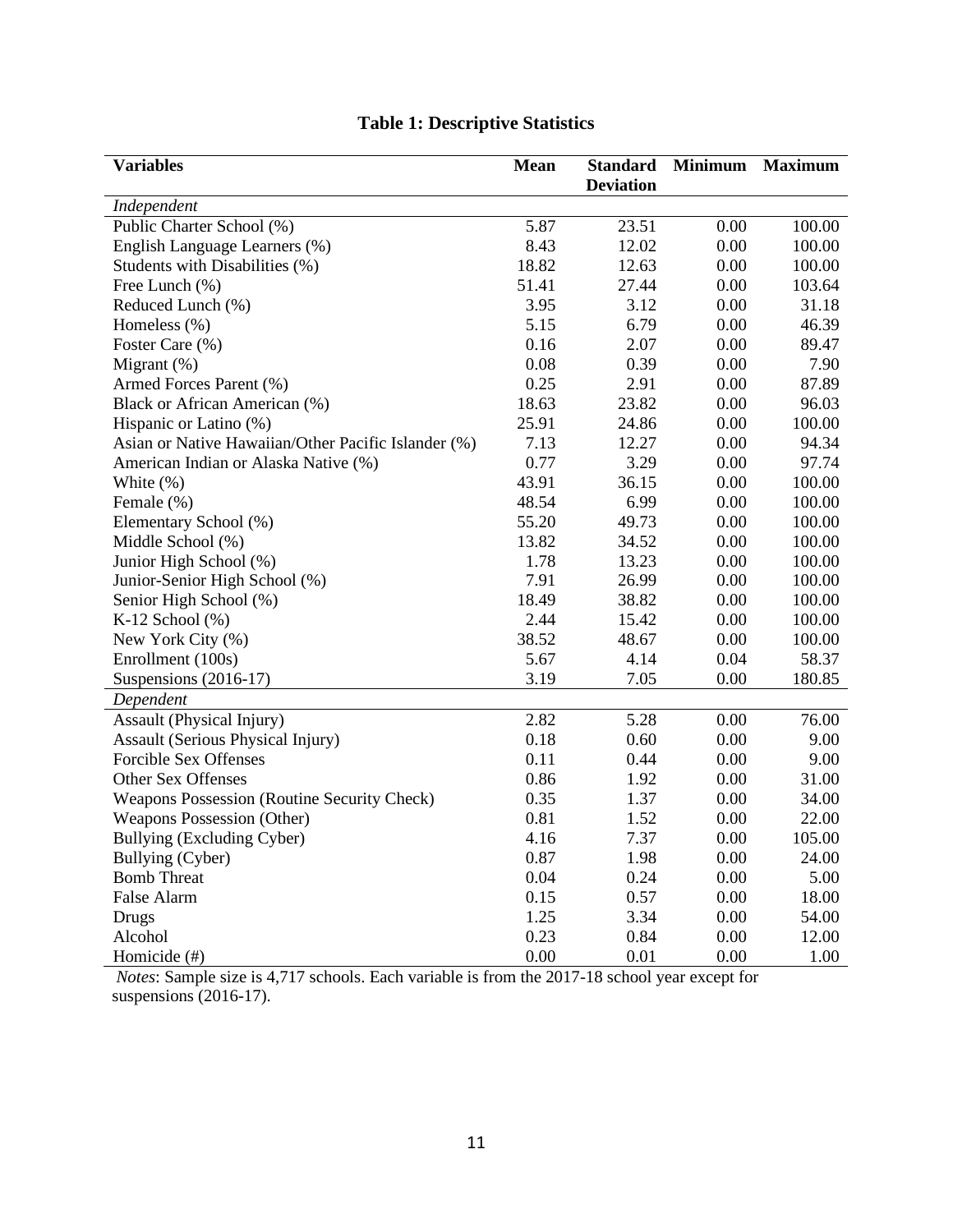| <b>Variables</b>                                    | <b>District-Run</b> | <b>Charter</b> |
|-----------------------------------------------------|---------------------|----------------|
| Independent                                         |                     |                |
| English Language Learners (%)                       | $*8.52$             | 7.05           |
| Students with Disabilities (%)                      | 18.89               | 17.64          |
| Free Lunch (%)                                      | 50.05               | ***73.38       |
| Reduced Lunch (%)                                   | 3.80                | $***6.39$      |
| Homeless (%)                                        | 4.99                | $***7.72$      |
| Foster (%)                                          | 0.17                | 0.03           |
| Migrant $(\%)$                                      | $***0.08$           | 0.00           |
| Armed Forces Family (%)                             | 0.26                | 0.02           |
| Black or African American (%)                       | 16.51               | $***52.60$     |
| Hispanic or Latino (%)                              | 25.31               | ***35.52       |
| Asian or Native Hawaiian/Other Pacific Islander (%) | $***7.40$           | 2.67           |
| American Indian or Alaska Native (%)                | 0.76                | 0.92           |
| White $(\%)$                                        | $***46.23$          | 6.65           |
| Female (%)                                          | 48.43               | $***50.25$     |
| Elementary School (%)                               | 54.91               | 59.93          |
| Middle School (%)                                   | $***14.23$          | 7.22           |
| Junior High School (%)                              | 1.85                | 0.72           |
| Junior-Senior High School (%)                       | 7.68                | $*11.55$       |
| Senior High School (%)                              | **18.92             | 11.55          |
| K-12 School $(\%)$                                  | 2.03                | ***9.03        |
| New York City (%)                                   | 35.88               | $***80.87$     |
| Enrollment (100s)                                   | $***5.71$           | 5.00           |
| Suspensions (2016-17)                               | 2.89                | $***8.27$      |
| Dependent                                           |                     |                |
| <b>Assault</b> (Physical Injury)                    | 0.58                | 0.53           |
| Assault (Serious Physical Injury)                   | $*0.04$             | 0.01           |
| <b>Forcible Sex Offenses</b>                        | $*0.02$             | 0.01           |
| Other Sex Offenses                                  | $**0.16$            | 0.09           |
| Weapons Possession (Routine Security Check)         | 0.08                | 0.06           |
| Weapons Possession (Other)                          | $*0.15$             | 0.11           |
| Bullying (Excluding Cyber)                          | $+0.84$             | 0.66           |
| Bullying (Cyber)                                    | 0.16                | $**0.24$       |
| <b>Bomb Threat</b>                                  | 0.01                | 0.01           |
| False Alarm                                         | 0.04                | 0.02           |
| Drugs                                               | 0.22                | 0.24           |
| Alcohol                                             | 0.04                | 0.03           |
| Homicide (#)                                        | 1.00                | 0.00           |

### **Table 2: Sector Differences**

*Notes*: Sample size is 4,717 schools. One observation is missing for Free Lunch and Reduced Lunch. Thirty-one observations (0.66 percent) are missing for suspensions. Each variable is from the 2017-18 school year except for suspensions (2016-17). +  $p < 0.10$ , \*  $p < 0.05$ , \*\*  $p < 0.01$ , \*\*\*  $p < 0.001$ . Each dependent variable is divided by student enrollment (in 100s) except for homicide.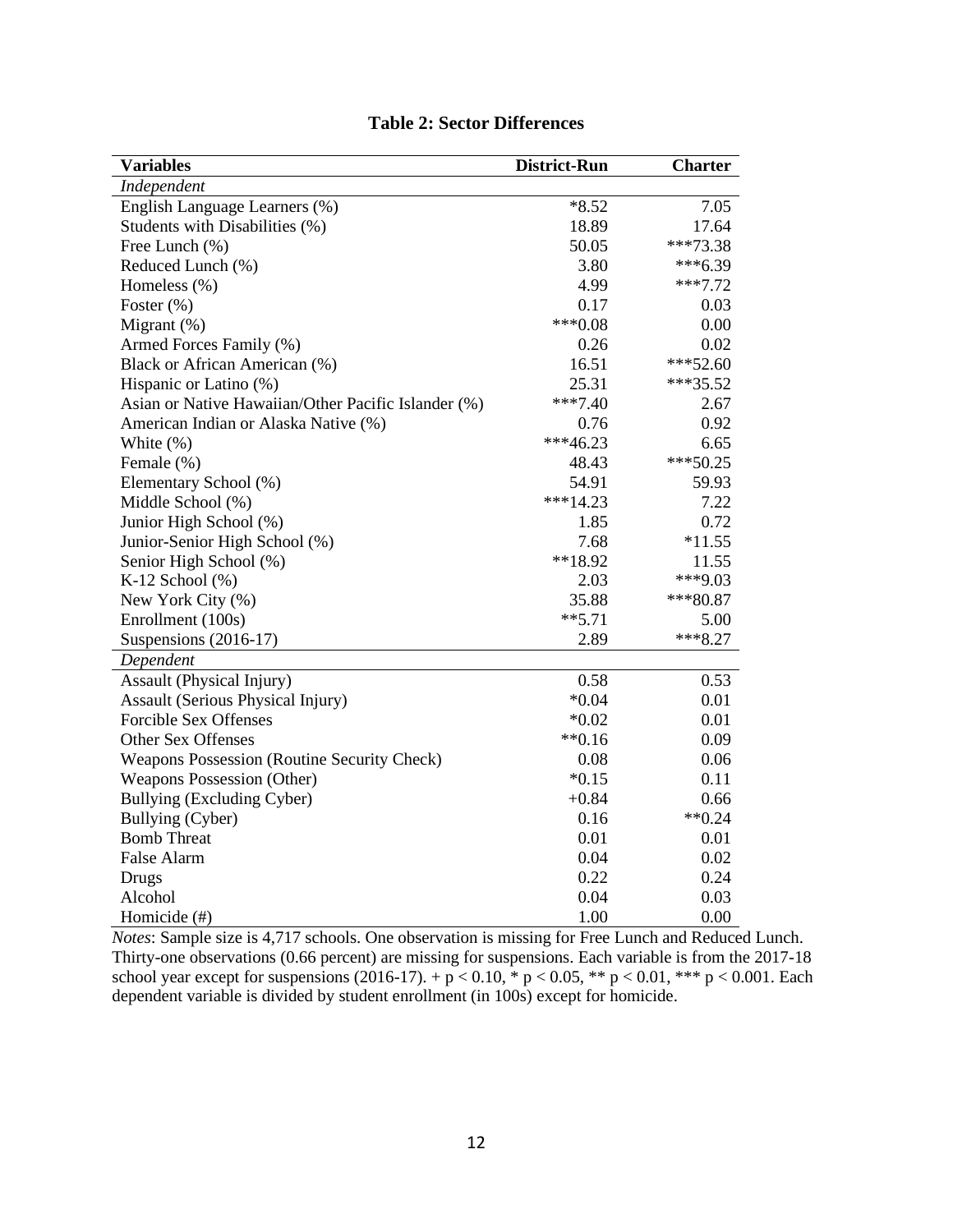#### **Methods**

Because each of the school climate outcomes is a count variable, the preferred model employed is a negative binomial regression model of the form:

$$
Climate\_Problems_i = \beta_0 + \beta_1Character_i + X_i + \varepsilon_i
$$

Where the dependent variable of interest, *Climate\_Problems*, is the count of climate problems which occurred in each school, *i*, during the 2017-18 school year in New York. The following 13 school climate outcomes are reported by the New York State Education Department for each school: homicide; forcible sex offense; other sex offense; assault with physical injury; assault with serious physical injury; weapons possession found by routine security check; other weapons possession; discrimination, harassment, and bullying excluding cyberbullying; cyberbullying; bomb threat; false alarm; use, possession, or sale of drugs; and use, possession, or sale of alcohol. The full definition of each dependent variable can be found at the NYSED website.<sup>9</sup>

The independent variable of interest, *Charter*, takes on the value of one if the observation is a public charter school and zero if the observation is a district-run public school. Vector *X*  includes 18 controls for differences in schools (enrollment, enrollment squared, county, and grade levels served) and students (percent Female, percent Black or African American, percent Hispanic or Latino, percent Asian or Native Hawaiian/Other Pacific Islander, percent American Indian or Alaska Native, percent White, percent Free Lunch, percent Reduced Lunch, percent Homeless, percent Foster Care, percent Migrant, percent Armed Forces Parent, percent English

<sup>9</sup> Glossary of Terms Used in the Annual Reporting of Incidents Concerning School Safety and Educational Climate (SSEC). Student Support Services. New York State Education Department. Retrieved from http://www.p12.nysed.gov/sss/ssae/schoolsafety/vadir/glossary201718.html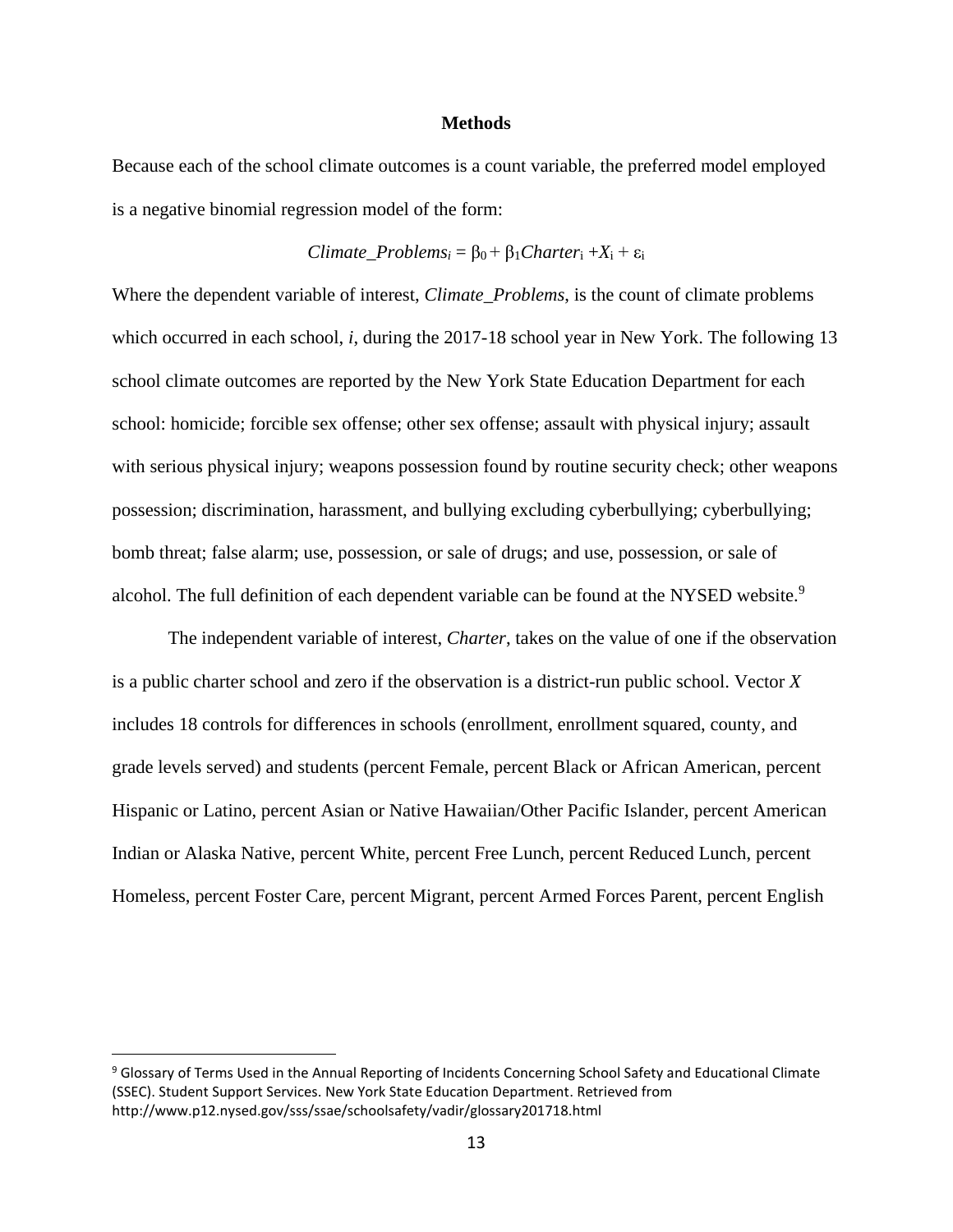Language Learners, and percent Students with Disabilities) between sectors. The full definition of each control variable can be found at the NYSED website.<sup>10</sup> The error term is ε.

Results based on models controlling for the number of suspensions in the school divided by total enrollment are also included to provide information on whether differences in this disciplinary practice explain differences in school climate between sectors. However, these results are not the preferred estimates because controlling for suspensions controls away the treatment of interest (school sector) and introduces simultaneity bias since school climate incidents can lead to suspensions (Reed, 2015). Standard errors are clustered at the school level for each model. Results from models using Poisson regression can be found in the Appendix. Private schools are excluded from each analysis because school climate data are only reported for public charter schools and district-run public schools.

#### **Results**

Results from the main analysis suggest that public charter schools report fewer school safety problems than district-run public schools in New York (Table 3 and Table 4). Public charter schools demonstrate school climate advantages for seven of the eight statistically significant results.<sup>11</sup> Specifically, public charter schools report fewer assaults with physical injuries, assaults with serious physical injuries, forcible sex offenses, other sex offenses, weapons possessions resulting from routine security checks, other weapons possessions, and false alarms than districtrun public schools in 2017-18. These school climate differences tend to be large in size. The effect sizes are: a 44 percent of a standard deviation reduction in assaults with physical injuries, a

 $10$  Glossary of Terms – Enrollment Data. New York State Education Department. Retrieved from https://data.nysed.gov/glossary.php?report=enrollment

 $11$  These results are robust to models using Poisson regression, which can be found in Table A1 and Table A2 in the Appendix. These results are similar when an ordinary least squares regression model which divides each dependent variable by student enrollment is used (Table A5 and Table A6).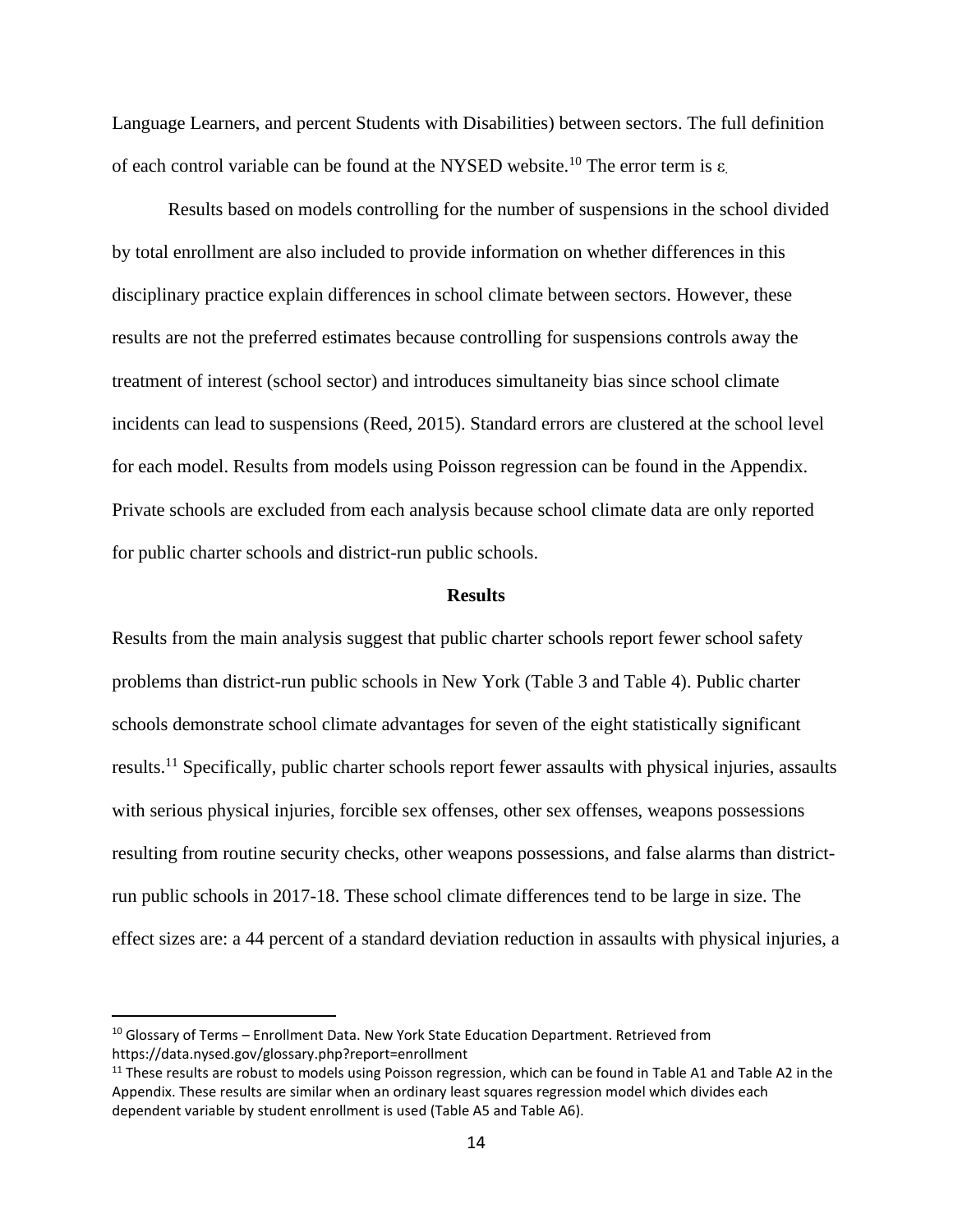59 percent of a standard deviation reduction in assaults with serious physical injuries, a 79 percent of a standard deviation reduction in forcible sex offenses, a 75 percent of a standard deviation reduction in other sex offenses, a 35 percent of a standard deviation reduction in weapons possessions resulting from routine security checks, a 68 percent of a standard deviation reduction in other weapons possessions, and a 42 percent of a standard deviation reduction in false alarms for public charter schools relative to district-run public schools. However, public charter schools reported more instances of cyberbullying than district-run public schools. This effect size is a 37 percent of a standard deviation increase in cyberbullying for public charter schools relative to district-run public schools.<sup>12</sup>

The eight statistically significant differences in climate outcomes tend to be more favorable for public charter schools in the model controlling for the total number of suspensions in the previous school year (Table 5 and Table 6).<sup>13</sup> One marginally significant result (at a pvalue of 7.5 percent) also suggests that public charter schools have fewer instances of non-cyber bullying in the model controlling for suspensions. However, results reported in Table 5 and Table 6 are not preferred because the models introduce simultaneity bias by controlling for student suspensions. Schools with more suspensions tend to report more school safety problems, likely because many school safety problems result in suspensions. Schools with higher proportions of students identified as qualifying for the federal lunch program and students with disabilities tend to report more school safety problems. Schools with higher proportions of female students tend to report fewer school safety problems.

<sup>&</sup>lt;sup>12</sup> These standardized effect sizes are calculated by dividing the average marginal effects by the sample standard deviations reported in Table 1.

 $13$  These results are robust to models using Poisson regression, which can be found in Table A3 and Table A4 in the Appendix. These results are similar when an ordinary least squares regression model which divides each dependent variable by student enrollment is used (Table A7 and Table A8).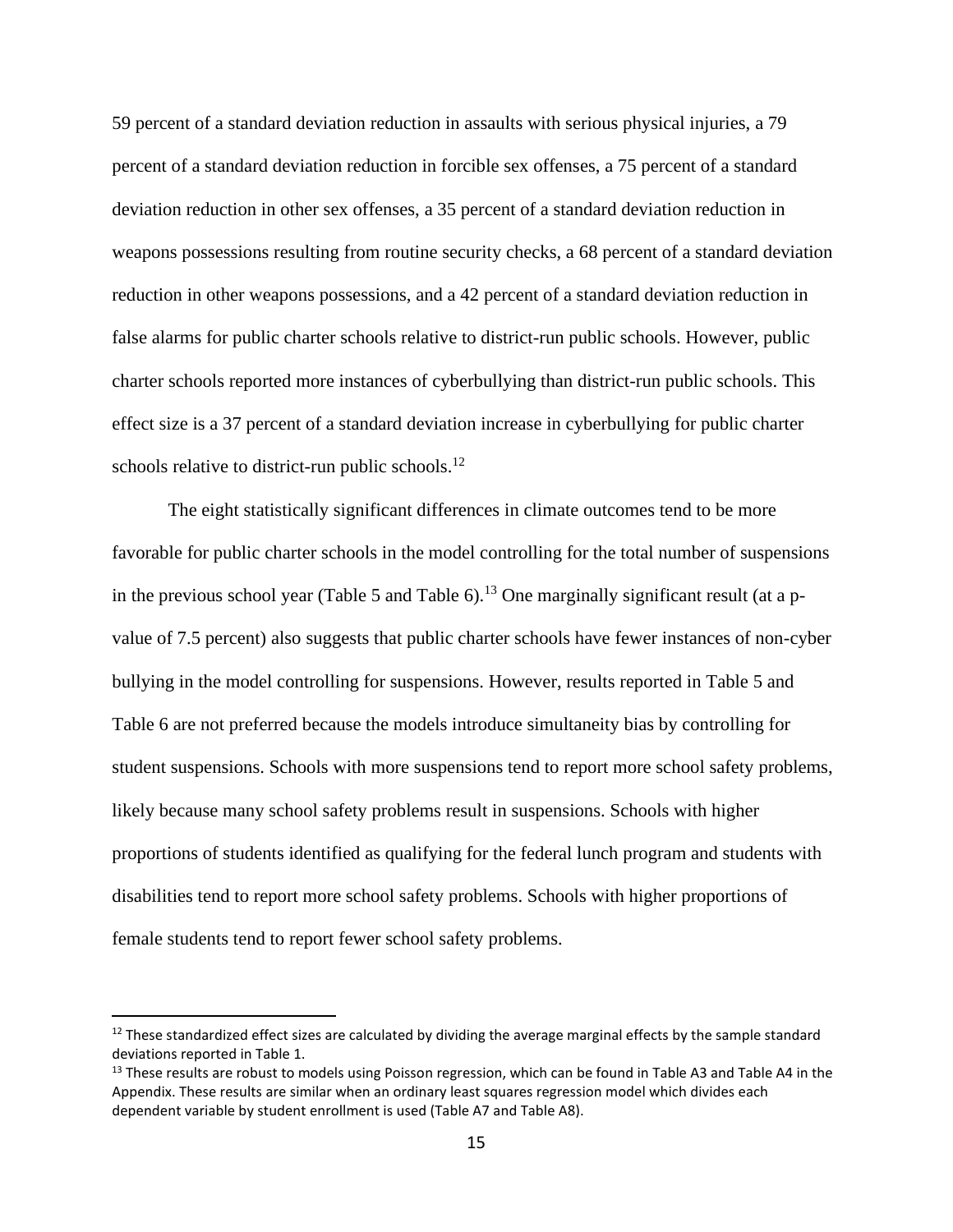Table 7 and Table 8 generally indicate that the school climate advantages for public charter schools are consistent across geographic locations and grade levels served. However, each of the six statistically significant heterogeneous effects by location indicates that charter school climate advantages are larger within New York City than the rest of the state for the following outcomes: assaults with physical injuries, assaults with serious physical injuries, forcible sex offenses, other sex offenses, false alarms, and non-cyber bullying. These six heterogeneous effects favoring public charter schools in New York City might be explained by additional competitive pressures in areas with more schools from which to choose. Additionally, 12 percent of schools within New York City are public charter schools, while only 2 percent of schools outside of New York City are public charter schools. The two statistically significant heterogeneous effects by school type both suggest that public charter school climate advantages are larger in elementary schools than non-elementary schools for the following outcomes: assaults with serious physical injuries and other sex offenses. These two heterogeneous effects favoring elementary public charter schools might also be explained by additional competitive pressures from families having larger numbers of elementary schools to choose from than schools serving other grade levels. The heterogeneous effects are similar for models controlling for differences in suspensions between sectors (Table 9 and Table 10).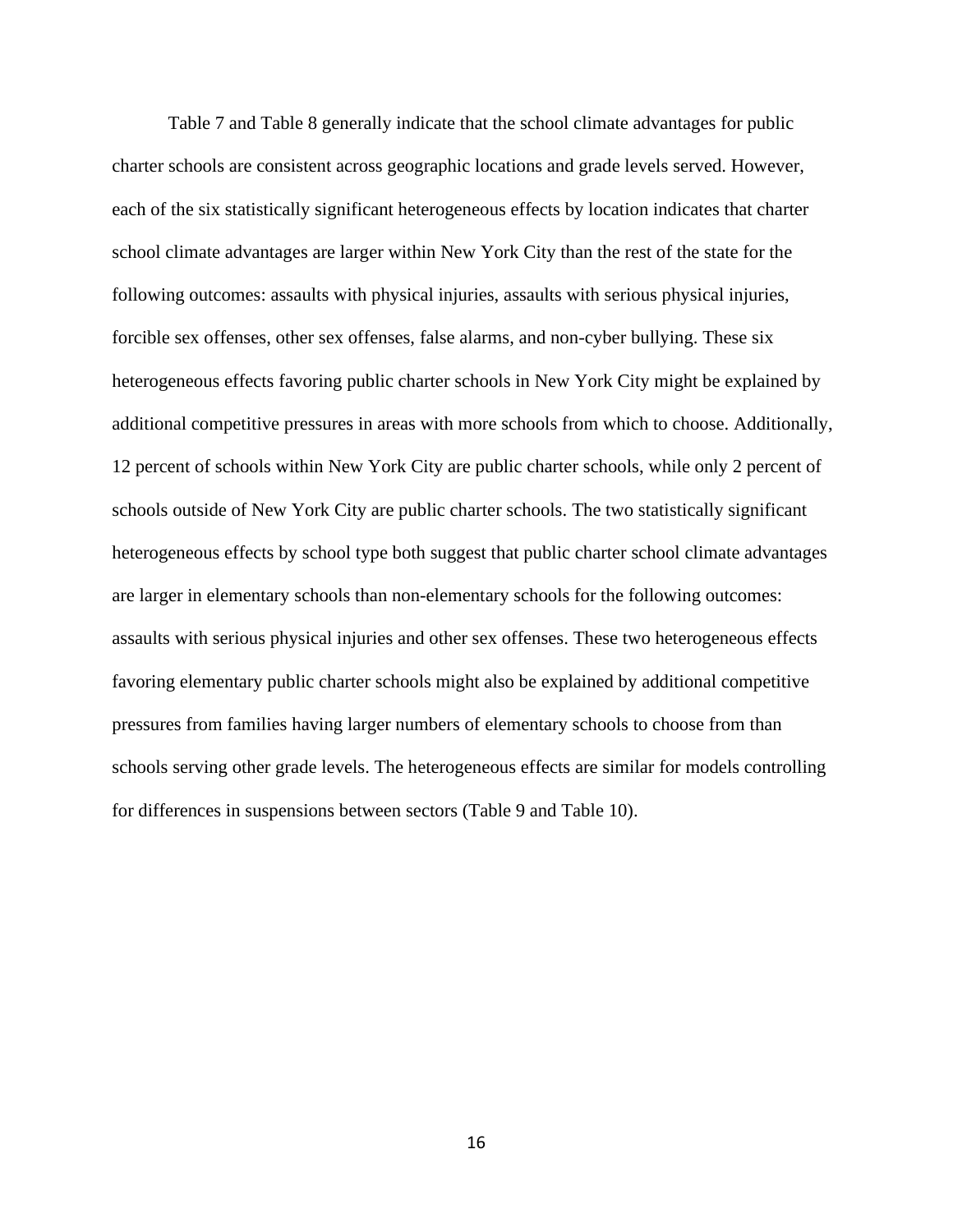|                           | Assault     | Assault     | Forcible    | Other Sex   | Weapons     | Weapons     |
|---------------------------|-------------|-------------|-------------|-------------|-------------|-------------|
|                           | (Physical   | (Serious    | Sex         | Offenses    | Possession  | Possession  |
|                           | Injury)     | Physical    | Offenses    |             | (Routine    | (Other)     |
|                           |             | Injury)     |             |             | Security    |             |
|                           |             |             |             |             | Check)      |             |
| Charter                   | $-2.302***$ | $-0.352***$ | $-0.347***$ | $-1.437***$ | $-0.479**$  | $-1.031***$ |
|                           | (0.000)     | (0.000)     | (0.000)     | (0.000)     | (0.002)     | (0.000)     |
|                           |             |             |             |             |             |             |
| Enrollment (100s)         | $0.643***$  | $0.053***$  | $0.023***$  | $0.225***$  | $0.046***$  | $0.207***$  |
|                           | (0.000)     | (0.000)     | (0.000)     | (0.000)     | (0.000)     | (0.000)     |
| <b>Enrollment Squared</b> | $-0.010***$ | $-0.001***$ | $-0.000**$  | $-0.003***$ | $-0.000$    | $-0.003***$ |
|                           | (0.000)     | (0.000)     | (0.002)     | (0.000)     | (0.404)     | (0.000)     |
| Female (%)                | $-0.027+$   | $-0.002$    | $-0.003**$  | $-0.010+$   | $-0.008**$  | $-0.005$    |
|                           | (0.059)     | (0.189)     | (0.002)     | (0.095)     | (0.001)     | (0.271)     |
| Black (%)                 | 0.022       | 0.009       | 0.004       | $0.060***$  | $-0.029*$   | $0.036**$   |
|                           | (0.551)     | (0.216)     | (0.464)     | (0.000)     | (0.013)     | (0.001)     |
| Hispanic (%)              | 0.003       | 0.004       | 0.003       | $0.056***$  | $-0.037**$  | $0.028*$    |
|                           | (0.946)     | (0.551)     | (0.569)     | (0.000)     | (0.002)     | (0.013)     |
| Asian (%)                 | $-0.000$    | 0.006       | 0.002       | $0.055***$  | $-0.045***$ | $0.027*$    |
|                           | (0.998)     | (0.425)     | (0.641)     | (0.000)     | (0.000)     | (0.015)     |
| American Indian (%)       | $-0.062$    | 0.012       | $-0.003$    | $0.049*$    | $-0.016$    | 0.011       |
|                           | (0.215)     | (0.230)     | (0.669)     | (0.012)     | (0.297)     | (0.688)     |
| White $(\%)$              | 0.009       | 0.007       | 0.002       | $0.055***$  | $-0.040***$ | $0.027*$    |
|                           | (0.801)     | (0.348)     | (0.693)     | (0.000)     | (0.001)     | (0.014)     |
| Free Lunch (%)            | $0.027*$    | $0.005**$   | $-0.000$    | $-0.002$    | $0.011**$   | $0.024***$  |
|                           | (0.010)     | (0.003)     | (0.838)     | (0.621)     | (0.001)     | (0.000)     |
| Reduced Lunch (%)         | $-0.032$    | 0.007       | 0.000       | $0.032*$    | $-0.022$    | $0.030*$    |
|                           | (0.417)     | (0.207)     | (0.939)     | (0.045)     | (0.122)     | (0.014)     |
| Homeless (%)              | $0.072***$  | $0.005+$    | $-0.002$    | $-0.002$    | $-0.000$    | 0.007       |
|                           | (0.000)     | (0.064)     | (0.299)     | (0.793)     | (0.999)     | (0.384)     |
| Foster $(\%)$             | $-0.007$    | 0.004       | 0.004       | 0.031       | 0.010       | 0.000       |
|                           | (0.926)     | (0.524)     | (0.339)     | (0.265)     | (0.122)     | (0.977)     |
| Migrant $(\%)$            | $-0.761*$   | 0.029       | $-0.042$    | 0.101       | 0.063       | $-0.033$    |
|                           | (0.048)     | (0.622)     | (0.530)     | (0.650)     | (0.447)     | (0.753)     |
| Armed Forces (%)          | $-0.061$    | $-0.012*$   | $-0.007+$   | 0.008       | $-0.054$    | 0.021       |
|                           | (0.186)     | (0.027)     | (0.063)     | (0.667)     | (0.270)     | (0.209)     |
| ELL (%)                   | 0.006       | 0.001       | 0.000       | $0.013*$    | 0.000       | $-0.010*$   |
|                           | (0.634)     | (0.507)     | (0.819)     | (0.024)     | (0.943)     | (0.034)     |
| SWD(%)                    | $0.068***$  | $0.007***$  | 0.000       | $0.020*$    | $-0.005$    | $0.014*$    |
|                           | (0.001)     | (0.001)     | (0.860)     | (0.016)     | (0.392)     | (0.022)     |
| Pseudo R-Squared          | 0.0630      | 0.1568      | 0.2512      | 0.1176      | 0.2409      | 0.1616      |
| $\mathbf N$               | 4716        | 4716        | 4716        | 4716        | 4716        | 4716        |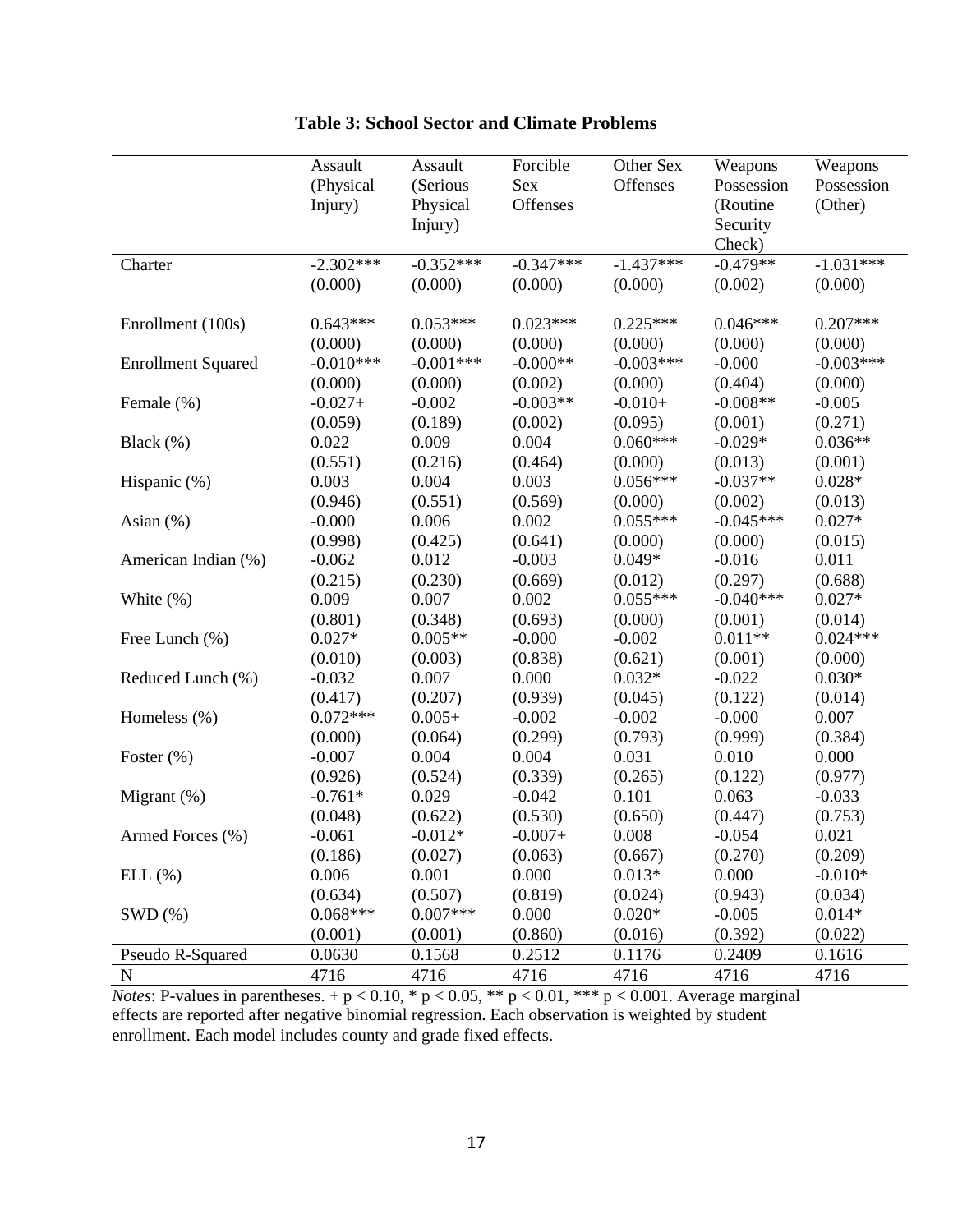|                           | <b>Bullying</b> | <b>Bullying</b> | <b>Bomb</b>  | False       | Drugs       | Alcohol     |
|---------------------------|-----------------|-----------------|--------------|-------------|-------------|-------------|
|                           | (Excluding      | (Cyber)         | Threat       | Alarm       |             |             |
|                           | Cyber)          |                 |              |             |             |             |
| Charter                   | $-0.065$        | $0.738***$      | 0.043        | $-0.240**$  | 0.550       | 0.063       |
|                           | (0.926)         | (0.001)         | (0.170)      | (0.003)     | (0.170)     | (0.589)     |
|                           |                 |                 |              |             |             |             |
| Enrollment (100s)         | $0.701***$      | $0.152***$      | $0.014***$   | $0.032***$  | $0.327***$  | $0.054***$  |
|                           | (0.000)         | (0.000)         | (0.000)      | (0.000)     | (0.000)     | (0.000)     |
| <b>Enrollment Squared</b> | $-0.012***$     | $-0.003***$     | $-0.000$ *** | $-0.001***$ | $-0.004***$ | $-0.001***$ |
|                           | (0.000)         | (0.000)         | (0.000)      | (0.000)     | (0.000)     | (0.000)     |
| Female (%)                | $-0.025$        | 0.006           | $-0.000$     | 0.000       | $-0.029***$ | $-0.007*$   |
|                           | (0.193)         | (0.270)         | (0.919)      | (0.900)     | (0.001)     | (0.015)     |
| Black (%)                 | 0.074           | 0.022           | $-0.002$     | $-0.003$    | $-0.015$    | 0.013       |
|                           | (0.115)         | (0.121)         | (0.329)      | (0.425)     | (0.649)     | (0.199)     |
| Hispanic (%)              | $0.089 +$       | $0.024+$        | $-0.003+$    | $-0.004$    | $-0.006$    | 0.013       |
|                           | (0.065)         | (0.094)         | (0.097)      | (0.227)     | (0.861)     | (0.180)     |
| Asian (%)                 | $0.101*$        | $0.027 +$       | $-0.003$     | $-0.005$    | $-0.015$    | 0.007       |
|                           | (0.033)         | (0.056)         | (0.164)      | (0.139)     | (0.669)     | (0.462)     |
| American Indian (%)       | $-0.011$        | 0.001           | $-0.011$     | 0.002       | 0.040       | 0.012       |
|                           | (0.866)         | (0.947)         | (0.111)      | (0.581)     | (0.364)     | (0.395)     |
| White (%)                 | $0.131**$       | $0.036**$       | $-0.001$     | $-0.003$    | $-0.008$    | 0.014       |
|                           | (0.004)         | (0.009)         | (0.667)      | (0.342)     | (0.803)     | (0.150)     |
| Free Lunch (%)            | $0.045**$       | 0.006           | $0.001*$     | $0.004**$   | $0.030***$  | 0.001       |
|                           | (0.002)         | (0.154)         | (0.030)      | (0.007)     | (0.000)     | (0.746)     |
| Reduced Lunch (%)         | 0.041           | 0.011           | $0.004 +$    | $-0.000$    | 0.017       | 0.011       |
|                           | (0.399)         | (0.431)         | (0.073)      | (0.963)     | (0.543)     | (0.178)     |
| Homeless (%)              | $-0.008$        | 0.005           | $0.003**$    | $-0.000$    | 0.029       | $-0.004$    |
|                           | (0.812)         | (0.636)         | (0.007)      | (0.935)     | (0.351)     | (0.552)     |
| Foster $(\% )$            | $-0.047$        | $-0.020$        | $-0.021$     | 0.006       | $0.058**$   | 0.012       |
|                           | (0.390)         | (0.586)         | (0.414)      | (0.264)     | (0.003)     | (0.329)     |
| Migrant $(\%)$            | 0.404           | 0.012           | 0.016        | $-0.001$    | $-0.331$    | 0.095       |
|                           | (0.299)         | (0.920)         | (0.195)      | (0.962)     | (0.182)     | (0.224)     |
| Armed Forces (%)          | $-0.025$        | 0.024           | 0.010        | $0.007 +$   | $0.056*$    | $-0.014$    |
|                           | (0.675)         | (0.169)         | (0.166)      | (0.056)     | (0.020)     | (0.137)     |
| ELL(%)                    | $-0.043*$       | $-0.010+$       | 0.001        | 0.001       | $-0.045***$ | $-0.001$    |
|                           | (0.028)         | (0.063)         | (0.248)      | (0.550)     | (0.000)     | (0.831)     |
| SWD(%)                    | $0.078**$       | $0.017*$        | 0.001        | 0.003       | $0.028 +$   | $-0.000$    |
|                           | (0.002)         | (0.023)         | (0.385)      | (0.113)     | (0.061)     | (0.964)     |
| Pseudo R-Squared          | 0.0466          | 0.1098          | 0.1429       | 0.0879      | 0.2475      | 0.2350      |
| N                         | 4716            | 4716            | 4716         | 4716        | 4716        | 4716        |

# **Table 4: School Sector and Climate Problems**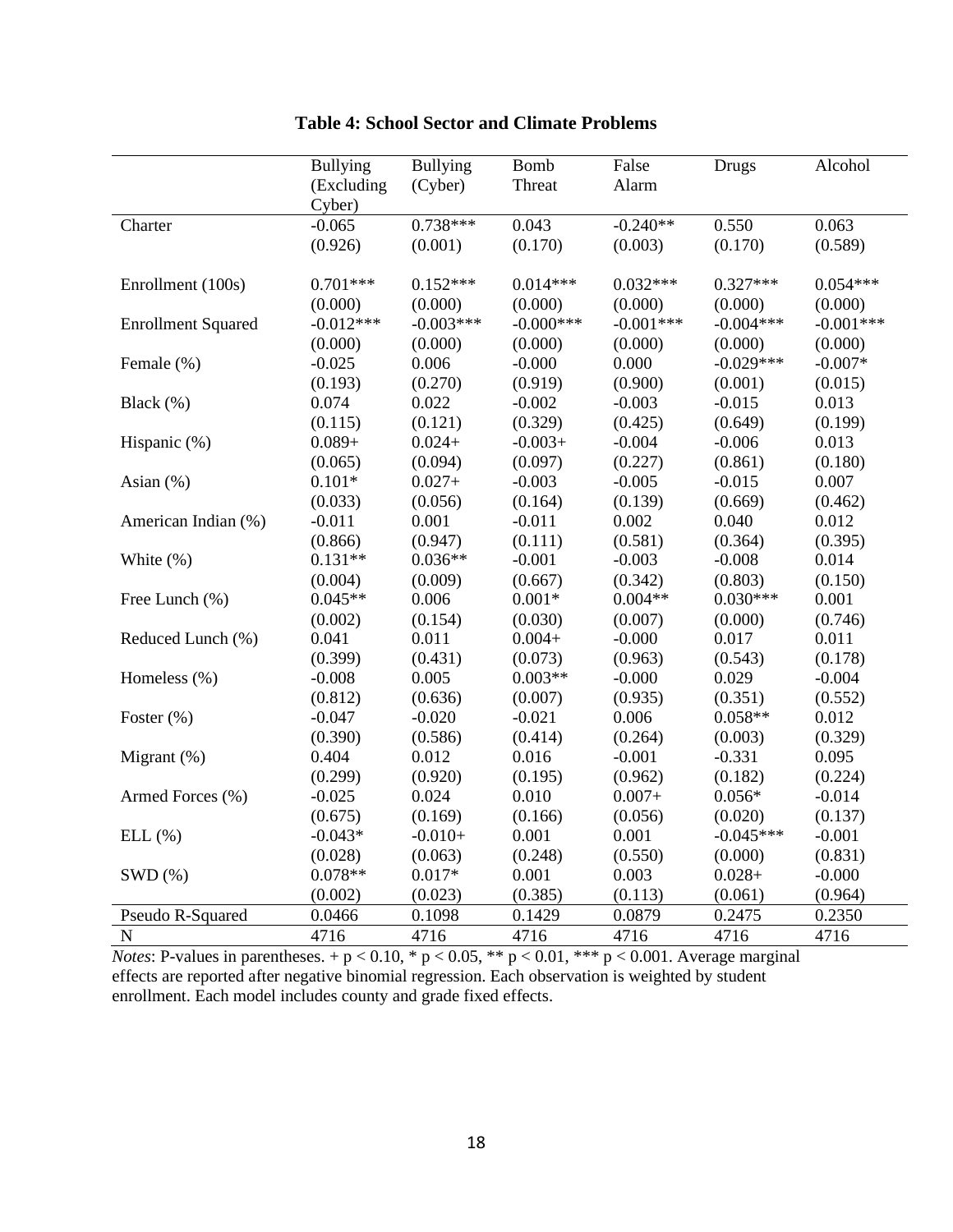|                           | Assault     | Assault     | Forcible    | Other Sex   | Weapons     | Weapons     |
|---------------------------|-------------|-------------|-------------|-------------|-------------|-------------|
|                           | (Physical   | (Serious    | Sex         | Offenses    | Possession  | Possession  |
|                           | Injury)     | Physical    | Offenses    |             | (Routine    | (Other)     |
|                           |             | Injury)     |             |             | Security    |             |
|                           |             |             |             |             | Check)      |             |
| Charter                   | $-3.231***$ | $-0.381***$ | $-0.362***$ | $-1.961***$ | $-0.496**$  | $-1.308***$ |
|                           | (0.000)     | (0.000)     | (0.000)     | (0.000)     | (0.002)     | (0.000)     |
|                           |             |             |             |             |             |             |
| Enrollment (100s)         | $0.648***$  | $0.052***$  | $0.023***$  | $0.238***$  | $0.046***$  | $0.206***$  |
|                           | (0.000)     | (0.000)     | (0.000)     | (0.000)     | (0.000)     | (0.000)     |
| <b>Enrollment Squared</b> | $-0.010***$ | $-0.001***$ | $-0.000**$  | $-0.003***$ | $-0.000$    | $-0.003***$ |
|                           | (0.000)     | (0.000)     | (0.002)     | (0.000)     | (0.395)     | (0.000)     |
| Female (%)                | $-0.024+$   | $-0.002$    | $-0.003**$  | $-0.009$    | $-0.008**$  | $-0.004$    |
|                           | (0.092)     | (0.194)     | (0.002)     | (0.174)     | (0.001)     | (0.368)     |
| Black (%)                 | 0.021       | 0.008       | 0.004       | $0.072***$  | $-0.029*$   | $0.036**$   |
|                           | (0.595)     | (0.231)     | (0.456)     | (0.001)     | (0.014)     | (0.001)     |
| Hispanic (%)              | 0.005       | 0.004       | 0.003       | $0.071**$   | $-0.037**$  | $0.030**$   |
|                           | (0.888)     | (0.557)     | (0.553)     | (0.001)     | (0.002)     | (0.009)     |
| Asian $(\%)$              | $-0.001$    | 0.006       | 0.003       | $0.068**$   | $-0.044***$ | $0.028*$    |
|                           | (0.978)     | (0.441)     | (0.628)     | (0.001)     | (0.000)     | (0.014)     |
| American Indian (%)       | $-0.060$    | 0.012       | $-0.003$    | $0.064**$   | $-0.016$    | 0.012       |
|                           | (0.242)     | (0.225)     | (0.690)     | (0.009)     | (0.307)     | (0.650)     |
| White $(\%)$              | 0.013       | 0.007       | 0.002       | $0.070***$  | $-0.040**$  | $0.029**$   |
|                           | (0.723)     | (0.355)     | (0.673)     | (0.001)     | (0.001)     | (0.009)     |
| Free Lunch (%)            | $0.019+$    | $0.004**$   | $-0.000$    | $-0.008$    | $0.011**$   | $0.021***$  |
|                           | (0.073)     | (0.005)     | (0.797)     | (0.169)     | (0.002)     | (0.000)     |
| Reduced Lunch (%)         | $-0.025$    | 0.007       | 0.000       | $0.041*$    | $-0.022$    | $0.032**$   |
|                           | (0.523)     | (0.204)     | (0.922)     | (0.034)     | (0.122)     | (0.010)     |
| Homeless (%)              | $0.079***$  | $0.005+$    | $-0.002$    | 0.003       | $-0.000$    | 0.009       |
|                           | (0.000)     | (0.062)     | (0.305)     | (0.809)     | (0.992)     | (0.316)     |
| Foster $(\%)$             | $-0.083$    | 0.002       | 0.001       | $-0.014$    | 0.009       | $-0.023$    |
|                           | (0.373)     | (0.807)     | (0.822)     | (0.702)     | (0.202)     | (0.199)     |
| Migrant $(\%)$            | $-0.779*$   | 0.028       | $-0.043$    | 0.105       | 0.065       | $-0.035$    |
|                           | (0.048)     | (0.634)     | (0.518)     | (0.659)     | (0.438)     | (0.749)     |
| Armed Forces (%)          | $-0.065$    | $-0.012*$   | $-0.007+$   | 0.007       | $-0.054$    | 0.020       |
|                           | (0.161)     | (0.025)     | (0.062)     | (0.742)     | (0.268)     | (0.229)     |
| ELL (%)                   | 0.007       | 0.001       | 0.000       | $0.014*$    | 0.000       | $-0.010*$   |
|                           | (0.576)     | (0.484)     | (0.822)     | (0.035)     | (0.920)     | (0.039)     |
| SWD(%)                    | $0.059**$   | $0.007**$   | 0.000       | 0.014       | $-0.005$    | $0.011 +$   |
|                           | (0.003)     | (0.001)     | (0.920)     | (0.114)     | (0.392)     | (0.095)     |
| Suspensions $(\%)$        | $0.139**$   | 0.004       | 0.002       | $0.080*$    | 0.002       | $0.038**$   |
|                           | (0.002)     | (0.181)     | (0.232)     | (0.014)     | (0.480)     | (0.002)     |
| Pseudo R-Squared          | 0.0649      | 0.1577      | 0.2511      | 0.1224      | 0.2408      | 0.1651      |
| ${\bf N}$                 | 4685        | 4685        | 4685        | 4685        | 4685        | 4685        |

## **Table 5: School Sector and Climate Problems (Controlling for Suspensions)**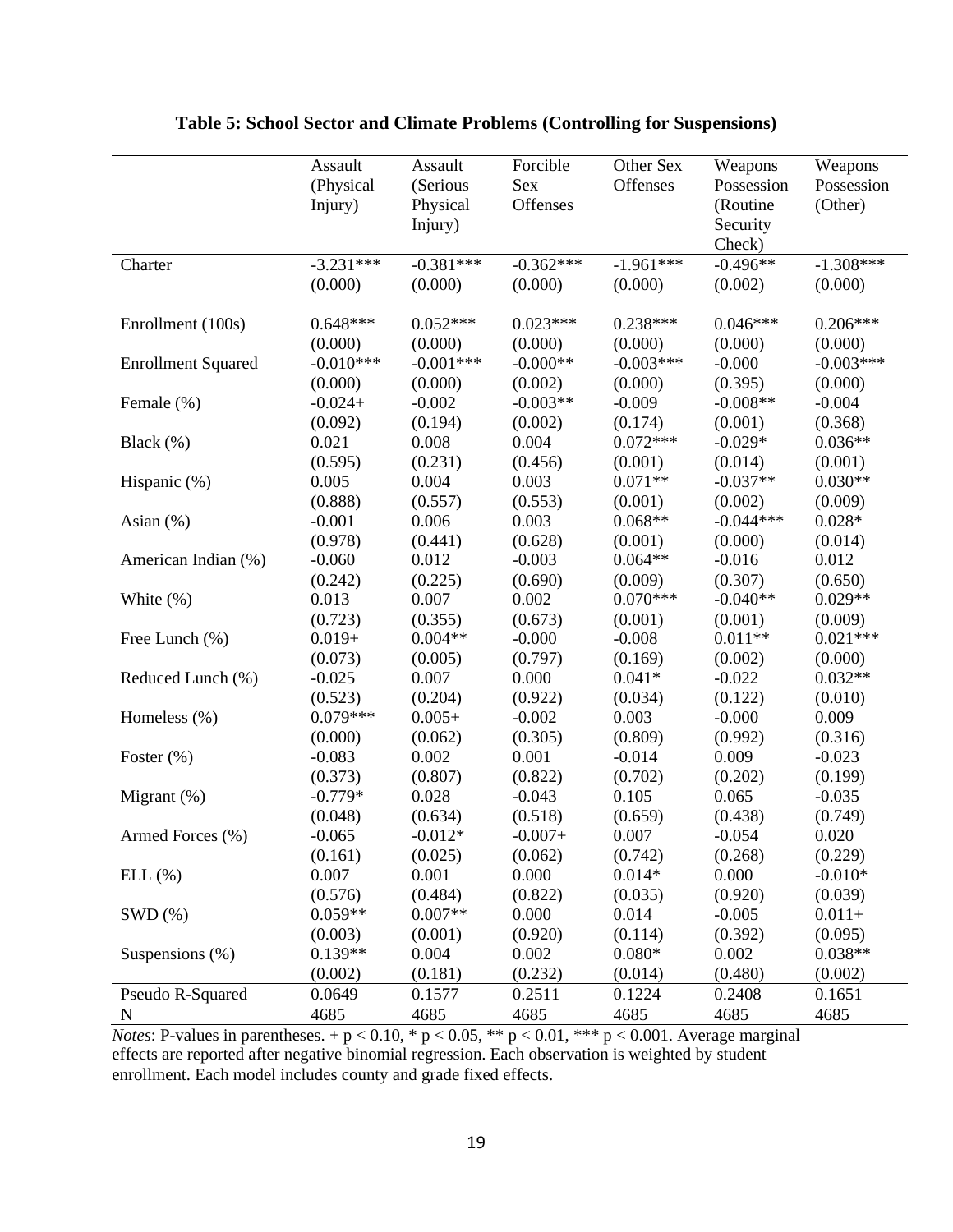|                           | <b>Bullying</b> | <b>Bullying</b> | <b>Bomb</b>  | False        | Drugs       | Alcohol     |
|---------------------------|-----------------|-----------------|--------------|--------------|-------------|-------------|
|                           | (Excluding      | (Cyber)         | Threat       | Alarm        |             |             |
|                           | Cyber)          |                 |              |              |             |             |
| Charter                   | $-1.444+$       | $0.524*$        | 0.042        | $-0.255**$   | $-0.166$    | $-0.004$    |
|                           | (0.075)         | (0.018)         | (0.179)      | (0.002)      | (0.768)     | (0.977)     |
|                           |                 |                 |              |              |             |             |
| Enrollment (100s)         | $0.706***$      | $0.149***$      | $0.014***$   | $0.032***$   | $0.378***$  | $0.055***$  |
|                           | (0.000)         | (0.000)         | (0.000)      | (0.000)      | (0.000)     | (0.000)     |
| <b>Enrollment Squared</b> | $-0.012***$     | $-0.003***$     | $-0.000$ *** | $-0.000$ *** | $-0.005***$ | $-0.001***$ |
|                           | (0.000)         | (0.000)         | (0.000)      | (0.000)      | (0.001)     | (0.000)     |
| Female (%)                | $-0.018$        | 0.007           | $-0.000$     | 0.000        | $-0.033**$  | $-0.007*$   |
|                           | (0.349)         | (0.194)         | (0.924)      | (0.910)      | (0.010)     | (0.018)     |
| Black (%)                 | $0.092 +$       | 0.023           | $-0.002$     | $-0.003$     | $-0.011$    | 0.014       |
|                           | (0.073)         | (0.114)         | (0.327)      | (0.433)      | (0.781)     | (0.164)     |
| Hispanic (%)              | $0.122*$        | $0.027+$        | $-0.004+$    | $-0.004$     | 0.009       | 0.016       |
|                           | (0.024)         | (0.062)         | (0.098)      | (0.243)      | (0.817)     | (0.133)     |
| Asian (%)                 | $0.128*$        | $0.029*$        | $-0.003$     | $-0.005$     | $-0.008$    | 0.009       |
|                           | (0.016)         | (0.044)         | (0.164)      | (0.144)      | (0.845)     | (0.390)     |
| American Indian (%)       | 0.010           | 0.005           | $-0.011$     | 0.002        | 0.062       | 0.014       |
|                           | (0.889)         | (0.830)         | (0.112)      | (0.545)      | (0.265)     | (0.332)     |
| White $(\%)$              | $0.163**$       | $0.038**$       | $-0.001$     | $-0.003$     | 0.004       | 0.016       |
|                           | (0.002)         | (0.006)         | (0.669)      | (0.369)      | (0.918)     | (0.111)     |
| Free Lunch (%)            | $0.026+$        | 0.003           | $0.001*$     | $0.003**$    | $0.020*$    | $-0.000$    |
|                           | (0.082)         | (0.458)         | (0.034)      | (0.010)      | (0.046)     | (0.860)     |
| Reduced Lunch (%)         | 0.056           | 0.012           | $0.004+$     | $-0.000$     | 0.020       | 0.011       |
|                           | (0.272)         | (0.410)         | (0.074)      | (0.963)      | (0.533)     | (0.179)     |
| Homeless (%)              | 0.002           | 0.007           | $0.003**$    | $-0.000$     | 0.041       | $-0.005$    |
|                           | (0.947)         | (0.568)         | (0.007)      | (0.947)      | (0.292)     | (0.536)     |
| Foster $(\%)$             | $-0.153$        | $-0.042$        | $-0.021$     | 0.005        | 0.002       | 0.006       |
|                           | (0.126)         | (0.396)         | (0.412)      | (0.382)      | (0.941)     | (0.669)     |
| Migrant $(\%)$            | 0.489           | 0.020           | 0.016        | $-0.000$     | $-0.404$    | 0.099       |
|                           | (0.236)         | (0.864)         | (0.196)      | (0.996)      | (0.207)     | (0.215)     |
| Armed Forces (%)          | $-0.028$        | 0.024           | 0.010        | $0.007+$     | $0.062*$    | $-0.014$    |
|                           | (0.673)         | (0.178)         | (0.166)      | (0.055)      | (0.041)     | (0.142)     |
| ELL(%)                    | $-0.042*$       | $-0.010+$       | 0.001        | 0.001        | $-0.054**$  | $-0.000$    |
|                           | (0.045)         | (0.060)         | (0.244)      | (0.555)      | (0.007)     | (0.892)     |
| SWD(%)                    | $0.070**$       | $0.014+$        | 0.001        | 0.003        | 0.019       | $-0.001$    |
|                           | (0.010)         | (0.063)         | (0.410)      | (0.148)      | (0.296)     | (0.775)     |
| Suspensions (%)           | $0.257***$      | $0.032**$       | 0.000        | 0.002        | $0.132 +$   | 0.009       |
|                           | (0.000)         | (0.002)         | (0.758)      | (0.300)      | (0.066)     | (0.153)     |
| Pseudo R-Squared          | 0.0499          | 0.1116          | 0.1427       | 0.0881       | 0.2513      | 0.2362      |
| ${\bf N}$                 | 4685            | 4685            | 4685         | 4685         | 4685        | 4685        |

# **Table 6: School Sector and Climate Problems (Controlling for Suspensions)**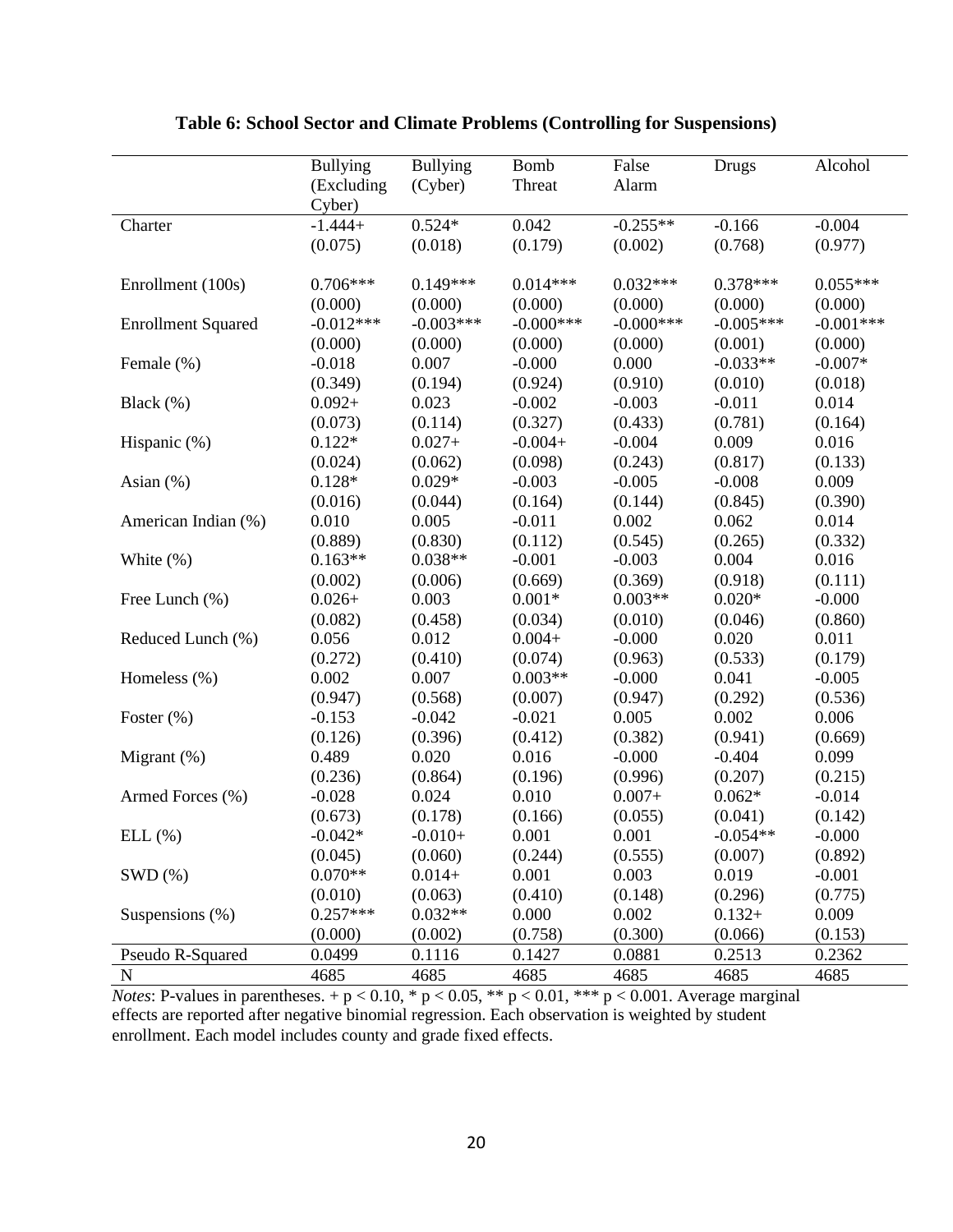|                      | Assault<br>(Physical)<br>Injury) | Assault<br>(Serious<br>Physical<br>Injury) | Forcible<br>Sex<br><b>Offenses</b> | Other Sex<br><b>Offenses</b> | Weapons<br>Possession<br>(Routine)<br>Security<br>Check) | Weapons<br>Possession<br>(Other) |
|----------------------|----------------------------------|--------------------------------------------|------------------------------------|------------------------------|----------------------------------------------------------|----------------------------------|
| New York City        | $-3.541***$                      | $-0.503***$                                | $-0.341***$                        | $-1.665***$                  | $-0.456**$                                               | $-1.060***$                      |
|                      | (0.000)                          | (0.000)                                    | (0.000)                            | (0.000)                      | (0.006)                                                  | (0.000)                          |
| <b>Rest of State</b> | 1.577                            | 0.068                                      | $-3.928$                           | $-0.080$                     | $-0.574+$                                                | $-0.936***$                      |
|                      | (0.105)                          | (0.595)                                    | $\left( .\right)$                  | (0.854)                      | (0.089)                                                  | (0.000)                          |
| Difference           | $5.118***$                       | $0.571***$                                 | $-3.587***$                        | $1.585**$                    | $-0.118$                                                 | 0.124                            |
|                      | (0.000)                          | (0.001)                                    | (0.000)                            | (0.001)                      | (0.740)                                                  | (0.672)                          |
| Elementary           | $-3.160***$                      | $-0.415*$                                  | $-0.302**$                         | $-2.150***$                  | $-0.280$                                                 | $-1.290***$                      |
|                      | (0.001)                          | (0.011)                                    | (0.003)                            | (0.000)                      | (0.395)                                                  | (0.000)                          |
| Other School Type    | $-1.225+$                        | $-0.311**$                                 | $-0.376**$                         | $-0.748*$                    | $-0.518**$                                               | $-0.862***$                      |
|                      | (0.078)                          | (0.002)                                    | (0.005)                            | (0.010)                      | (0.002)                                                  | (0.000)                          |
| Difference           | $1.934+$                         | 0.103                                      | $-0.074$                           | $1.402**$                    | $-0.237$                                                 | 0.428                            |
|                      | (0.088)                          | (0.572)                                    | (0.647)                            | (0.004)                      | (0.506)                                                  | (0.188)                          |
| N                    | 4716                             | 4716                                       | 4716                               | 4716                         | 4716                                                     | 4716                             |

## **Table 7: Heterogeneous Effects**

*Notes*: P-values in parentheses.  $+p < 0.10$ , \*  $p < 0.05$ , \*\*  $p < 0.01$ , \*\*\*  $p < 0.001$ . Average marginal effects are reported after negative binomial regression. Each observation is weighted by student enrollment. Each model includes all controls except for suspensions. The standard errors could not be calculated for column three for "Rest of State" due to concavity problems.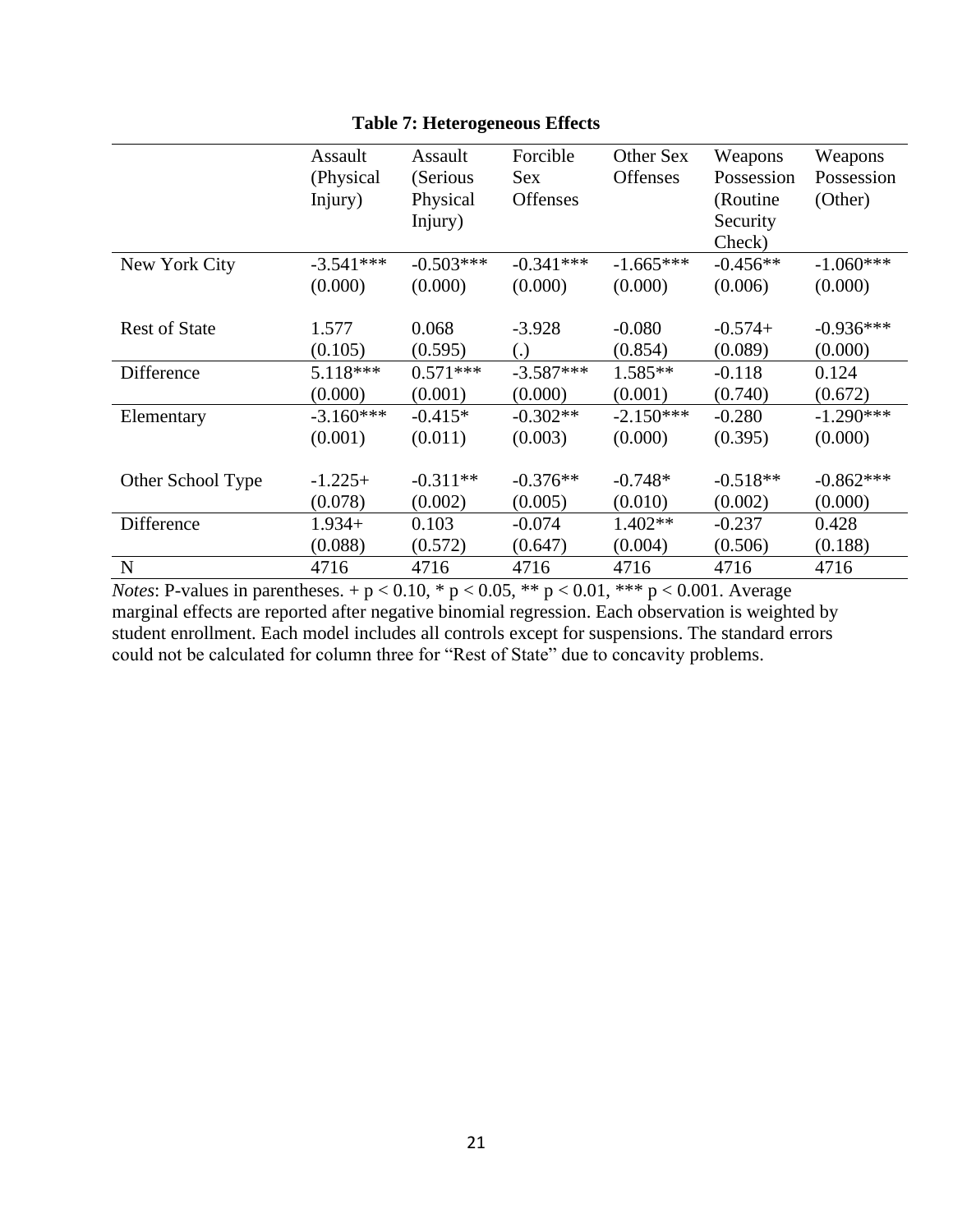|                      | <b>Bullying</b> | <b>Bullying</b> | <b>Bomb</b> | False       | Drugs    | Alcohol  |
|----------------------|-----------------|-----------------|-------------|-------------|----------|----------|
|                      | (Excluding)     | (Cyber)         | Threat      | Alarm       |          |          |
|                      | Cyber)          |                 |             |             |          |          |
| New York City        | $-1.608*$       | $0.684**$       | 0.040       | $-0.342***$ | 0.610    | 0.091    |
|                      | (0.045)         | (0.005)         | (0.272)     | (0.001)     | (0.178)  | (0.477)  |
|                      |                 |                 |             |             |          |          |
| <b>Rest of State</b> | $4.568***$      | $0.972**$       | 0.058       | $-0.017$    | 0.366    | $-0.030$ |
|                      | (0.000)         | (0.006)         | (0.155)     | (0.857)     | (0.593)  | (0.879)  |
| Difference           | $6.176***$      | 0.288           | 0.018       | $0.325**$   | $-0.244$ | $-0.121$ |
|                      | (0.000)         | (0.471)         | (0.703)     | (0.005)     | (0.751)  | (0.578)  |
| Elementary           | $-0.210$        | 0.643           | 0.051       | $-0.187*$   | $1.651*$ | 0.377    |
|                      | (0.826)         | (0.105)         | (0.341)     | (0.039)     | (0.036)  | (0.132)  |
|                      |                 |                 |             |             |          |          |
| Other School Type    | 0.118           | $0.805***$      | 0.037       | $-0.279*$   | 0.291    | $-0.012$ |
|                      | (0.894)         | (0.000)         | (0.169)     | (0.013)     | (0.482)  | (0.917)  |
| Difference           | 0.328           | 0.162           | $-0.014$    | $-0.092$    | $-1.360$ | $-0.388$ |
|                      | (0.789)         | (0.714)         | (0.793)     | (0.500)     | (0.109)  | (0.138)  |
| N                    | 4716            | 4716            | 4716        | 4716        | 4716     | 4716     |

**Table 8: Heterogeneous Effects**

*Notes*: P-values in parentheses.  $+p < 0.10$ , \*  $p < 0.05$ , \*\*  $p < 0.01$ , \*\*\*  $p < 0.001$ . Average marginal effects are reported after negative binomial regression. Each observation is weighted by student enrollment. Each model includes all controls except for suspensions.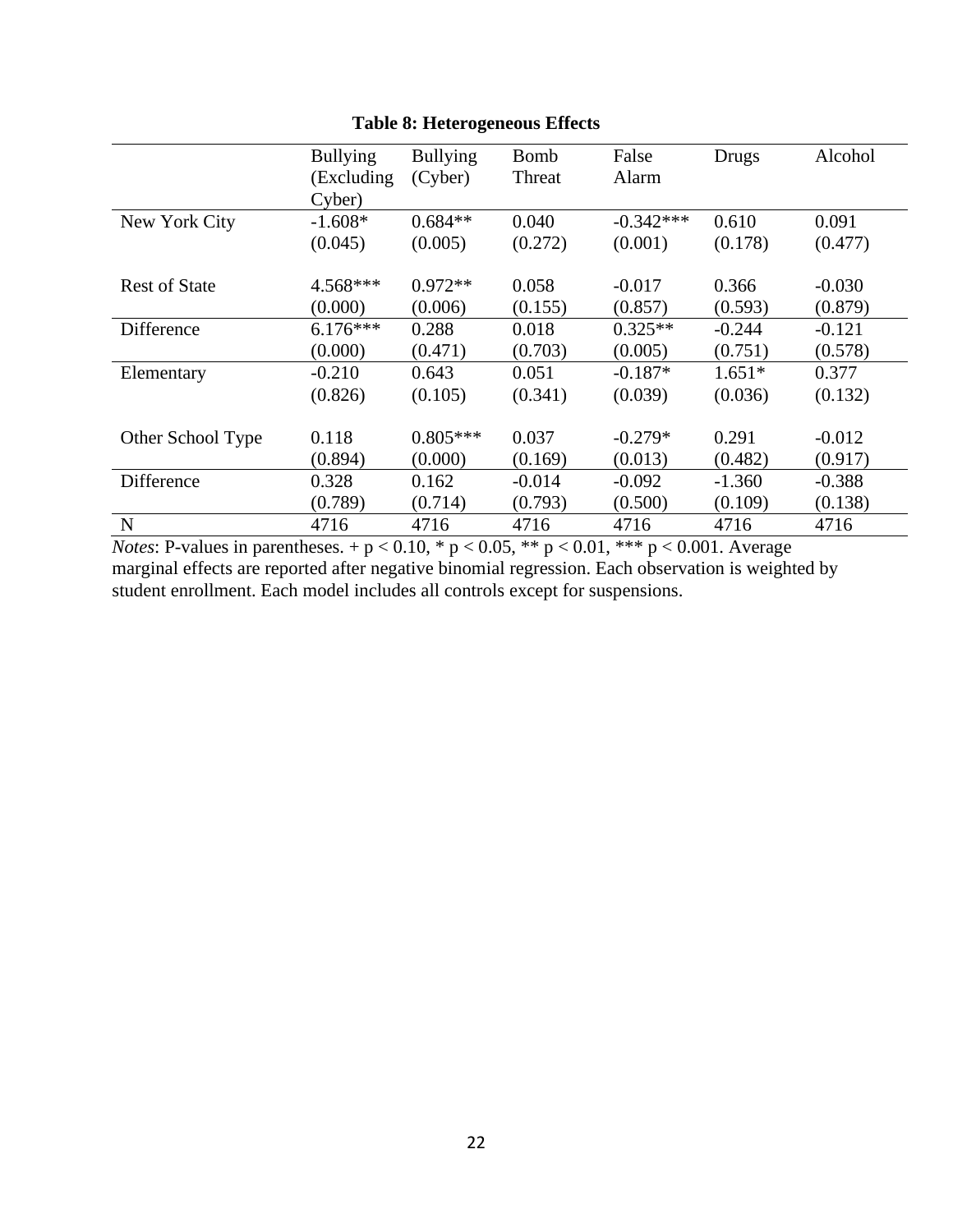|                      | Assault<br>(Physical)<br>Injury) | Assault<br>(Serious<br>Physical<br>Injury) | Forcible<br>Sex<br><b>Offenses</b> | Other Sex<br><b>Offenses</b> | Weapons<br>Possession<br>(Routine)<br>Security<br>Check) | Weapons<br>Possession<br>(Other) |
|----------------------|----------------------------------|--------------------------------------------|------------------------------------|------------------------------|----------------------------------------------------------|----------------------------------|
| New York City        | $-4.278***$                      | $-0.530***$                                | $-0.356***$                        | $-2.227***$                  | $-0.471**$                                               | $-1.349***$                      |
|                      | (0.000)                          | (0.000)                                    | (0.000)                            | (0.000)                      | (0.005)                                                  | (0.000)                          |
| <b>Rest of State</b> | 0.513                            | 0.043                                      | $-3.713$                           | $-0.370$                     | $-0.600+$                                                | $-1.169***$                      |
|                      | (0.617)                          | (0.745)                                    | $\left( .\right)$                  | (0.512)                      | (0.084)                                                  | (0.000)                          |
| Difference           | 4.791***                         | $0.573***$                                 | $-3.357***$                        | $1.857**$                    | $-0.130$                                                 | 0.180                            |
|                      | (0.000)                          | (0.001)                                    | (0.000)                            | (0.007)                      | (0.722)                                                  | (0.519)                          |
| Elementary           | $-4.208***$                      | $-0.459*$                                  | $-0.314**$                         | $-2.815***$                  | $-0.311$                                                 | $-1.531***$                      |
|                      | (0.000)                          | (0.010)                                    | (0.002)                            | (0.000)                      | (0.365)                                                  | (0.000)                          |
| Other School Type    | $-2.037**$                       | $-0.332**$                                 | $-0.392**$                         | $-1.181**$                   | $-0.530**$                                               | $-1.161***$                      |
|                      | (0.010)                          | (0.002)                                    | (0.005)                            | (0.007)                      | (0.002)                                                  | (0.000)                          |
| Difference           | $2.171+$                         | 0.126                                      | $-0.079$                           | $1.634*$                     | $-0.219$                                                 | 0.370                            |
|                      | (0.071)                          | (0.514)                                    | (0.628)                            | (0.014)                      | (0.553)                                                  | (0.249)                          |
| $\mathbf N$          | 4685                             | 4685                                       | 4685                               | 4685                         | 4685                                                     | 4685                             |

| Table 9: Heterogeneous Effects (Controlling for Suspensions) |  |  |  |
|--------------------------------------------------------------|--|--|--|
|                                                              |  |  |  |

*Notes*: P-values in parentheses.  $+p < 0.10$ , \*  $p < 0.05$ , \*\*  $p < 0.01$ , \*\*\*  $p < 0.001$ . Average marginal effects are reported after negative binomial regression. Each observation is weighted by student enrollment. Each model includes all controls. The standard errors could not be calculated for column three for "Rest of State" due to concavity problems.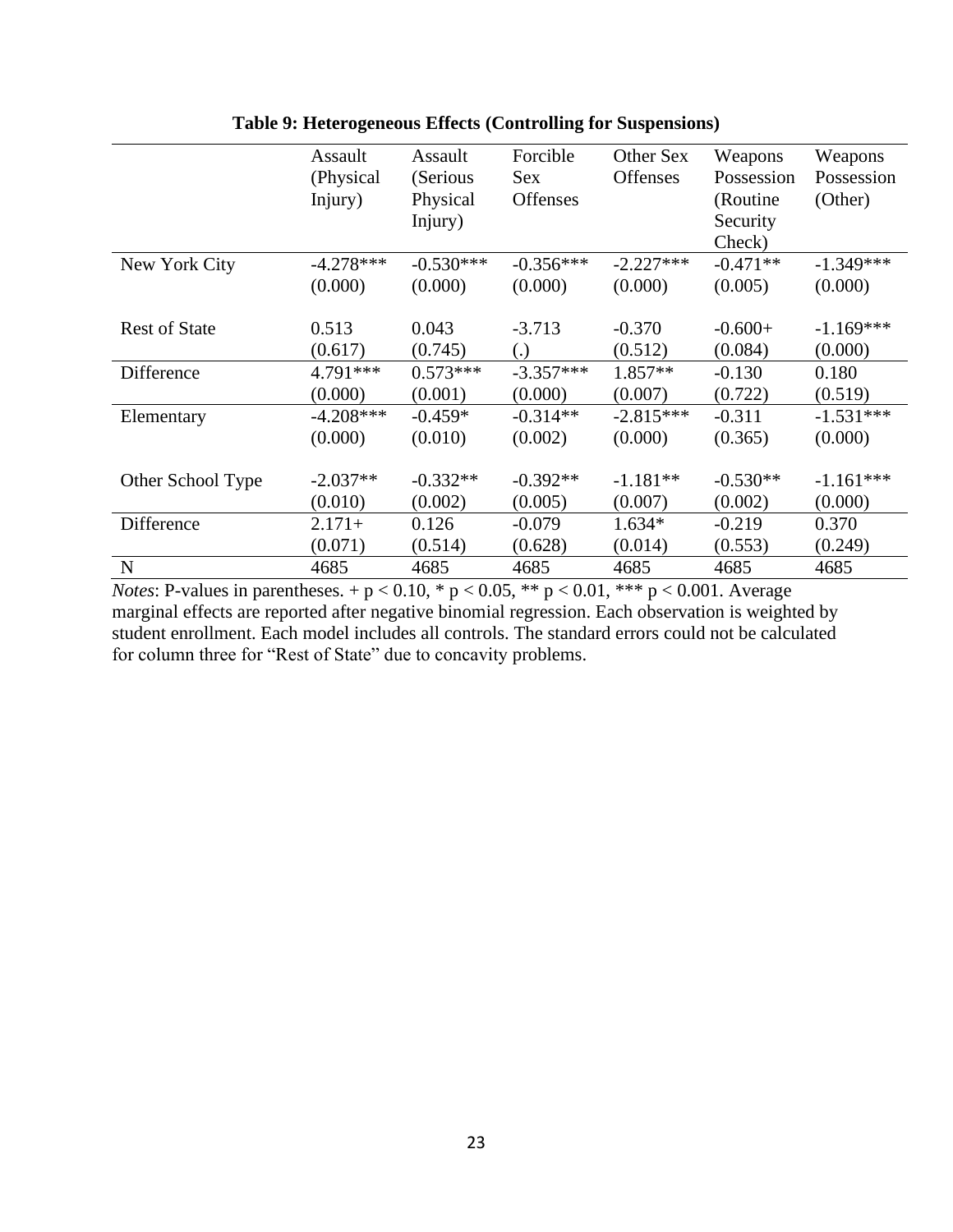|                      | <b>Bullying</b> | <b>Bullying</b> | <b>Bomb</b> | False       | Drugs    | Alcohol  |
|----------------------|-----------------|-----------------|-------------|-------------|----------|----------|
|                      | (Excluding)     | (Cyber)         | Threat      | Alarm       |          |          |
|                      | Cyber)          |                 |             |             |          |          |
| New York City        | $-3.222***$     | $0.465+$        | 0.038       | $-0.359***$ | $-0.167$ | 0.022    |
|                      | (0.001)         | (0.058)         | (0.288)     | (0.000)     | (0.788)  | (0.874)  |
|                      |                 |                 |             |             |          |          |
| <b>Rest of State</b> | $3.793**$       | $0.780*$        | 0.058       | $-0.028$    | $-0.165$ | $-0.085$ |
|                      | (0.002)         | (0.034)         | (0.161)     | (0.775)     | (0.839)  | (0.677)  |
| Difference           | $7.015***$      | 0.315           | 0.020       | $0.330**$   | 0.002    | $-0.107$ |
|                      | (0.000)         | (0.434)         | (0.681)     | (0.005)     | (0.999)  | (0.630)  |
| Elementary           | $-1.188$        | 0.467           | 0.051       | $-0.201*$   | 1.162    | 0.312    |
|                      | (0.269)         | (0.243)         | (0.342)     | (0.026)     | (0.217)  | (0.234)  |
|                      |                 |                 |             |             |          |          |
| Other School Type    | $-1.794+$       | $0.565*$        | 0.036       | $-0.295*$   | $-0.466$ | $-0.077$ |
|                      | (0.053)         | (0.014)         | (0.194)     | (0.011)     | (0.442)  | (0.527)  |
| Difference           | $-0.606$        | 0.097           | $-0.015$    | $-0.094$    | $-1.628$ | $-0.389$ |
|                      | (0.628)         | (0.826)         | (0.784)     | (0.490)     | (0.125)  | (0.149)  |
| N                    | 4685            | 4685            | 4685        | 4685        | 4685     | 4685     |

**Table 10: Heterogeneous Effects (Controlling for Suspensions)**

*Notes*: P-values in parentheses.  $+p < 0.10$ , \*  $p < 0.05$ , \*\*  $p < 0.01$ , \*\*\*  $p < 0.001$ . Average marginal effects are reported after negative binomial regression. Each observation is weighted by student enrollment. Each model includes all controls.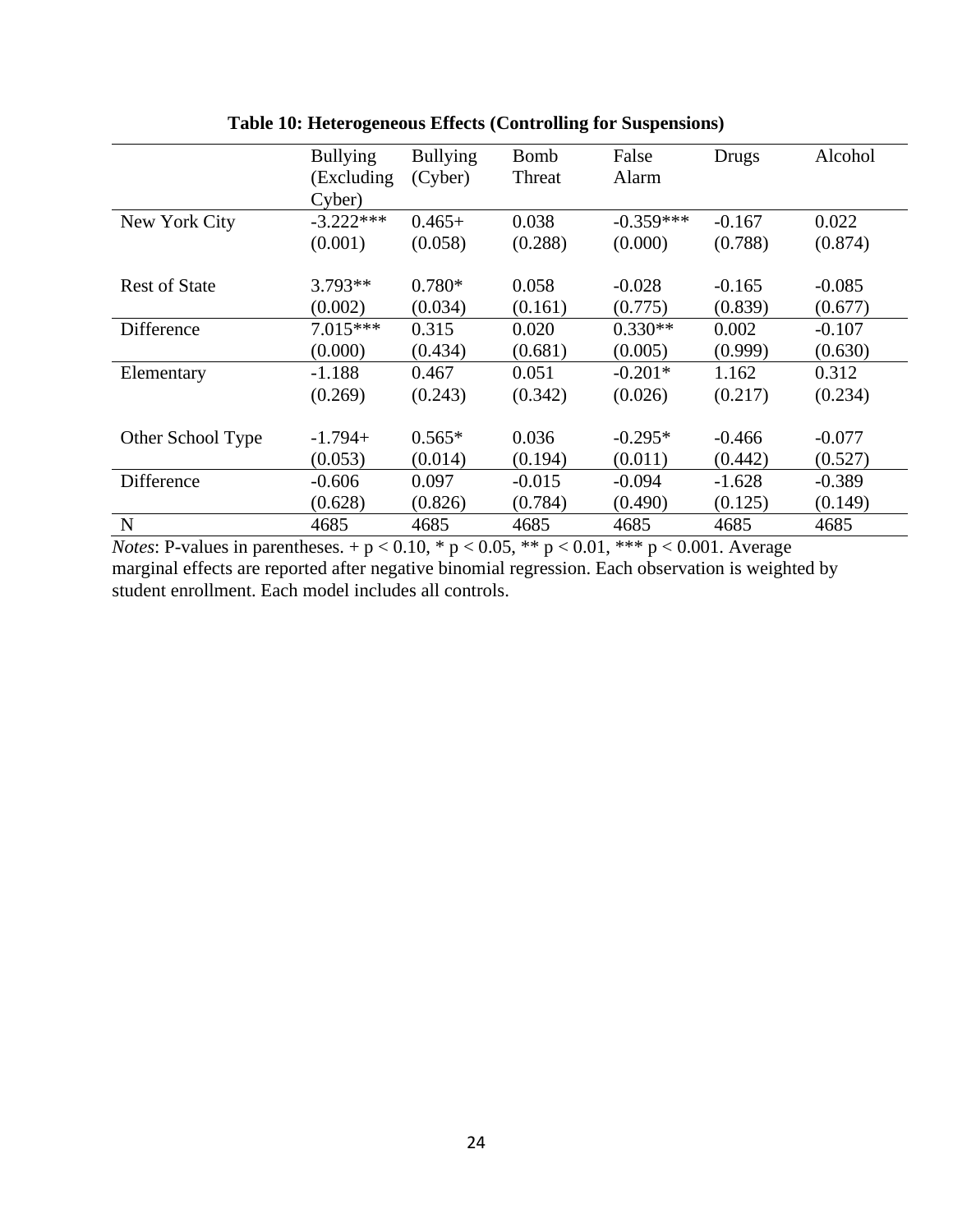#### **Discussion**

After controlling for observable differences in students and schools between sectors, I find that public charter schools tend to report fewer school climate problems than district-run public schools in New York state in the 2017-18 school year. The charter school climate advantages are more pronounced in New York City than the rest of the state. These results suggest that expanding access to public charter schools in New York could reduce school climate problems experienced by students.

New York could expand access to public charter schools by increasing the cap on the number of charter schools that are allowed to open in the state. As of December 2019, zero public charters are available to be issued in New York City and 96 public charters are available to be issued throughout the rest of the state.<sup>14</sup> The most recent estimates suggest that around 47,800 students, or about two-thirds of all applicants, are on public charter school waitlists in New York City.<sup>15</sup> The rest of the state could increase access to public charter schools by equalizing per pupil funding between sectors to reduce financial barriers to opening and expanding public charter schools (Batdorff et al., 2005; Batdorff et al., 2010; Batdorff et al., 2014; DeAngelis et al., 2018; Wolf et al., 2017).

This study has important limitations. Although several observable characteristics were included as control variables, the results are descriptive rather than causal. Students who select into public charter schools likely differ on unobserved background and family characteristics. However, the direction of the selection bias, if any remains, is unclear. Students who attend public charter schools may be more advantaged than students in district schools on unobserved

<sup>&</sup>lt;sup>14</sup> New York Charter Cap Status. New York City Charter School Center. Retrieved from https://www.nyccharterschools.org/resources/cap

<sup>&</sup>lt;sup>15</sup> 2017-18 Enrollment Lottery Estimates. New York City Charter School Center. Retrieved from https://www.nyccharterschools.org/growth-demand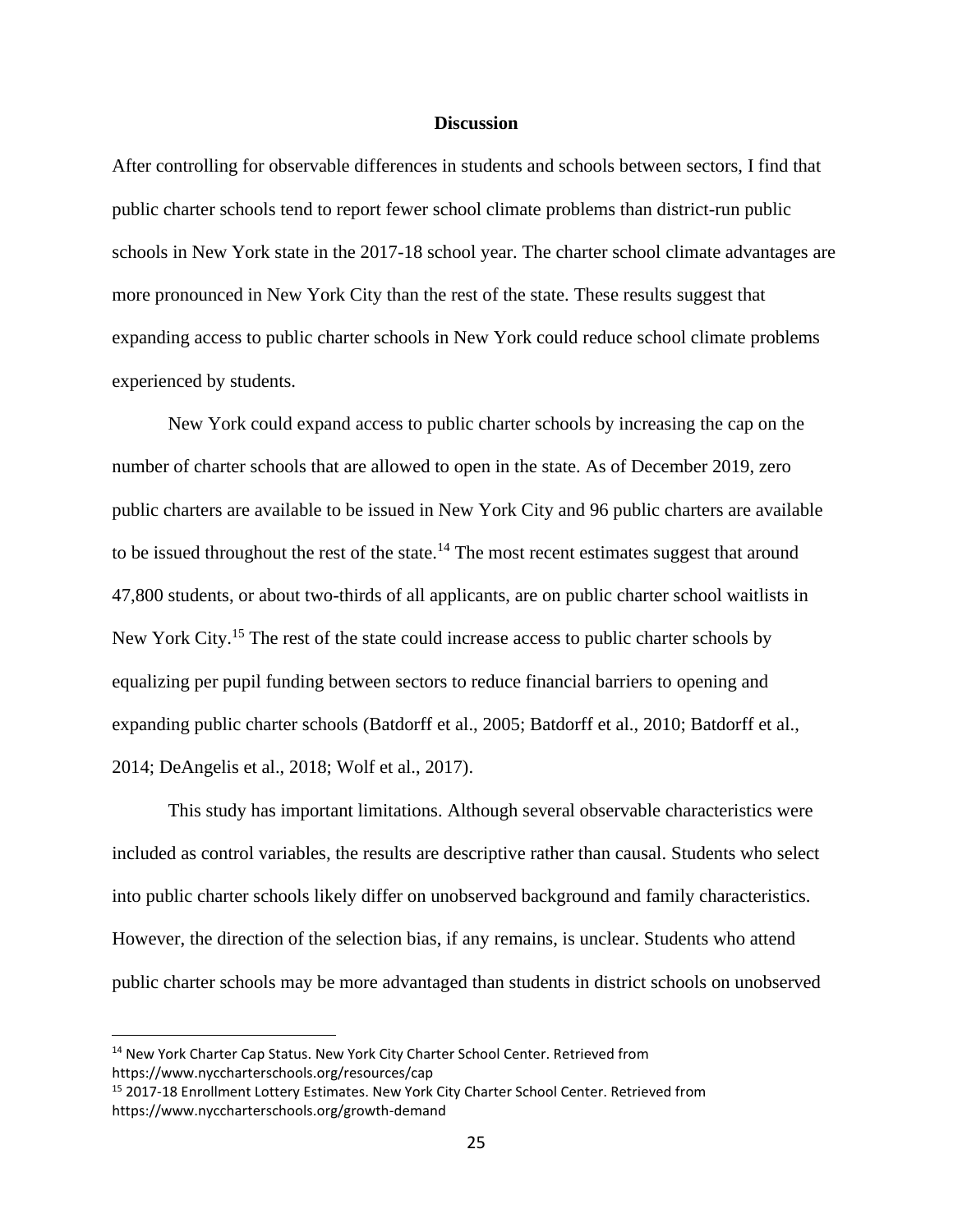characteristics such as motivation and parental engagement. On the other hand, students who attend public charter schools could be less advantaged than students in district-run public schools since less advantaged families tend to be more dissatisfied with their residentially assigned public schools. In addition, although all schools are required to report each type of school climate issue to the New York State Education Department, it is possible that public charter schools and district-run public schools systematically differ in reporting these incidents, which would bias comparisons between sectors.<sup>16</sup> These observed school climate differences between sectors might also differ by geographic location and school year.

Although this study describes observed differences in school climate problems between sectors, it cannot tell us why public charter schools demonstrate advantages relative to districtrun schools in New York. Because this particular limitation is also true of random assignment evaluations, future qualitative research is needed to provide information on why quantitative studies generally suggest access to public charter schools leads to improvements in reports of school safety and climate.

<sup>&</sup>lt;sup>16</sup> Data Collection for the 2018-19 School Year Incidents. School Safety and the Educational Climate (SSEC). New York State Education Department. Retrieved from

http://www.p12.nysed.gov/irs/school\_safety/school\_safety\_data\_collection.html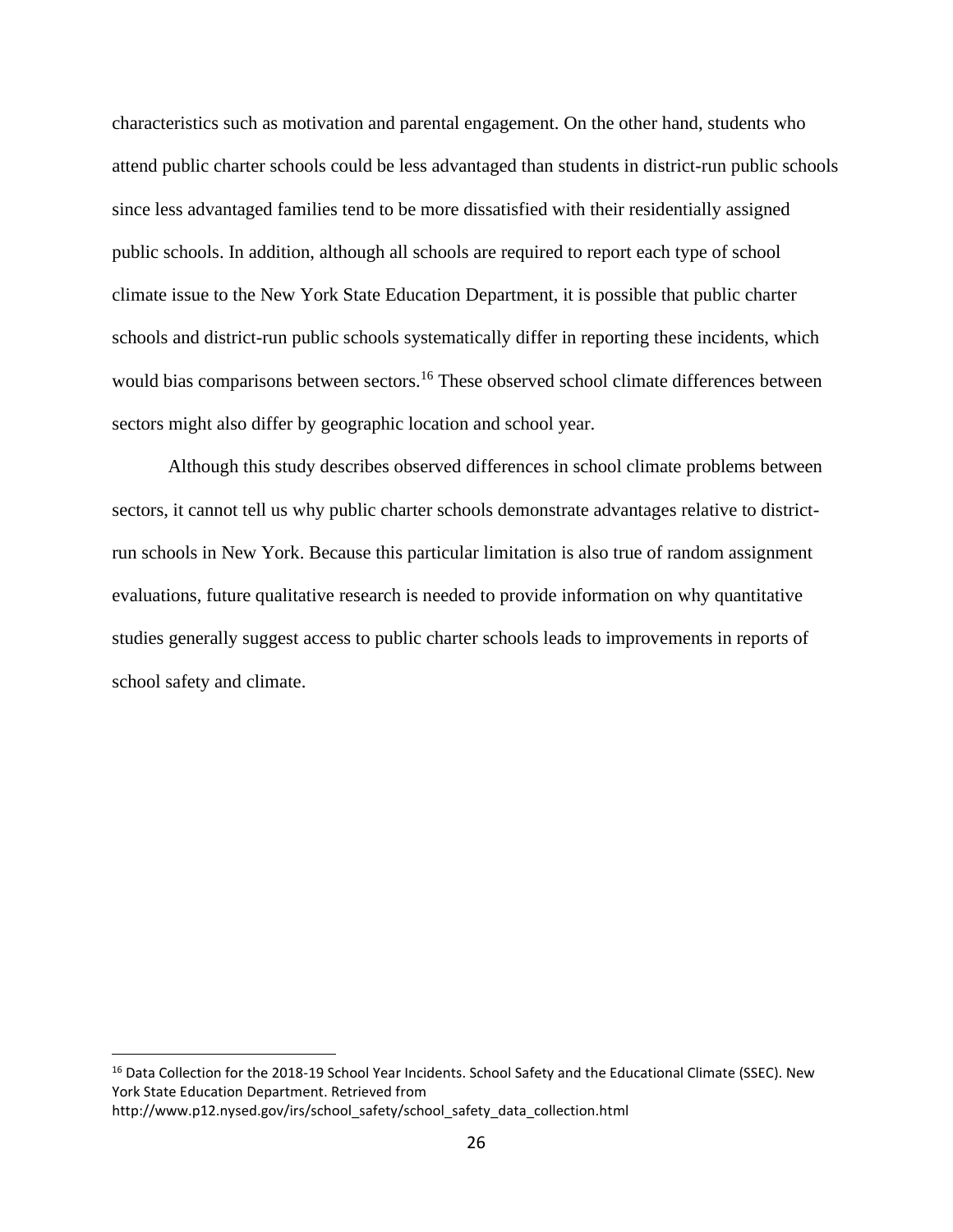#### **References**

- Altenhofen, S., Berends, M., & White, T. G. (2016). School choice decision making among suburban, high-income parents. *AERA Open*, *2*(1).
- Angrist, J. D., Cohodes, S. R., Dynarski, S. M., Pathak, P. A., & Walters, C. R. (2016). Stand and deliver: Effects of Boston's charter high schools on college preparation, entry, and choice. *Journal of Labor Economics*, *34*(2), 275-318.
- Barrett, E. J. (2003). Evaluating education reform: Students' views of their charter school experience. *Journal of Educational Research*, *96*(6), 351-358.
- Batdorff, M., Finn, C. E. Jr., Hassel, B., Maloney, L., Osberg, E., Speakman, S., & Terrell, M. G. (2005). Charter school funding: Inequity's next frontier. Washington, DC: Thomas B. Fordham Institute.
- Batdorff, M., Doyle, D., Finch, W. H., & Hassel, B. (2010). Charter school funding: Inequity persists. School Choice Demonstration Project, University of Arkansas.
- Batdorff, M., Maloney, L. D., May, J. F., Speakman, S. T., Wolf, P. J., & Cheng, A. (2014). Charter school funding: Inequity expands. School Choice Demonstration Project, University of Arkansas. Retrieved from https://scholarworks.uark.edu/scdp/7/
- Bedrick, J., & Burke, L. M. (2018). Surveying Florida scholarship families: Experiences and satisfaction with Florida's tax-credit scholarship program. EdChoice.
- Bennett, D. A. (2001). How can I deal with missing data in my study? *Australian and New Zealand Journal of Public Health*, *25*(5), 464-469.
- Betts, J. R., & Tang, Y. E. (2014). A Meta-Analysis of the Literature on the Effect of Charter Schools on Student Achievement. Center on Reinventing Public Education.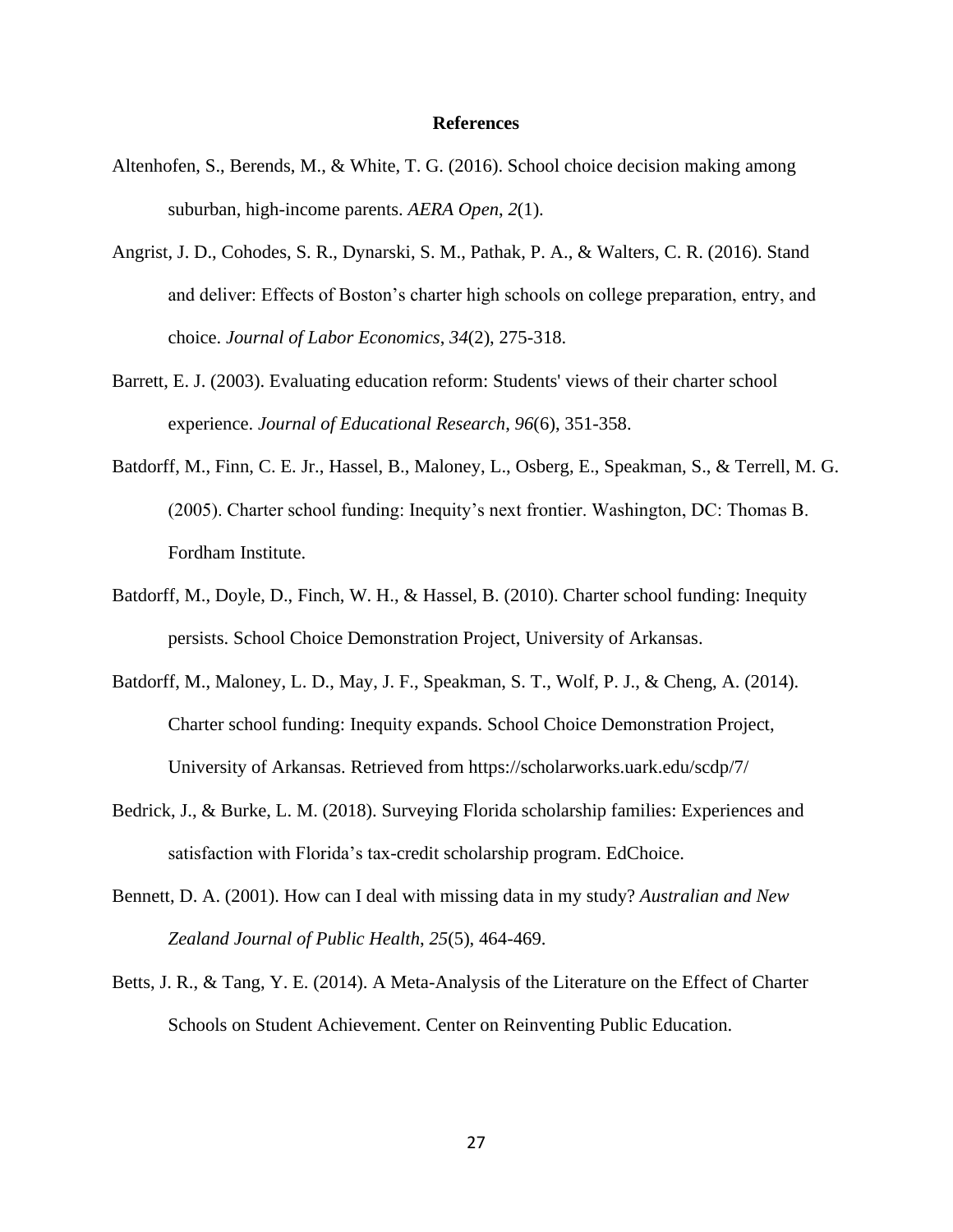- Betts, J. R., & Tang, Y. E. (2019). The effect of charter schools on student achievement. *School choice at the crossroads: Research perspectives*, 67-89.
- Blazar, D., & Kraft, M. A. (2017). Teacher and teaching effects on students' attitudes and behaviors. *Educational evaluation and policy analysis*, *39*(1), 146-170.
- Catt, A. D., & Rhinesmith, E. (2017). Why Indiana Parents Choose: A Cross-Sector Survey of Parents' Views in a Robust School Choice Environment. EdChoice.
- Cheng, A., Trivitt, J. R., & Wolf, P. J. (2016). School choice and the branding of Milwaukee private schools. *Social Science Quarterly*, *97*(2), 362-375.
- Chubb, J. E., & Moe, T. M. (1988). Politics, markets, and the organization of schools. *American Political Science Review*, *82*(4), 1065-1087.
- Cordes, S. A. (2018). In pursuit of the common good: The spillover effects of charter schools on public school students in New York City. *Education Finance and Policy*, *13*(4), 484-512.
- Davis, M., & Heller, B. (2019). No Excuses charter schools and college enrollment: New evidence from a high school network in Chicago. *Education Finance and Policy*, *14*(3), 414-440.
- DeAngelis, C., & Dills, A. K. (2018). The effects of school choice on mental health. Available at SSRN: https://ssrn.com/abstract=3272550
- DeAngelis, C. A., & Flanders, W. (2019). The education marketplace: The predictors of school growth and closures in Milwaukee. *Journal of School Choice*, *13*(3), 355-379.
- DeAngelis, C. A., & Holmes Erickson, H. (2018). What leads to successful school choice programs? A review of the theories and evidence. *Cato Journal*, *38*(1), 247-263.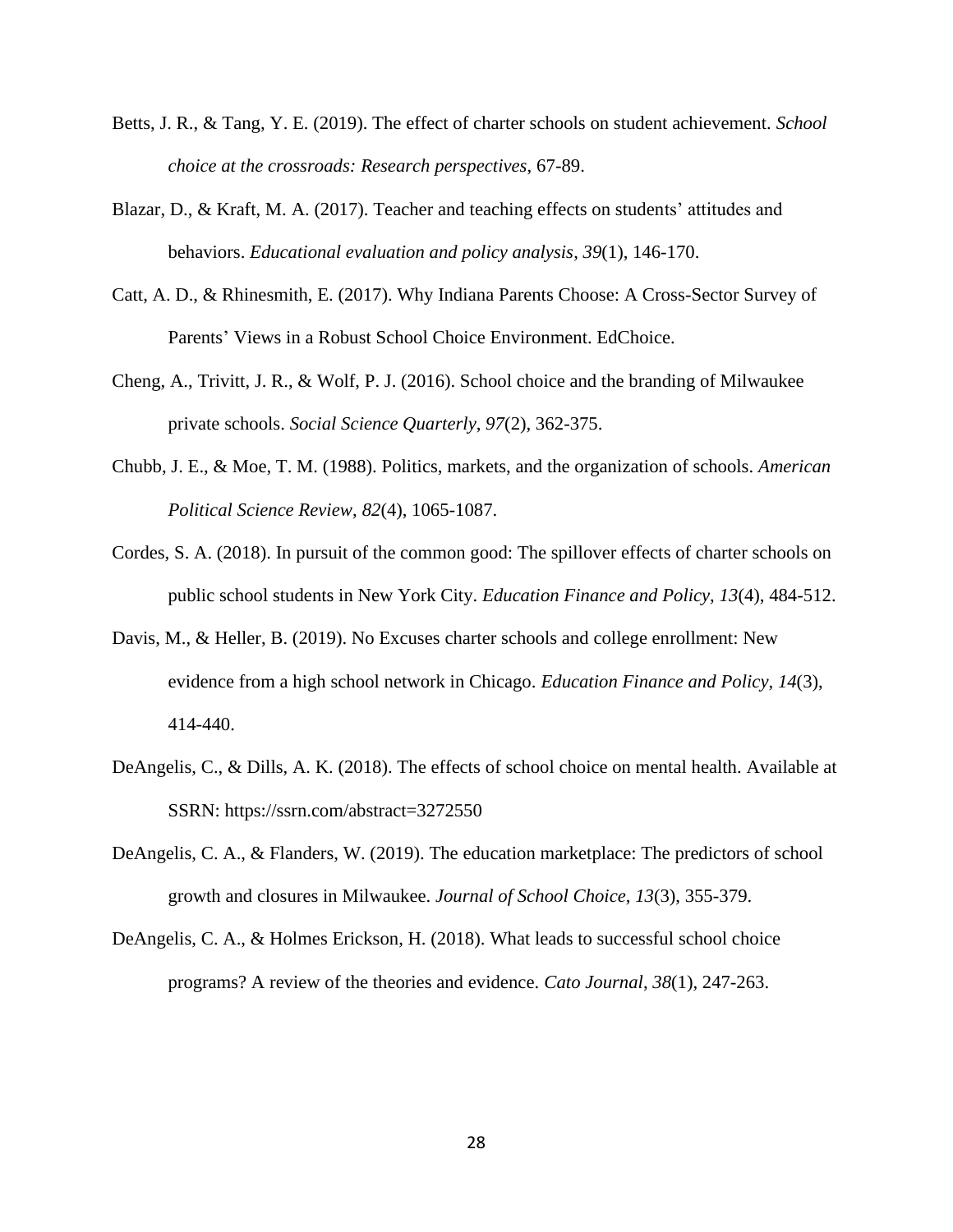- DeAngelis, C. A., & Lueken, M. F. (2020). School Sector and Climate: An Analysis of K–12 Safety Policies and School Climates in Indiana. *Social Science Quarterly*, 101(1), 376- 405.
- DeAngelis, C. A., & Wolf, P. J. (2019). Private school choice and crime: Evidence from Milwaukee. *Social Science Quarterly*, *100*(6), 2302-2315.
- DeAngelis, C. A., Wolf, P. J., Maloney, L. D., & May, J. F. (2018). Charter school funding: (More) inequity in the city. School Choice Demonstration Project, University of Arkansas.
- Deming, D. J. (2011). Better schools, less crime? *Quarterly Journal of Economics*, *126*(4), 2063-2115.
- Diliberti, M., Jackson, M., Correa, S., Padgett, Z., & Hansen, R. (2019). Crime, Violence, Discipline, and Safety in U.S. Public Schools: Findings From the School Survey on Crime and Safety: 2017-18. U.S. Department of Education. NCES 2019-061.
- Dills, A. K., & Hernández-Julián, R. (2011). More choice, less crime. *Education Finance and Policy*, *6*(2), 246-266.
- Dobbie, W., & Fryer Jr, R. G. (2015). The medium-term impacts of high-achieving charter schools. *Journal of Political Economy*, *123*(5), 985-1037.
- Dobbie, W. S., & Fryer Jr, R. G. (2016). Charter schools and labor market outcomes (No. w22502). National Bureau of Economic Research.
- Egalite, A. J. (2013). Measuring competitive effects from school voucher programs: A systematic review. *Journal of School Choice*, *7*(4), 443-464.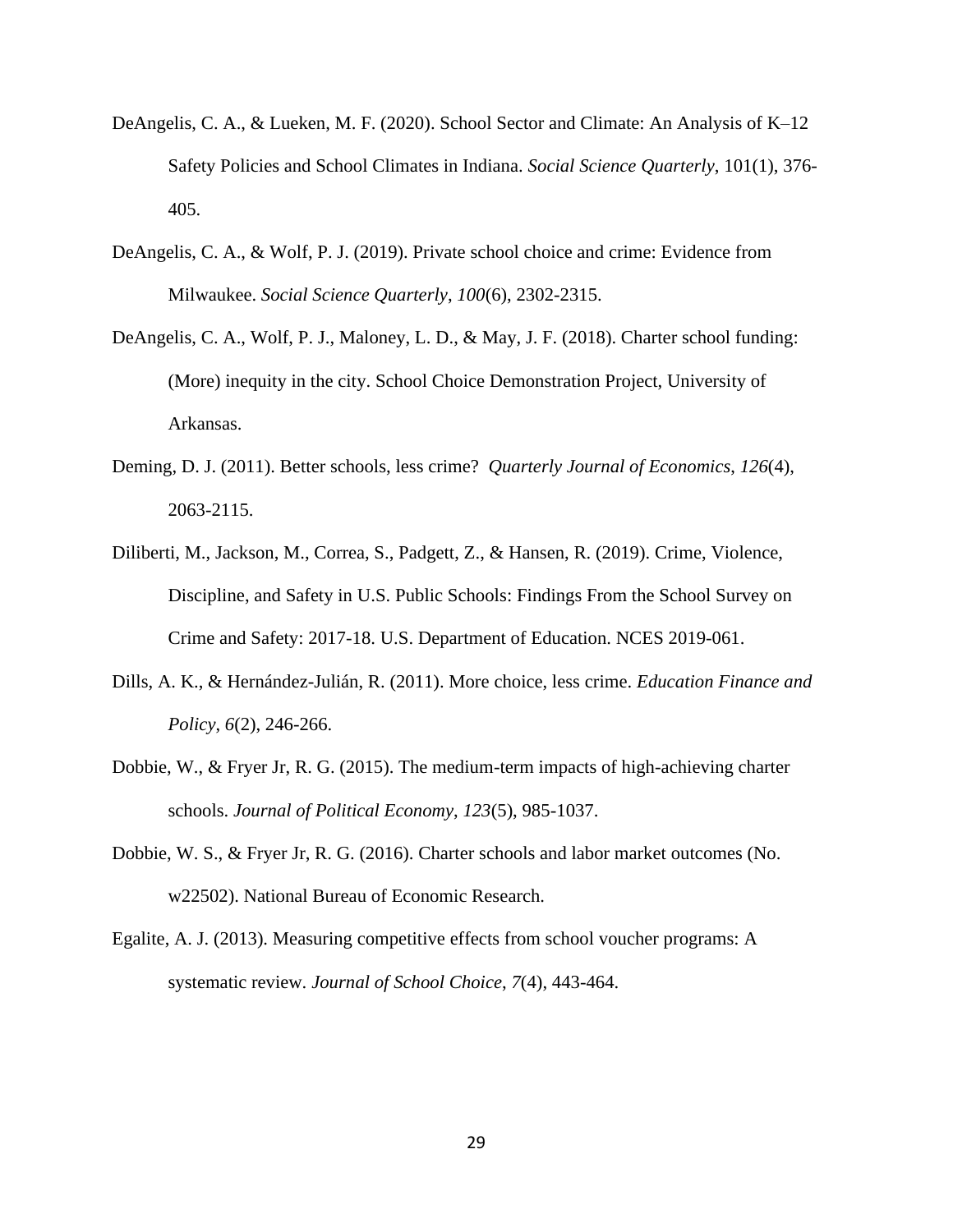- Fan, W., Williams, C. M., & Corkin, D. M. (2011). A multilevel analysis of student perceptions of school climate: The effect of social and academic risk factors. *Psychology in the Schools*, *48*(6), 632-647.
- Farina, K. A. (2019). Promoting a Culture of Bullying: Understanding the Role of School Climate and School Sector. *Journal of School Choice*, *13*(1), 94-120.
- Ferreyra, M. M., & Liang, P. J. (2012). Information asymmetry and equilibrium monitoring in education. *Journal of Public Economics*, *96*(1-2), 237-254.
- Foreman, L. M. (2017). Educational attainment effects of public and private school choice. *Journal of School Choice*, *11*(4), 642-654.
- Friedman, M. (1955). The role of government in education. In R. A. Solo (Ed.), *Economics and the public interest* (pp. 123-144). New Brunswick, NJ: Rutgers University Press.
- Furgeson, J., Gill, B., Haimson, J., Killewald, A., McCullough, M., Nichols-Barrer, I., ... & Hill, P. (2012). Charter-school management organizations: Diverse strategies and diverse student impacts. Mathematica Policy Research, Inc.
- Gleason, P., Clark, M., Tuttle, C. C., Dwoyer, E., & Silverberg, M. (2010). The evaluation of charter school impacts. NCEE 2010-4029. National Center for Education Evaluation and Regional Assistance. Institute of Education Sciences. U.S. Department of Education.
- Hamlin, D. (2017). Are charter schools safer in deindustrialized cities with high rates of crime? Testing hypotheses in Detroit. *American Educational Research Journal*, *54*(4), 725-756.
- Hanushek, E. A., Kain, J. F., Rivkin, S. G., & Branch, G. F. (2007). Charter school quality and parental decision making with school choice. *Journal of Public Economics*, *91*(5-6), 823- 848.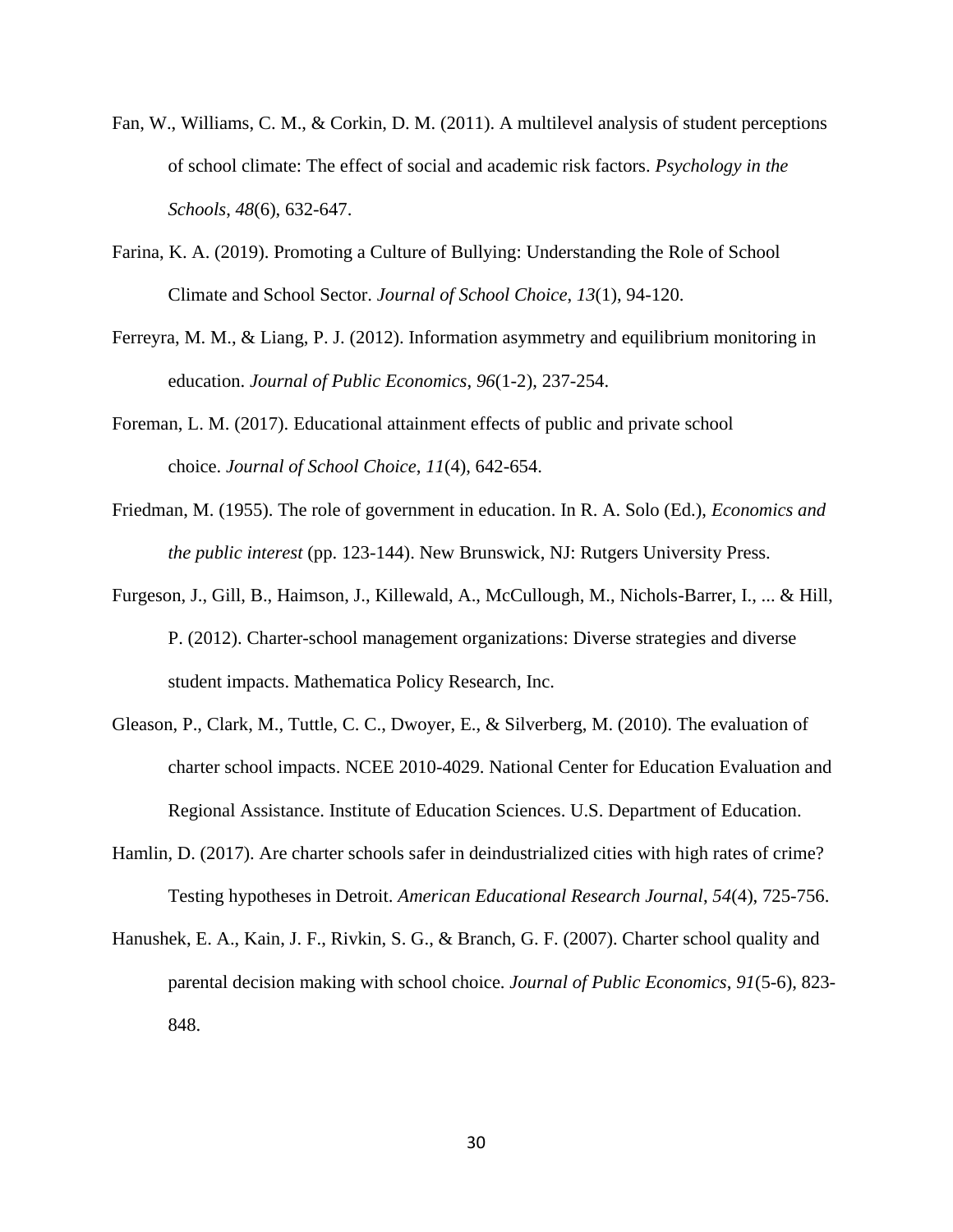- Harris, D. (2017). Why managed competition is better than a free market for schooling. Brookings Institution.
- Holmes Erickson, H. (2017). How do parents choose schools, and what schools do they choose? A literature review of private school choice programs in the United States. *Journal of School Choice*, *11*(4), 491-506.
- Howell, W. G., & Peterson, P. E. (2006). *The education gap: Vouchers and urban schools*. Brookings Institution Press.
- Hoxby, C. M. (Ed.). (2007). *The economics of school choice*. Chicago, IL: University of Chicago Press.
- Jabbar, H., Fong, C. J., Germain, E., Li, D., Sanchez, J., Sun, W. L., & Devall, M. (2019). The Competitive Effects of School Choice on Student Achievement: A Systematic Review. *Educational Policy*.
- Kelly, J. P., & Scafidi, B. (2013). More than scores: An analysis of why and how parents choose private schools. Friedman Foundation for Educational Choice.
- Lleras, C. (2008). Hostile school climates: Explaining differential risk of student exposure to disruptive learning environments in high school. *Journal of School Violence*, *7*(3), 105- 135.
- Lubienski, C. (2007). Marketing schools: Consumer goods and competitive incentives for consumer information. *Education and Urban Society*, *40*(1), 118-141.
- McEachin, A., Lauen, D. L., Fuller, S. C., & Perera, R. M. (2019). Social returns to private choice? Effects of charter schools on behavioral outcomes, arrests, and civic participation. EdWorkingPaper No. 19-90. Annenberg Institute at Brown University.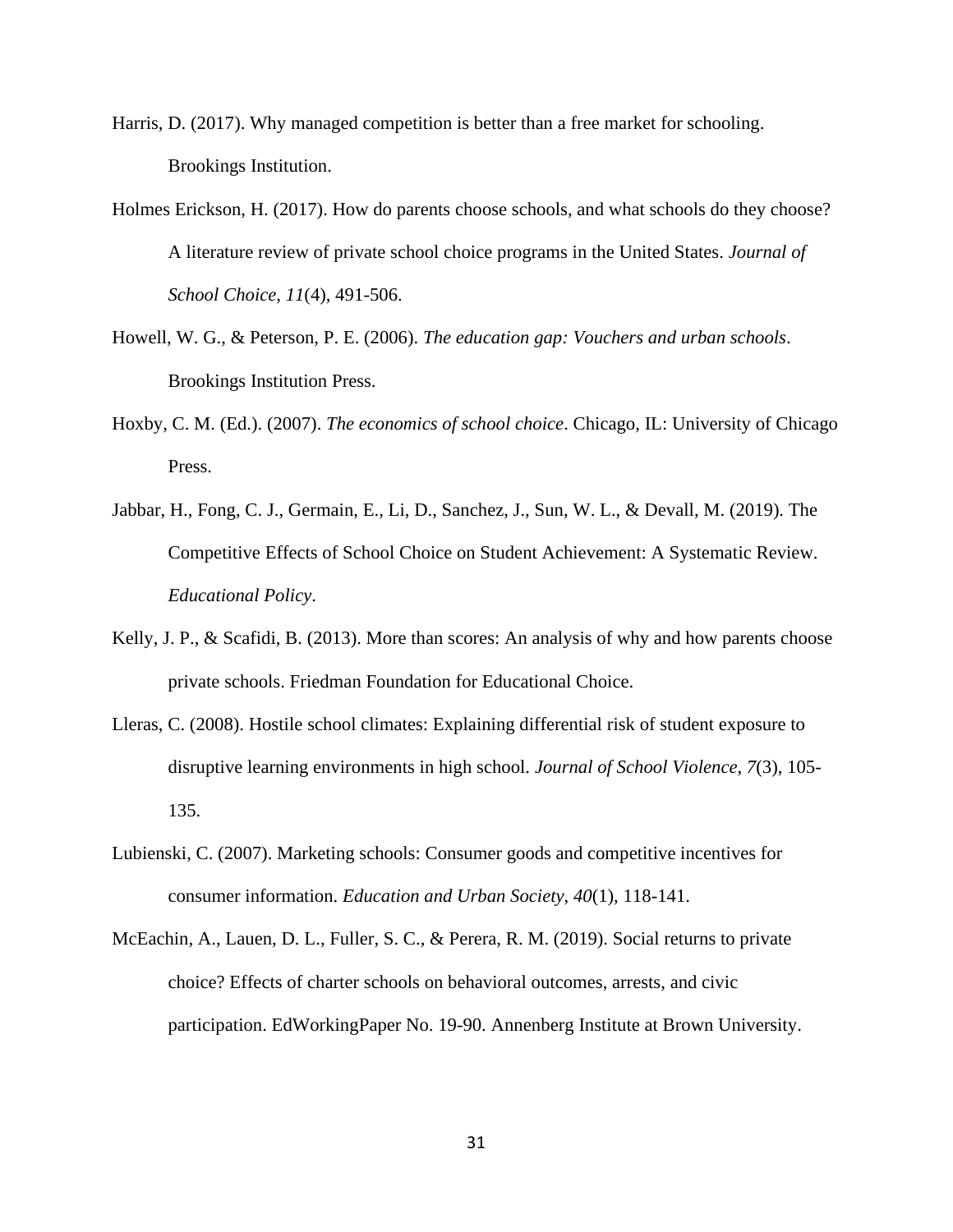- Musu, L., Zhang, A., Wang, K., Zhang, J., & Oudekerk, B. A. (2019). Indicators of school crime and safety: 2018. U.S. Department of Education. NCES 2019-047.
- Prieto, L. M., Aguero-Valverde, J., Zarrate-Cardenas, G., & Van Maarseveen, M. (2019). Parental preferences in the choice for a specialty school. *Journal of School Choice*, *13*(2), 198-227.
- Reed, W. R. (2015). On the practice of lagging variables to avoid simultaneity. *Oxford Bulletin of Economics and Statistics*, *77*(6), 897-905.
- Sass, T. R., Zimmer, R. W., Gill, B. P., & Booker, T. K. (2016). Charter high schools' effects on long‐term attainment and earnings. *Journal of Policy Analysis and Management*, *35*(3), 683-706.
- Schafer, J. L. (1999). Multiple imputation: a primer. *Statistical Methods in Medical Research*, *8*(1), 3-15.
- Schwalbach, J., & DeAngelis, C. A. (2020). A literature review of safety in private and public charter schools. Paper presented at the International School Choice and Reform Conference, January 19, 2020, Ft. Lauderdale, Florida.
- Shakeel, M. D., & DeAngelis, C. A. (2017). Who is more free? A comparison of the decisionmaking of private and public school principals. *Journal of School Choice*, *11*(3), 442- 457.
- Shakeel, M. D., & DeAngelis, C. A. (2018). Can private schools improve school climate? Evidence from a nationally representative sample. *Journal of School Choice*, *12*(3), 426- 445.
- Trivitt, J. R., & Wolf, P. J. (2011). School choice and the branding of Catholic schools. *Education Finance and Policy*, *6*(2), 202-245.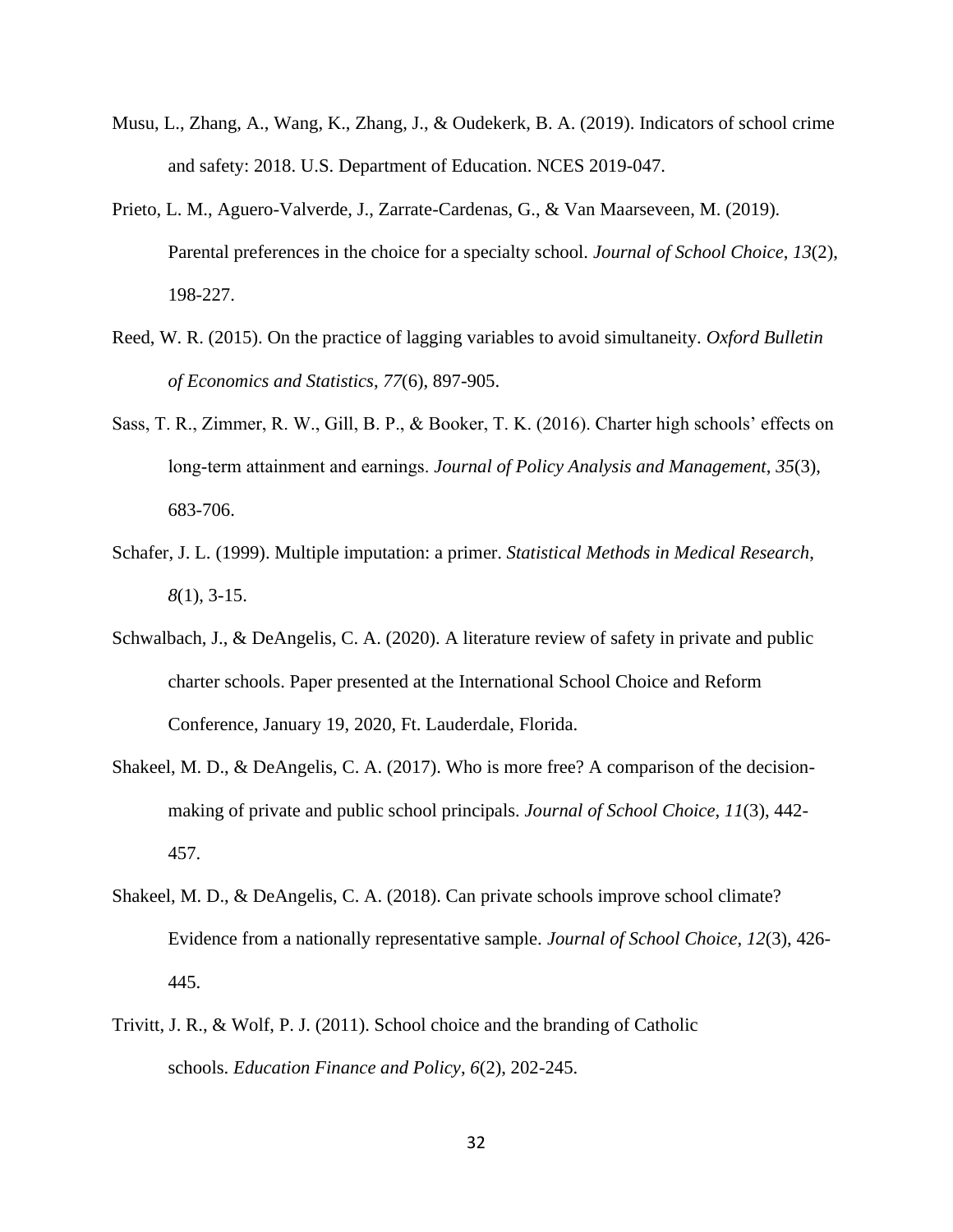- Tuttle, C. C., Gleason, P., Knechtel, V., Nichols-Barrer, I., Booker, K., Chojnacki, G., ... & Goble, L. (2015). Understanding the Effect of KIPP as It Scales: Volume I, Impacts on Achievement and Other Outcomes. Final Report of KIPP's "Investing in Innovation Grant Evaluation." Mathematica Policy Research, Inc.
- Waasdorp, T. E., Berg, J., Debnam, K. J., Stuart, E. A., & Bradshaw, C. P. (2018). Comparing social, emotional, and behavioral health risks among youth attending public versus parochial schools. *Journal of School Violence*, *17*(3), 381-391.
- Webber, A., Rui, N., Garrison-Mogren, R., Olsen, R. B., & Gutmann, B. (2019). Evaluation of the DC Opportunity Scholarship Program: Impacts Three Years after Students Applied. Technical Appendix. NCEE 2019-4006. National Center for Education Evaluation and Regional Assistance.
- Witte, J. F., Wolf, P. J., Cowen, J. M., Fleming, D. J., & Lucas-McLean, J. (2008). MPCP longitudinal educational growth study baseline report. School Choice Demonstration Project. University of Arkansas.
- Wolf, P. J., Gutmann, B., Puma, M., Kisida, B., Rizzo, L., Eissa, N., & Carr, M. (2010). Evaluation of the DC Opportunity Scholarship Program: Final Report. NCEE 2010-4018. National Center for Education Evaluation and Regional Assistance.
- Wolf, P. J., Maloney, L. D., May, J. F., & DeAngelis, C. A. (2017). Charter school funding: Inequity in the city. School Choice Demonstration Project, University of Arkansas.
- Zimmer, R., Buddin, R., Smith, S. A., & Duffy, D. (2019). Nearly three decades into the charter school movement, what has research told us about charter schools? EdWorkingPaper No. 19-156. Annenberg Institute at Brown University.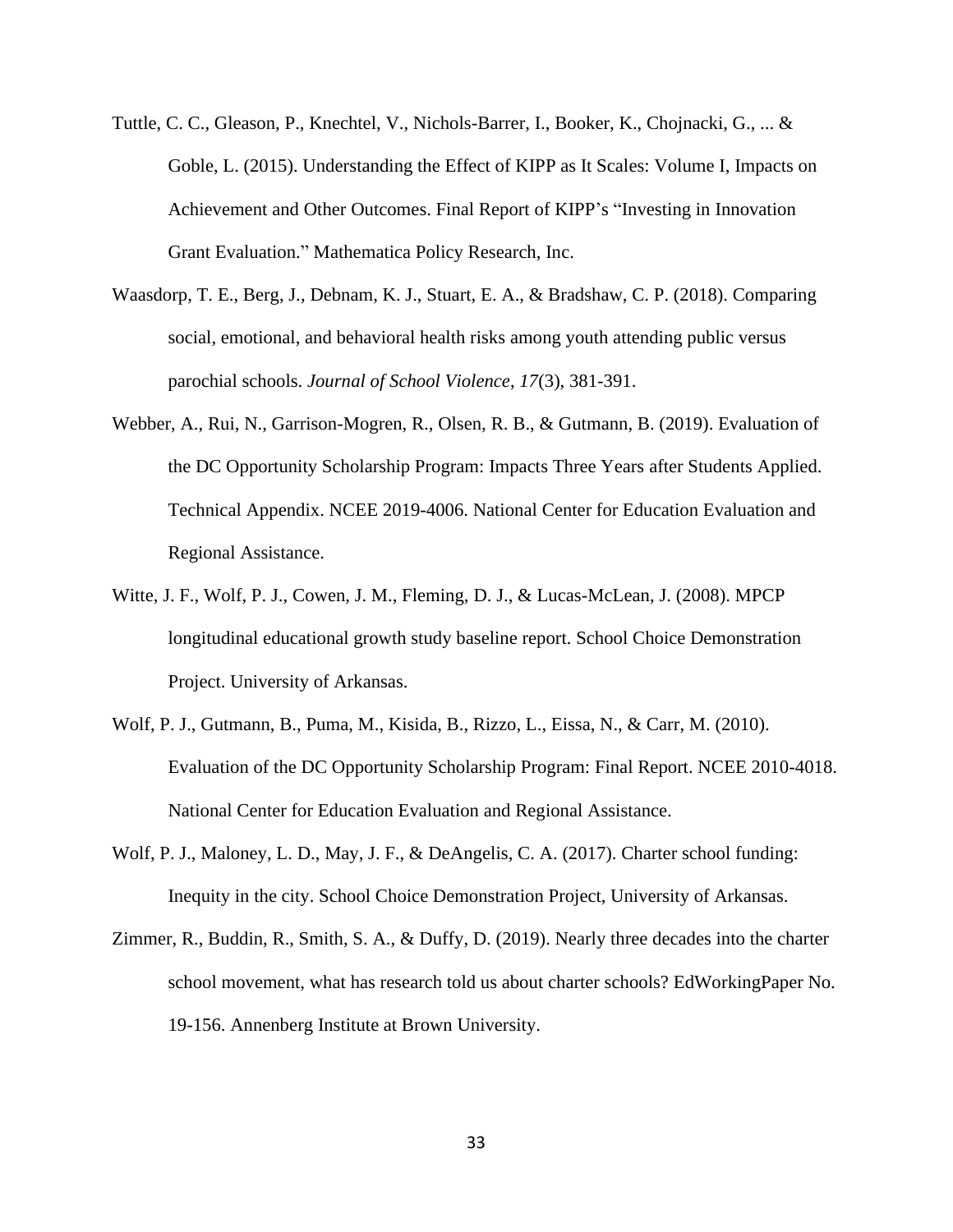## **Appendix**

|                           | Assault<br>(Physical<br>Injury) | Assault<br>(Serious<br>Physical<br>Injury) | Forcible<br>Sex<br>Offenses | Other Sex<br>Offenses | Weapons<br>Possession<br>(Routine<br>Security<br>Check) | Weapons<br>Possession<br>(Other) |
|---------------------------|---------------------------------|--------------------------------------------|-----------------------------|-----------------------|---------------------------------------------------------|----------------------------------|
| Charter                   | $-2.127***$                     | $-0.341***$                                | $-0.355***$                 | $-1.206***$           | $-0.676***$                                             | $-0.954***$                      |
|                           | (0.000)                         | (0.000)                                    | (0.000)                     | (0.000)               | (0.000)                                                 | (0.000)                          |
| Enrollment (100s)         | $0.580***$                      | $0.051***$                                 | $0.023***$                  | $0.179***$            | $0.053***$                                              | $0.180***$                       |
|                           | (0.000)                         | (0.000)                                    | (0.000)                     | (0.000)               | (0.000)                                                 | (0.000)                          |
| <b>Enrollment Squared</b> | $-0.009***$                     | $-0.001***$                                | $-0.000**$                  | $-0.003***$           | $-0.000$                                                | $-0.002***$                      |
|                           | (0.000)                         | (0.000)                                    | (0.004)                     | (0.000)               | (0.198)                                                 | (0.000)                          |
| Female (%)                | $-0.011$                        | $-0.002$                                   | $-0.003**$                  | $-0.006$              | $-0.009***$                                             | $-0.002$                         |
|                           | (0.387)                         | (0.297)                                    | (0.003)                     | (0.199)               | (0.001)                                                 | (0.619)                          |
| Black (%)                 | 0.042                           | 0.011                                      | 0.003                       | $0.050**$             | $-0.024+$                                               | $0.036**$                        |
|                           | (0.407)                         | (0.241)                                    | (0.596)                     | (0.004)               | (0.087)                                                 | (0.003)                          |
| Hispanic (%)              | 0.014                           | 0.006                                      | 0.002                       | $0.049**$             | $-0.034*$                                               | $0.030*$                         |
|                           | (0.777)                         | (0.495)                                    | (0.681)                     | (0.006)               | (0.016)                                                 | (0.015)                          |
| Asian (%)                 | 0.015                           | $0.008\,$                                  | 0.002                       | $0.048**$             | $-0.041**$                                              | $0.029*$                         |
|                           | (0.766)                         | (0.365)                                    | (0.775)                     | (0.008)               | (0.005)                                                 | (0.019)                          |
| American Indian (%)       | $-0.051$                        | 0.013                                      | $-0.004$                    | $0.038+$              | $-0.026$                                                | 0.009                            |
|                           | (0.440)                         | (0.219)                                    | (0.668)                     | (0.098)               | (0.103)                                                 | (0.774)                          |
| White (%)                 | 0.031                           | 0.009                                      | 0.001                       | $0.046**$             | $-0.035*$                                               | $0.027*$                         |
|                           | (0.537)                         | (0.351)                                    | (0.853)                     | (0.006)               | (0.012)                                                 | (0.026)                          |
| Free Lunch (%)            | $0.032*$                        | $0.005**$                                  | $-0.000$                    | $-0.004$              | $0.012*$                                                | $0.021***$                       |
|                           | (0.012)                         | (0.004)                                    | (0.776)                     | (0.466)               | (0.011)                                                 | (0.000)                          |
| Reduced Lunch (%)         | $-0.063$                        | 0.006                                      | 0.000                       | 0.016                 | $-0.033+$                                               | $0.024 +$                        |
|                           | (0.182)                         | (0.279)                                    | (0.994)                     | (0.348)               | (0.064)                                                 | (0.077)                          |
| Homeless (%)              | 0.029                           | $0.005+$                                   | $-0.002$                    | $-0.005$              | 0.003                                                   | 0.007                            |
|                           | (0.150)                         | (0.068)                                    | (0.343)                     | (0.579)               | (0.758)                                                 | (0.463)                          |
| Foster (%)                | $-0.014$                        | 0.001                                      | 0.004                       | $0.025+$              | $0.016*$                                                | 0.003                            |
|                           | (0.797)                         | (0.706)                                    | (0.349)                     | (0.069)               | (0.046)                                                 | (0.820)                          |
| Migrant (%)               | $-0.576$                        | 0.043                                      | $-0.043$                    | 0.030                 | 0.066                                                   | $-0.028$                         |
|                           | (0.125)                         | (0.512)                                    | (0.530)                     | (0.848)               | (0.434)                                                 | (0.789)                          |
| Armed Forces (%)          | $-0.041$                        | $-0.011*$                                  | $-0.006+$                   | 0.012                 | $-0.123$                                                | 0.024                            |
|                           | (0.292)                         | (0.023)                                    | (0.085)                     | (0.357)               | (0.321)                                                 | (0.100)                          |
| ELL(%)                    | 0.011                           | 0.000                                      | 0.000                       | $0.010*$              | $-0.001$                                                | $-0.008$                         |
|                           | (0.407)                         | (0.779)                                    | (0.837)                     | (0.047)               | (0.707)                                                 | (0.134)                          |
| SWD(%)                    | $0.072***$                      | $0.008***$                                 | 0.000                       | $0.018*$              | $-0.011$                                                | $0.012+$                         |
|                           | (0.000)                         | (0.000)                                    | (0.861)                     | (0.014)               | (0.108)                                                 | (0.056)                          |
| ${\bf N}$                 | 4716                            | 4716                                       | 4716                        | 4716                  | 4716                                                    | 4716                             |

## **Table A1: School Sector and Climate Problems**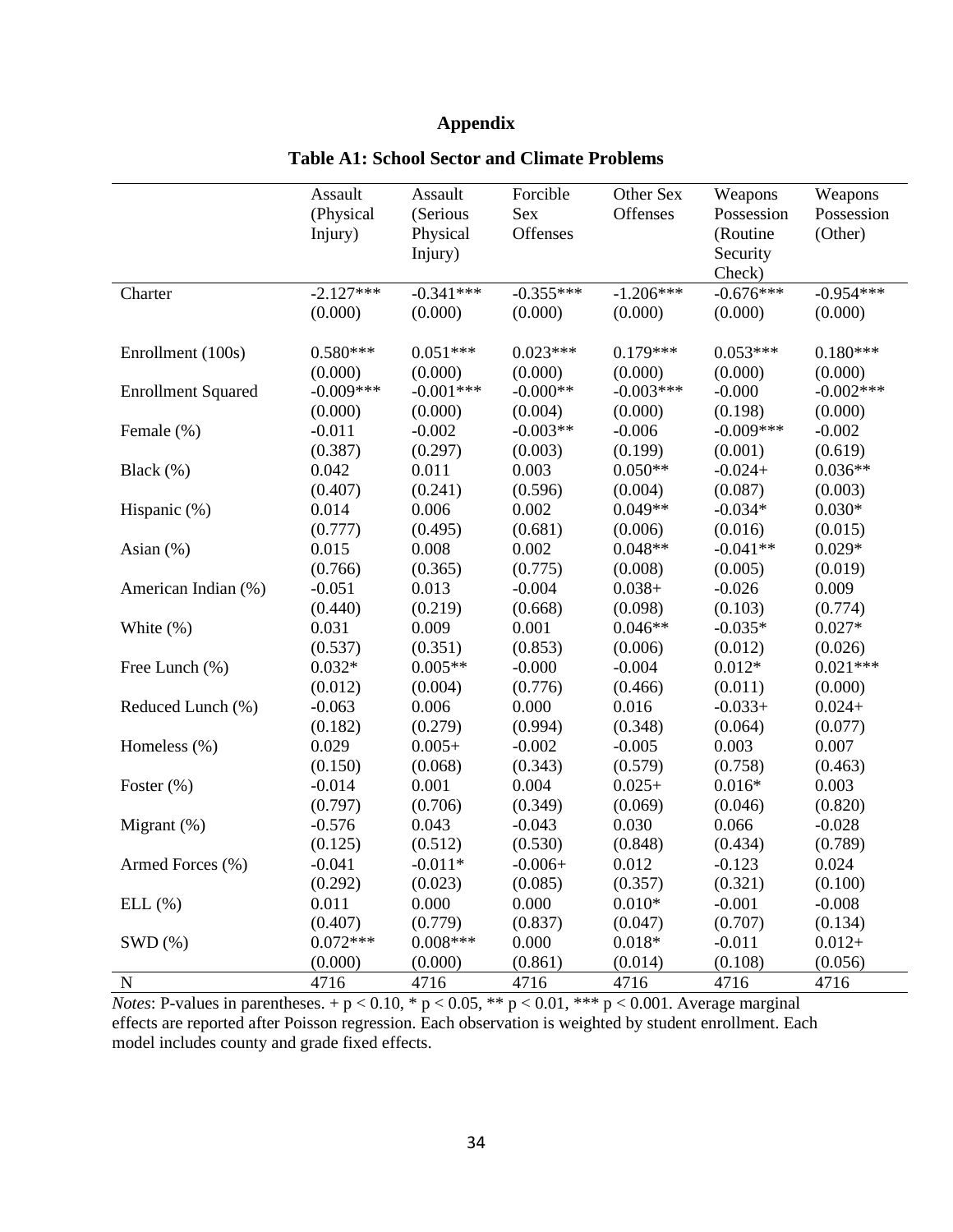|                           | <b>Bullying</b>      | <b>Bullying</b> | <b>Bomb</b> | False        | Drugs       | Alcohol     |
|---------------------------|----------------------|-----------------|-------------|--------------|-------------|-------------|
|                           | (Excluding<br>Cyber) | (Cyber)         | Threat      | Alarm        |             |             |
| Charter                   | 0.579                | $0.826***$      | 0.046       | $-0.285*$    | 0.552       | 0.086       |
|                           | (0.421)              | (0.000)         | (0.202)     | (0.030)      | (0.166)     | (0.437)     |
| Enrollment (100s)         | $0.682***$           | $0.169***$      | $0.016***$  | $0.031***$   | $0.254***$  | $0.051***$  |
|                           | (0.000)              | (0.000)         | (0.000)     | (0.000)      | (0.000)     | (0.000)     |
| <b>Enrollment Squared</b> | $-0.011***$          | $-0.003***$     | $-0.000***$ | $-0.000$ *** | $-0.003***$ | $-0.001***$ |
|                           | (0.000)              | (0.000)         | (0.000)     | (0.000)      | (0.000)     | (0.000)     |
| Female (%)                | $-0.017$             | 0.006           | 0.000       | $-0.000$     | $-0.032**$  | $-0.006+$   |
|                           | (0.316)              | (0.293)         | (0.805)     | (0.908)      | (0.002)     | (0.065)     |
| Black (%)                 | 0.010                | $-0.000$        | $-0.002$    | $-0.003$     | $-0.049$    | 0.003       |
|                           | (0.865)              | (0.986)         | (0.360)     | (0.469)      | (0.217)     | (0.764)     |
| Hispanic (%)              | 0.030                | 0.001           | $-0.004$    | $-0.004$     | $-0.035$    | 0.005       |
|                           | (0.608)              | (0.945)         | (0.113)     | (0.261)      | (0.382)     | (0.623)     |
| Asian $(\%)$              | 0.034                | 0.007           | $-0.003$    | $-0.005$     | $-0.056$    | $-0.001$    |
|                           | (0.569)              | (0.700)         | (0.225)     | (0.188)      | (0.170)     | (0.942)     |
| American Indian (%)       | $-0.085$             | $-0.028$        | $-0.013$    | 0.003        | $-0.032$    | $-0.001$    |
|                           | (0.397)              | (0.346)         | (0.134)     | (0.456)      | (0.516)     | (0.938)     |
| White $(\%)$              | 0.068                | 0.015           | $-0.001$    | $-0.002$     | $-0.037$    | 0.005       |
|                           | (0.234)              | (0.351)         | (0.697)     | (0.499)      | (0.341)     | (0.622)     |
| Free Lunch (%)            | $0.054**$            | 0.009           | $0.001*$    | $0.004*$     | $0.021*$    | $-0.001$    |
|                           | (0.002)              | (0.102)         | (0.026)     | (0.016)      | (0.017)     | (0.819)     |
| Reduced Lunch (%)         | 0.082                | 0.022           | 0.003       | $-0.001$     | $0.059+$    | 0.011       |
|                           | (0.224)              | (0.210)         | (0.273)     | (0.874)      | (0.080)     | (0.199)     |
| Homeless (%)              | 0.003                | 0.009           | $0.004**$   | $-0.000$     | $-0.023$    | $-0.001$    |
|                           | (0.945)              | (0.570)         | (0.007)     | (0.911)      | (0.586)     | (0.908)     |
| Foster $(\% )$            | $-0.047$             | $-0.122$        | $-0.008$    | 0.004        | $0.066***$  | $0.015+$    |
|                           | (0.555)              | (0.608)         | (0.770)     | (0.234)      | (0.001)     | (0.051)     |
| Migrant (%)               | 0.323                | $-0.041$        | $0.017 +$   | 0.003        | $-0.333$    | 0.174       |
|                           | (0.466)              | (0.798)         | (0.084)     | (0.920)      | (0.140)     | (0.161)     |
| Armed Forces (%)          | $-0.045$             | 0.028           | $0.009*$    | $0.008 +$    | $0.043+$    | $-0.015*$   |
|                           | (0.391)              | (0.249)         | (0.025)     | (0.080)      | (0.081)     | (0.047)     |
| ELL(%)                    | $-0.033$             | $-0.009$        | 0.001       | 0.000        | $-0.032+$   | $-0.002$    |
|                           | (0.163)              | (0.199)         | (0.179)     | (0.689)      | (0.084)     | (0.613)     |
| SWD(%)                    | $0.071**$            | $0.022**$       | 0.001       | 0.002        | 0.014       | $-0.001$    |
|                           | (0.008)              | (0.004)         | (0.286)     | (0.367)      | (0.375)     | (0.855)     |
| $\mathbf N$               | 4716                 | 4716            | 4716        | 4716         | 4716        | 4716        |

**Table A2: School Sector and Climate Problems**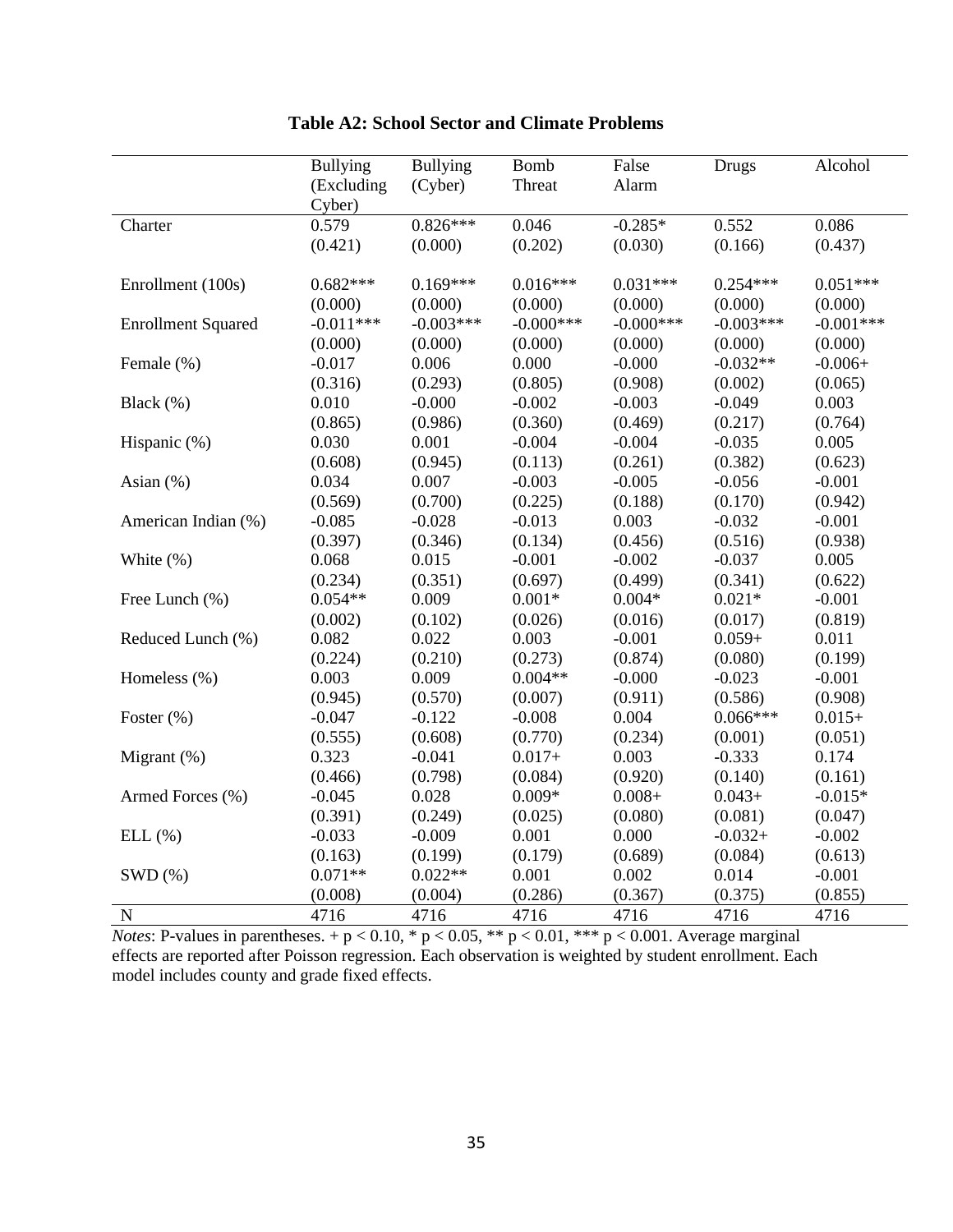|                           | Assault<br>(Physical<br>Injury) | Assault<br>(Serious<br>Physical | Forcible<br>Sex<br>Offenses | Other Sex<br>Offenses | Weapons<br>Possession<br>(Routine | Weapons<br>Possession<br>(Other) |
|---------------------------|---------------------------------|---------------------------------|-----------------------------|-----------------------|-----------------------------------|----------------------------------|
|                           |                                 | Injury)                         |                             |                       | Security<br>Check)                |                                  |
| Charter                   | $-2.554***$                     | $-0.361***$                     | $-0.375***$                 | $-1.408***$           | $-0.725***$                       | $-1.068***$                      |
|                           | (0.000)                         | (0.000)                         | (0.000)                     | (0.000)               | (0.000)                           | (0.000)                          |
| Enrollment (100s)         | $0.574***$                      | $0.051***$                      | $0.023***$                  | $0.177***$            | $0.053***$                        | $0.180***$                       |
|                           | (0.000)                         | (0.000)                         | (0.000)                     | (0.000)               | (0.000)                           | (0.000)                          |
| <b>Enrollment Squared</b> | $-0.009***$                     | $-0.001***$                     | $-0.000**$                  | $-0.003***$           | $-0.000$                          | $-0.002***$                      |
|                           | (0.000)                         | (0.000)                         | (0.004)                     | (0.000)               | (0.180)                           | (0.000)                          |
| Female (%)                | $-0.010$                        | $-0.002$                        | $-0.003**$                  | $-0.006$              | $-0.009***$                       | $-0.002$                         |
|                           | (0.422)                         | (0.308)                         | (0.003)                     | (0.214)               | (0.001)                           | (0.669)                          |
| Black (%)                 | 0.042                           | 0.010                           | 0.003                       | $0.052**$             | $-0.023$                          | $0.036**$                        |
|                           | (0.417)                         | (0.256)                         | (0.584)                     | (0.003)               | (0.109)                           | (0.003)                          |
| Hispanic (%)              | 0.017                           | 0.006                           | 0.003                       | $0.052**$             | $-0.033*$                         | $0.031*$                         |
|                           | (0.749)                         | (0.510)                         | (0.661)                     | (0.003)               | (0.023)                           | (0.013)                          |
| Asian $(\%)$              | 0.015                           | 0.008                           | 0.002                       | $0.051**$             | $-0.040**$                        | $0.029*$                         |
|                           | (0.766)                         | (0.384)                         | (0.759)                     | (0.006)               | (0.007)                           | (0.020)                          |
| American Indian (%)       | $-0.048$                        | 0.013                           | $-0.003$                    | $0.041+$              | $-0.024$                          | 0.010                            |
|                           | (0.468)                         | (0.223)                         | (0.689)                     | (0.071)               | (0.135)                           | (0.734)                          |
| White $(\%)$              | 0.034                           | 0.008                           | 0.001                       | $0.049**$             | $-0.034*$                         | $0.027*$                         |
|                           | (0.505)                         | (0.363)                         | (0.829)                     | (0.003)               | (0.018)                           | (0.021)                          |
| Free Lunch (%)            | $0.029*$                        | $0.005**$                       | $-0.000$                    | $-0.006$              | $0.012*$                          | $0.019***$                       |
|                           | (0.025)                         | (0.006)                         | (0.724)                     | (0.312)               | (0.016)                           | (0.000)                          |
| Reduced Lunch (%)         | $-0.061$                        | 0.006                           | 0.000                       | 0.016                 | $-0.033+$                         | $0.026+$                         |
|                           | (0.190)                         | (0.274)                         | (0.969)                     | (0.330)               | (0.067)                           | (0.057)                          |
| Homeless (%)              | 0.030                           | $0.005+$                        | $-0.002$                    | $-0.004$              | 0.003                             | 0.007                            |
|                           | (0.141)                         | (0.071)                         | (0.349)                     | (0.641)               | (0.784)                           | (0.468)                          |
| Foster $(\%)$             | $-0.097$                        | $-0.001$                        | $-0.000$                    | $-0.028$              | 0.012                             | $-0.020$                         |
|                           | (0.206)                         | (0.829)                         | (0.939)                     | (0.352)               | (0.166)                           | (0.279)                          |
| Migrant $(\%)$            | $-0.555$                        | 0.044                           | $-0.045$                    | 0.044                 | 0.068                             | $-0.026$                         |
|                           | (0.138)                         | (0.504)                         | (0.517)                     | (0.779)               | (0.433)                           | (0.806)                          |
| Armed Forces (%)          | $-0.040$                        | $-0.011*$                       | $-0.006+$                   | 0.012                 | $-0.121$                          | 0.023                            |
|                           | (0.290)                         | (0.022)                         | (0.082)                     | (0.365)               | (0.327)                           | (0.113)                          |
| ELL (%)                   | 0.011                           | 0.001                           | 0.000                       | $0.010*$              | $-0.001$                          | $-0.008$                         |
|                           | (0.382)                         | (0.733)                         | (0.836)                     | (0.049)               | (0.752)                           | (0.168)                          |
| SWD(%)                    | $0.067***$                      | $0.008***$                      | 0.000                       | $0.015*$              | $-0.011+$                         | 0.010                            |
|                           | (0.000)                         | (0.000)                         | (0.926)                     | (0.037)               | (0.097)                           | (0.116)                          |
| Suspensions (%)           | $0.061***$                      | 0.002                           | $0.003+$                    | $0.033***$            | $0.005+$                          | $0.020***$                       |
|                           | (0.000)                         | (0.194)                         | (0.095)                     | (0.000)               | (0.065)                           | (0.000)                          |
| $\mathbf N$               | 4685                            | 4685                            | 4685                        | 4685                  | 4685                              | 4685                             |

## **Table A3: School Sector and Climate Problems (Controlling for Suspensions)**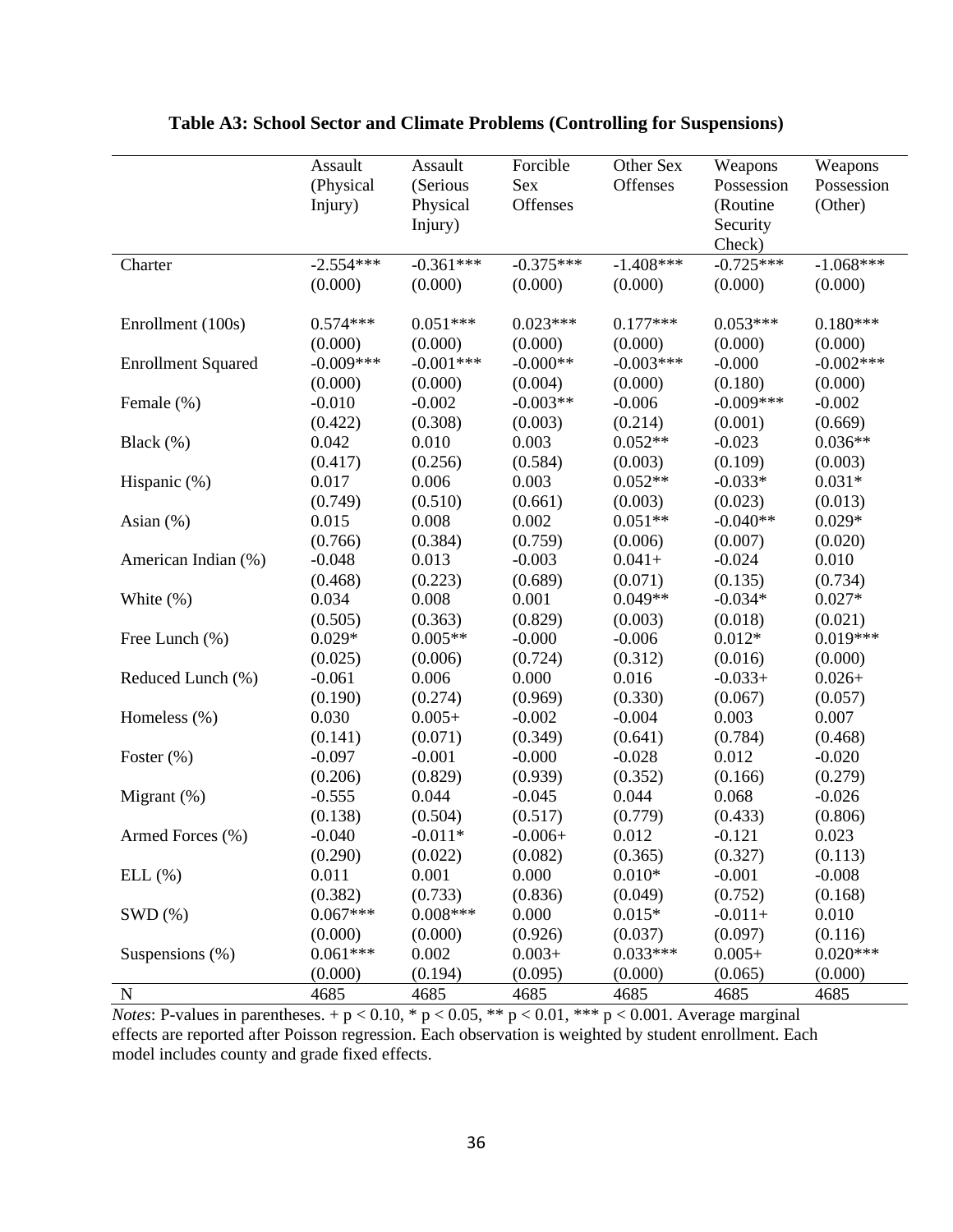|                           | <b>Bullying</b> | <b>Bullying</b> | <b>Bomb</b> | False       | <b>Drugs</b> | Alcohol     |
|---------------------------|-----------------|-----------------|-------------|-------------|--------------|-------------|
|                           | (Excluding      | (Cyber)         | Threat      | Alarm       |              |             |
|                           | Cyber)          |                 |             |             |              |             |
| Charter                   | $-0.055$        | $0.720**$       | 0.047       | $-0.293*$   | 0.380        | 0.060       |
|                           | (0.937)         | (0.001)         | (0.202)     | (0.031)     | (0.350)      | (0.592)     |
|                           |                 |                 |             |             |              |             |
| Enrollment (100s)         | $0.669***$      | $0.166***$      | $0.016***$  | $0.030***$  | $0.255***$   | $0.051***$  |
|                           | (0.000)         | (0.000)         | (0.000)     | (0.000)     | (0.000)      | (0.000)     |
| <b>Enrollment Squared</b> | $-0.011***$     | $-0.003***$     | $-0.000***$ | $-0.000***$ | $-0.003***$  | $-0.001***$ |
|                           | (0.000)         | (0.000)         | (0.000)     | (0.000)     | (0.000)      | (0.000)     |
| Female (%)                | $-0.013$        | 0.007           | 0.000       | $-0.000$    | $-0.031**$   | $-0.006+$   |
|                           | (0.469)         | (0.265)         | (0.803)     | (0.902)     | (0.003)      | (0.073)     |
| Black (%)                 | 0.020           | 0.002           | $-0.002$    | $-0.003$    | $-0.041$     | 0.004       |
|                           | (0.740)         | (0.917)         | (0.359)     | (0.462)     | (0.302)      | (0.679)     |
| Hispanic (%)              | 0.050           | 0.005           | $-0.004$    | $-0.004$    | $-0.025$     | 0.007       |
|                           | (0.392)         | (0.776)         | (0.114)     | (0.261)     | (0.537)      | (0.525)     |
| Asian $(\%)$              | 0.049           | 0.010           | $-0.003$    | $-0.005$    | $-0.049$     | 0.001       |
|                           | (0.415)         | (0.579)         | (0.224)     | (0.184)     | (0.236)      | (0.960)     |
| American Indian (%)       | $-0.064$        | $-0.023$        | $-0.013$    | 0.003       | $-0.021$     | 0.000       |
|                           | (0.531)         | (0.426)         | (0.134)     | (0.448)     | (0.664)      | (0.994)     |
| White $(\%)$              | 0.087           | 0.019           | $-0.001$    | $-0.002$    | $-0.028$     | 0.006       |
|                           | (0.130)         | (0.255)         | (0.693)     | (0.504)     | (0.480)      | (0.529)     |
| Free Lunch (%)            | $0.038*$        | 0.007           | $0.001*$    | $0.004*$    | $0.017 +$    | $-0.001$    |
|                           | (0.030)         | (0.227)         | (0.029)     | (0.018)     | (0.063)      | (0.563)     |
| Reduced Lunch (%)         | 0.083           | 0.021           | 0.003       | $-0.001$    | $0.056+$     | 0.011       |
|                           | (0.211)         | (0.239)         | (0.273)     | (0.880)     | (0.093)      | (0.209)     |
| Homeless (%)              | 0.006           | 0.009           | $0.004**$   | $-0.000$    | $-0.026$     | $-0.001$    |
|                           | (0.895)         | (0.565)         | (0.006)     | (0.919)     | (0.538)      | (0.882)     |
| Foster (%)                | $-0.270*$       | $-0.147$        | $-0.009$    | 0.004       | 0.038        | 0.011       |
|                           | (0.027)         | (0.517)         | (0.768)     | (0.346)     | (0.285)      | (0.229)     |
| Migrant (%)               | 0.409           | $-0.027$        | $0.017+$    | 0.003       | $-0.315$     | 0.178       |
|                           | (0.359)         | (0.866)         | (0.084)     | (0.914)     | (0.157)      | (0.156)     |
| Armed Forces (%)          | $-0.049$        | 0.028           | $0.009*$    | $0.008 +$   | $0.044 +$    | $-0.015*$   |
|                           | (0.355)         | (0.251)         | (0.025)     | (0.081)     | (0.071)      | (0.047)     |
| ELL(%)                    | $-0.030$        | $-0.009$        | 0.001       | 0.000       | $-0.029$     | $-0.002$    |
|                           | (0.221)         | (0.211)         | (0.176)     | (0.693)     | (0.101)      | (0.683)     |
| SWD(%)                    | $0.062*$        | $0.021**$       | 0.001       | 0.002       | 0.010        | $-0.001$    |
|                           | (0.018)         | (0.008)         | (0.297)     | (0.415)     | (0.548)      | (0.811)     |
| Suspensions $(\%)$        | $0.137***$      | $0.021***$      | $-0.000$    | 0.001       | $0.031*$     | $0.005+$    |
|                           | (0.000)         | (0.000)         | (0.937)     | (0.475)     | (0.042)      | (0.090)     |
| $\mathbf N$               | 4685            | 4685            | 4685        | 4685        | 4685         | 4685        |

# **Table A4: School Sector and Climate Problems (Controlling for Suspensions)**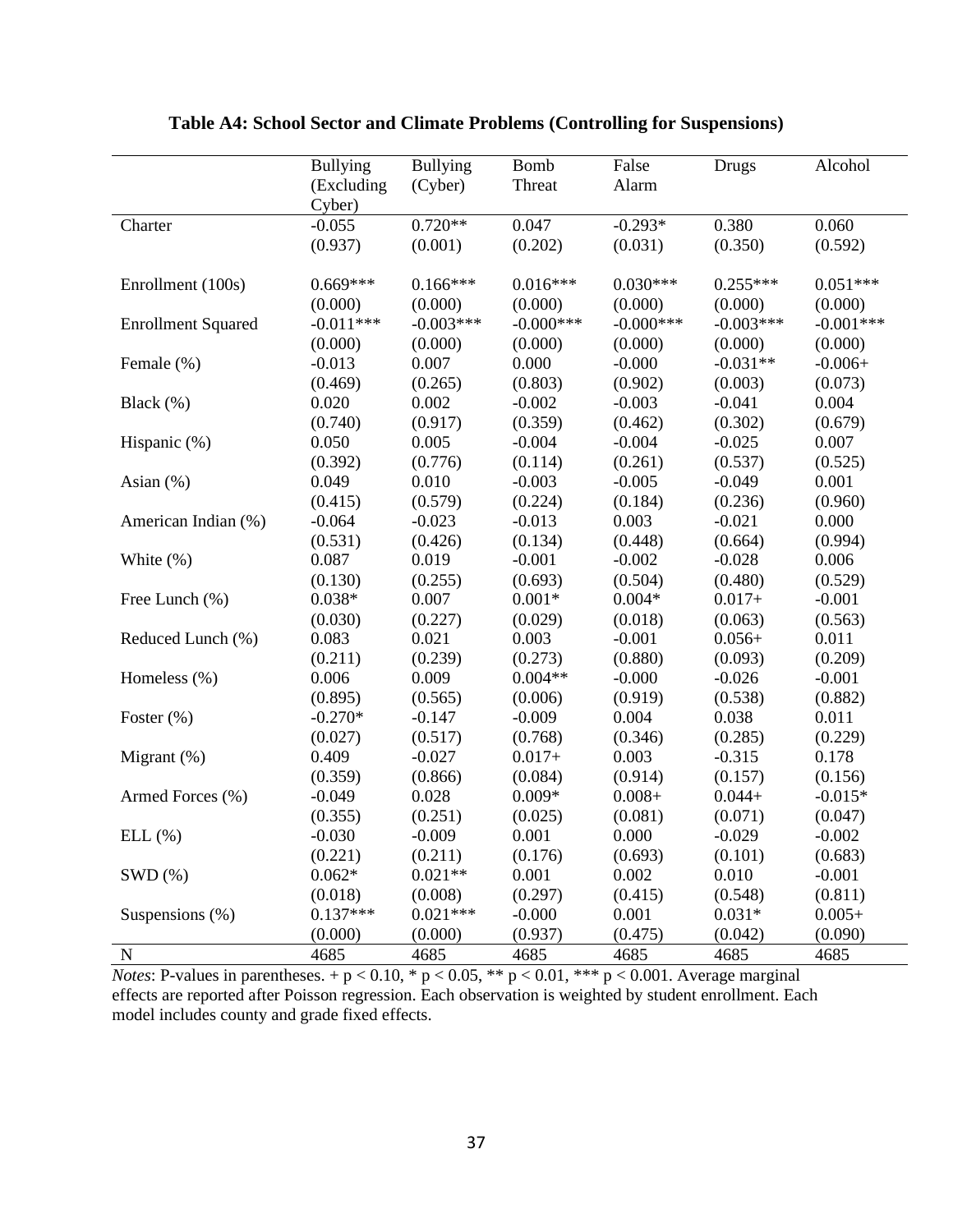|                           | Assault    | Assault     | Forcible     | Other Sex   | Weapons      | Weapons     |
|---------------------------|------------|-------------|--------------|-------------|--------------|-------------|
|                           | (Physical  | (Serious    | Sex          | Offenses    | Possession   | Possession  |
|                           | Injury)    | Physical    | Offenses     |             | (Routine     | (Other)     |
|                           |            | Injury)     |              |             | Security     |             |
|                           |            |             |              |             | Check)       |             |
| Charter                   | $-0.003**$ | $-0.001***$ | $-0.000$ *** | $-0.002***$ | $-0.001***$  | $-0.001***$ |
|                           | (0.001)    | (0.000)     | (0.000)      | (0.000)     | (0.000)      | (0.000)     |
|                           |            |             |              |             |              |             |
| Enrollment (100s)         | $-0.000$   | $-0.000$    | $-0.000$     | $0.000*$    | $-0.000$ *** | $-0.000$    |
|                           | (0.422)    | (0.463)     | (0.934)      | (0.033)     | (0.000)      | (0.728)     |
| <b>Enrollment Squared</b> | 0.000      | $-0.000$    | $-0.000$     | $-0.000**$  | $0.000***$   | 0.000       |
|                           | (0.828)    | (0.402)     | (0.619)      | (0.008)     | (0.000)      | (0.862)     |
| Female (%)                | $-0.000$   | $-0.000*$   | $-0.000*$    | $-0.000$    | $-0.000**$   | $-0.000$    |
|                           | (0.180)    | (0.032)     | (0.011)      | (0.111)     | (0.002)      | (0.483)     |
| Black $(\%)$              | 0.000      | $0.000*$    | 0.000        | $0.000***$  | $-0.000$     | $0.000**$   |
|                           | (0.419)    | (0.014)     | (0.926)      | (0.000)     | (0.399)      | (0.003)     |
| Hispanic (%)              | 0.000      | 0.000       | $-0.000$     | $0.000**$   | $-0.000$ *** | 0.000       |
|                           | (0.990)    | (0.380)     | (0.413)      | (0.002)     | (0.000)      | (0.246)     |
| Asian $(\%)$              | 0.000      | 0.000       | $-0.000$     | $0.000***$  | $-0.000$ *** | $0.000*$    |
|                           | (0.652)    | (0.187)     | (0.375)      | (0.001)     | (0.000)      | (0.046)     |
| American Indian (%)       | $-0.000$   | 0.000       | $-0.000$     | $0.000 +$   | $-0.000+$    | $-0.000$    |
|                           | (0.511)    | (0.192)     | (0.164)      | (0.090)     | (0.081)      | (0.584)     |
| White $(\%)$              | 0.000      | 0.000       | $-0.000$     | $0.000***$  | $-0.000$ *** | $0.000 +$   |
|                           | (0.578)    | (0.135)     | (0.554)      | (0.000)     | (0.000)      | (0.097)     |
| Free Lunch (%)            | $0.000*$   | $0.000*$    | 0.000        | $-0.000$    | $0.000***$   | $0.000***$  |
|                           | (0.010)    | (0.018)     | (0.533)      | (0.978)     | (0.000)      | (0.000)     |
| Reduced Lunch (%)         | $-0.000*$  | $-0.000$    | 0.000        | 0.000       | $-0.000$ *** | $-0.000$    |
|                           | (0.045)    | (0.840)     | (0.824)      | (0.216)     | (0.000)      | (0.195)     |
| Homeless (%)              | $0.000***$ | $0.000**$   | 0.000        | $0.000*$    | $-0.000$ *** | $0.000 +$   |
|                           | (0.000)    | (0.009)     | (0.774)      | (0.031)     | (0.000)      | (0.061)     |
| Foster $(\%)$             | $-0.000+$  | $-0.000$    | $-0.000$     | 0.000       | 0.000        | $-0.000$    |
|                           | (0.079)    | (0.566)     | (0.659)      | (0.346)     | (0.125)      | (0.704)     |
| Migrant $(\%)$            | $-0.000$   | 0.000       | $-0.000$     | 0.000       | 0.000        | 0.000       |
|                           | (0.147)    | (0.718)     | (0.935)      | (0.661)     | (0.257)      | (0.822)     |
| Armed Forces (%)          | $-0.000$   | $-0.000$    | $-0.000$     | 0.000       | $0.000 +$    | $0.000*$    |
|                           | (0.538)    | (0.387)     | (0.466)      | (0.833)     | (0.052)      | (0.032)     |
| ELL (%)                   | $-0.000$   | 0.000       | 0.000        | $0.000 +$   | $0.000**$    | $-0.000**$  |
|                           | (0.995)    | (0.804)     | (0.654)      | (0.078)     | (0.006)      | (0.006)     |
| SWD(%)                    | $0.000***$ | $0.000*$    | 0.000        | $0.000***$  | 0.000        | $0.000***$  |
|                           | (0.000)    | (0.029)     | (0.448)      | (0.000)     | (0.341)      | (0.000)     |
| R-Squared                 | 0.1966     | 0.1172      | 0.1221       | 0.1893      | 0.2204       | 0.2209      |
| ${\bf N}$                 | 4716       | 4716        | 4716         | 4716        | 4716         | 4716        |

*Notes*: P-values in parentheses.  $+p < 0.10$ , \*  $p < 0.05$ , \*\*  $p < 0.01$ , \*\*\*  $p < 0.001$ . Average marginal effects are reported after ordinary least squares regression. Each observation is weighted by student enrollment. Each model includes county and grade fixed effects. Each dependent variable divides the count of incidents by student enrollment.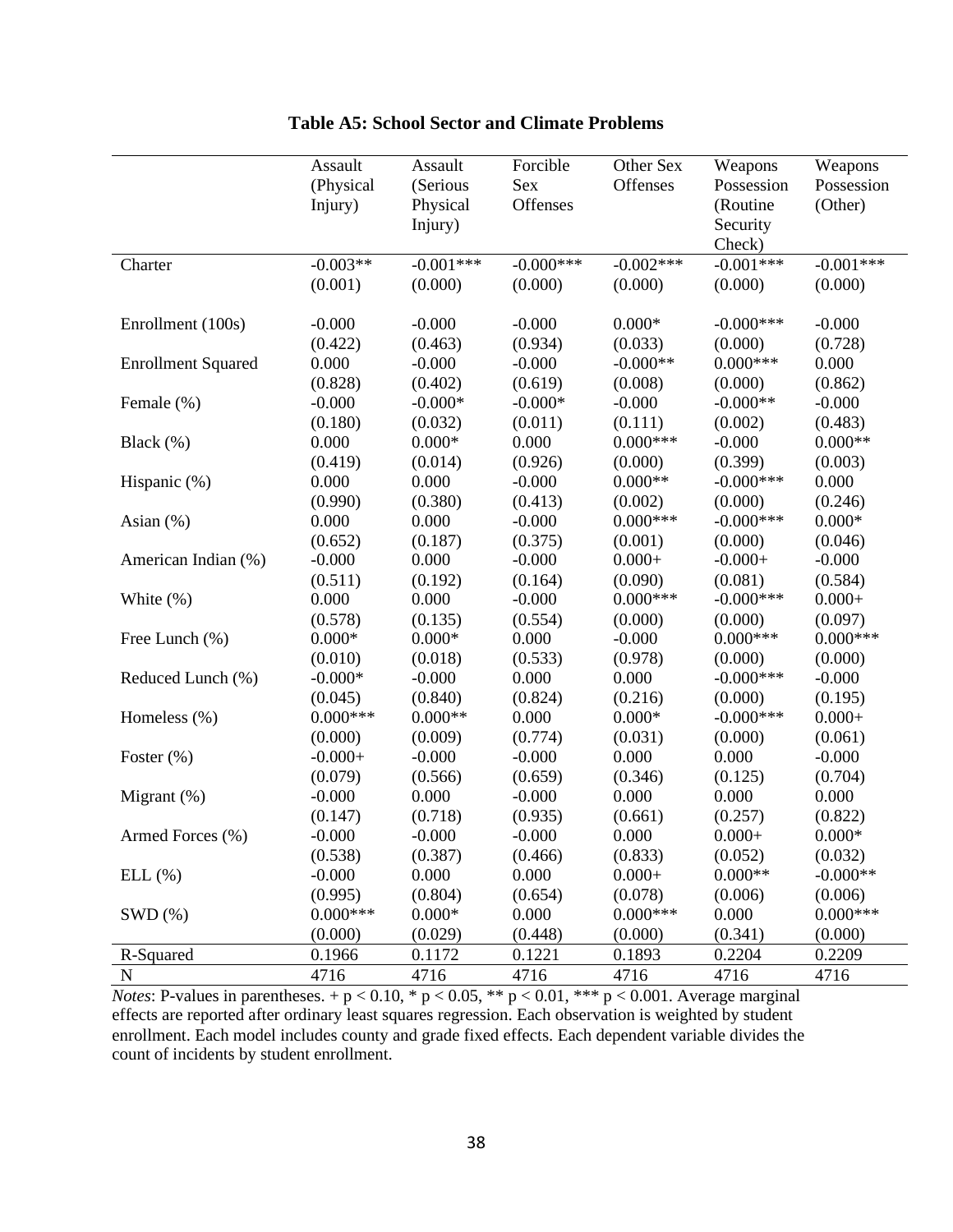|                           | <b>Bullying</b> | <b>Bullying</b> | <b>Bomb</b> | False      | Drugs     | Alcohol     |
|---------------------------|-----------------|-----------------|-------------|------------|-----------|-------------|
|                           | (Excluding      | (Cyber)         | Threat      | Alarm      |           |             |
|                           | Cyber)          |                 |             |            |           |             |
| Charter                   | 0.000           | $0.001**$       | 0.000       | $-0.000**$ | $0.001*$  | 0.000       |
|                           | (0.803)         | (0.002)         | (0.367)     | (0.009)    | (0.019)   | (0.244)     |
|                           |                 |                 |             |            |           |             |
| Enrollment (100s)         | $-0.000$ ***    | $-0.000$ ***    | 0.000       | $-0.000$   | $-0.000$  | 0.000       |
|                           | (0.000)         | (0.000)         | (0.526)     | (0.158)    | (0.772)   | (0.663)     |
| <b>Enrollment Squared</b> | $0.000**$       | $0.000*$        | $-0.000$    | 0.000      | $-0.000$  | $-0.000$    |
|                           | (0.002)         | (0.032)         | (0.103)     | (0.241)    | (0.266)   | (0.290)     |
| Female (%)                | $-0.000$        | 0.000           | $-0.000$    | $-0.000$   | $-0.000$  | $-0.000$    |
|                           | (0.531)         | (0.243)         | (0.346)     | (0.624)    | (0.234)   | (0.139)     |
| Black (%)                 | 0.000           | 0.000           | $-0.000$    | 0.000      | $0.000 +$ | $0.000***$  |
|                           | (0.184)         | (0.108)         | (0.591)     | (0.898)    | (0.094)   | (0.000)     |
| Hispanic (%)              | 0.000           | $0.000*$        | $-0.000$    | $-0.000$   | $0.000*$  | $0.000$ *** |
|                           | (0.142)         | (0.045)         | (0.344)     | (0.553)    | (0.040)   | (0.000)     |
| Asian (%)                 | $0.000 +$       | $0.000*$        | $-0.000$    | 0.000      | $0.000*$  | $0.000**$   |
|                           | (0.055)         | (0.020)         | (0.301)     | (0.988)    | (0.047)   | (0.001)     |
| American Indian (%)       | 0.000           | $-0.000$        | $-0.000$    | 0.000      | $0.000 +$ | $0.000**$   |
|                           | (0.752)         | (0.787)         | (0.224)     | (0.265)    | (0.055)   | (0.007)     |
| White (%)                 | $0.000*$        | $0.000**$       | 0.000       | $-0.000$   | $0.000 +$ | $0.000***$  |
|                           | (0.014)         | (0.002)         | (0.958)     | (0.801)    | (0.091)   | (0.000)     |
| Free Lunch (%)            | $0.000*$        | 0.000           | $0.000 +$   | $0.000*$   | 0.000     | $-0.000$    |
|                           | (0.044)         | (0.282)         | (0.095)     | (0.037)    | (0.927)   | (0.185)     |
| Reduced Lunch (%)         | $0.000 +$       | 0.000           | $0.000*$    | $-0.000$   | 0.000     | 0.000       |
|                           | (0.055)         | (0.181)         | (0.046)     | (0.590)    | (0.290)   | (0.268)     |
| Homeless (%)              | 0.000           | 0.000           | 0.000       | 0.000      | 0.000     | 0.000       |
|                           | (0.320)         | (0.497)         | (0.361)     | (0.273)    | (0.708)   | (0.341)     |
| Foster $(\% )$            | 0.000           | $-0.000$        | $-0.000$    | 0.000      | $0.002*$  | 0.000       |
|                           | (0.519)         | (0.975)         | (0.766)     | (0.420)    | (0.019)   | (0.566)     |
| Migrant $(\%)$            | 0.001           | $-0.000$        | 0.000       | 0.000      | $-0.000+$ | 0.000       |
|                           | (0.528)         | (0.900)         | (0.252)     | (0.710)    | (0.091)   | (0.533)     |
| Armed Forces (%)          | $-0.000$        | 0.000           | 0.000       | 0.000      | $0.000 +$ | $-0.000$    |
|                           | (0.267)         | (0.327)         | (0.441)     | (0.128)    | (0.098)   | (0.256)     |
| ELL(%)                    | $-0.000$        | $-0.000$        | 0.000       | $-0.000$   | $-0.000$  | 0.000       |
|                           | (0.289)         | (0.167)         | (0.579)     | (0.785)    | (0.224)   | (0.200)     |
| SWD(%)                    | $0.000**$       | $0.000*$        | $-0.000$    | $0.000**$  | $0.000*$  | $0.000 +$   |
|                           | (0.005)         | (0.021)         | (0.845)     | (0.009)    | (0.017)   | (0.094)     |
| R-Squared                 | 0.1312          | 0.1321          | 0.0379      | 0.0435     | 0.3212    | 0.1316      |
| $\mathbf N$               | 4716            | 4716            | 4716        | 4716       | 4716      | 4716        |

## **Table A6: School Sector and Climate Problems**

*Notes*: P-values in parentheses.  $+p < 0.10$ , \*  $p < 0.05$ , \*\*  $p < 0.01$ , \*\*\*  $p < 0.001$ . Average marginal effects are reported after ordinary least squares regression. Each observation is weighted by student enrollment. Each model includes county and grade fixed effects. Each dependent variable divides the count of incidents by student enrollment.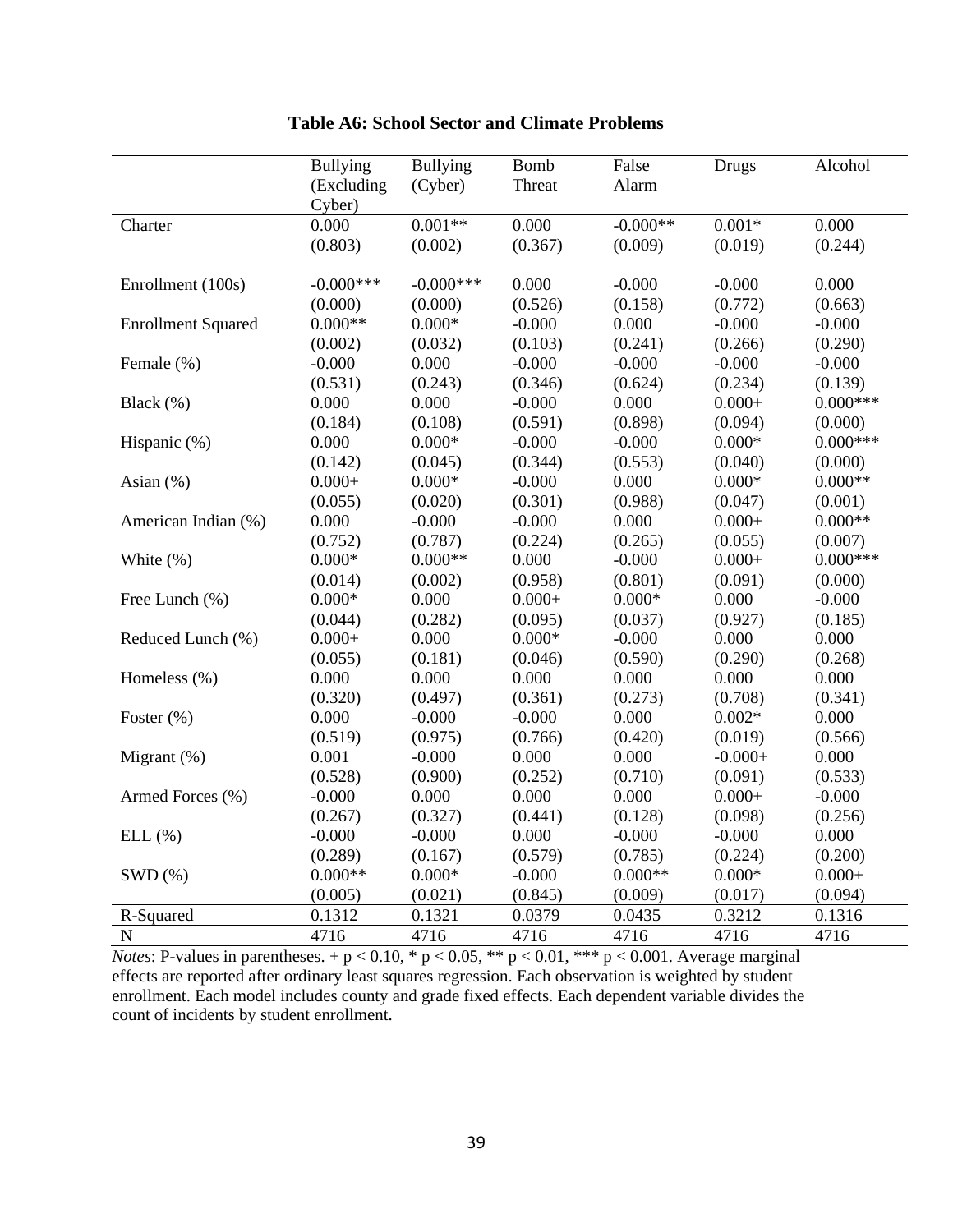|                           | Assault     | Assault         | Forcible     | Other Sex   | Weapons         | Weapons     |
|---------------------------|-------------|-----------------|--------------|-------------|-----------------|-------------|
|                           | (Physical   | (Serious        | Sex          | Offenses    | Possession      | Possession  |
|                           | Injury)     | Physical        | Offenses     |             | (Routine        | (Other)     |
|                           |             | Injury)         |              |             | Security Check) |             |
| Charter                   | $-0.004***$ | $-0.001***$     | $-0.000$ *** | $-0.002***$ | $-0.001***$     | $-0.002***$ |
|                           | (0.000)     | (0.000)         | (0.000)      | (0.000)     | (0.000)         | (0.000)     |
|                           |             |                 |              |             |                 |             |
| Enrollment (100s)         | $-0.000$    | $-0.000$        | $-0.000$     | $0.000 +$   | $-0.000$ ***    | $-0.000$    |
|                           | (0.318)     | (0.494)         | (0.999)      | (0.058)     | (0.000)         | (0.375)     |
| <b>Enrollment Squared</b> | 0.000       | $-0.000$        | $-0.000$     | $-0.000*$   | $0.000***$      | 0.000       |
|                           | (0.632)     | (0.372)         | (0.554)      | (0.012)     | (0.000)         | (0.473)     |
| Female (%)                | $-0.000$    | $-0.000*$       | $-0.000**$   | $-0.000$    | $-0.000**$      | $-0.000$    |
|                           | (0.258)     | (0.035)         | (0.010)      | (0.159)     | (0.003)         | (0.718)     |
| Black $(\%)$              | 0.000       | $0.000\text{*}$ | 0.000        | $0.000***$  | $-0.000$        | $0.000**$   |
|                           | (0.486)     | (0.015)         | (0.903)      | (0.000)     | (0.376)         | (0.005)     |
| Hispanic (%)              | 0.000       | 0.000           | $-0.000$     | $0.000***$  | $-0.000$ ***    | 0.000       |
|                           | (0.955)     | (0.388)         | (0.384)      | (0.001)     | (0.001)         | (0.156)     |
| Asian $(\%)$              | 0.000       | 0.000           | $-0.000$     | $0.000***$  | $-0.000***$     | $0.000*$    |
|                           | (0.701)     | (0.199)         | (0.371)      | (0.001)     | (0.000)         | (0.045)     |
| American Indian (%)       | $-0.000$    | 0.000           | $-0.000$     | $0.000 +$   | $-0.000+$       | $-0.000$    |
|                           | (0.547)     | (0.193)         | (0.151)      | (0.064)     | (0.098)         | (0.719)     |
| White $(\%)$              | 0.000       | 0.000           | $-0.000$     | $0.000***$  | $-0.000$ ***    | $0.000 +$   |
|                           | (0.554)     | (0.140)         | (0.523)      | (0.000)     | (0.000)         | (0.052)     |
| Free Lunch (%)            | $0.000 +$   | $0.000*$        | 0.000        | $-0.000$    | $0.000***$      | $0.000***$  |
|                           | (0.066)     | (0.020)         | (0.392)      | (0.490)     | (0.001)         | (0.000)     |
| Reduced Lunch (%)         | $-0.000+$   | $-0.000$        | 0.000        | 0.000       | $-0.000$ ***    | $-0.000$    |
|                           | (0.057)     | (0.807)         | (0.891)      | (0.141)     | (0.000)         | (0.412)     |
| Homeless (%)              | $0.000***$  | $0.000*$        | 0.000        | $0.000*$    | $-0.000$ ***    | $0.000*$    |
|                           | (0.000)     | (0.012)         | (0.807)      | (0.023)     | (0.000)         | (0.029)     |
| Foster $(\%)$             | $-0.000*$   | $-0.000$        | 0.000        | $-0.000$    | 0.000           | $-0.000$    |
|                           | (0.021)     | (0.556)         | (0.676)      | (0.727)     | (0.183)         | (0.104)     |
| Migrant $(\%)$            | $-0.000$    | 0.000           | $-0.000$     | 0.000       | 0.000           | 0.000       |
|                           | (0.178)     | (0.701)         | (0.884)      | (0.621)     | (0.219)         | (0.688)     |
| Armed Forces (%)          | $-0.000$    | $-0.000$        | $-0.000$     | 0.000       | $0.000 +$       | $0.000*$    |
|                           | (0.514)     | (0.400)         | (0.490)      | (0.886)     | (0.059)         | (0.041)     |
| ELL(%)                    | 0.000       | 0.000           | 0.000        | $0.000+$    | $0.000**$       | $-0.000**$  |
|                           | (0.966)     | (0.796)         | (0.653)      | (0.073)     | (0.006)         | (0.005)     |
| SWD(%)                    | $0.000***$  | $0.000*$        | 0.000        | $0.000**$   | 0.000           | $0.000***$  |
|                           | (0.000)     | (0.030)         | (0.353)      | (0.002)     | (0.429)         | (0.001)     |
| Suspensions $(\%)$        | $0.000***$  | 0.000           | $-0.000*$    | $0.000***$  | $0.000 +$       | $0.000***$  |
|                           | (0.000)     | (0.874)         | (0.022)      | (0.000)     | (0.093)         | (0.000)     |
| R-Squared                 | 0.2061      | 0.1182          | 0.1225       | 0.1945      | 0.2217          | 0.2376      |
| ${\bf N}$                 | 4685        | 4685            | 4685         | 4685        | 4685            | 4685        |

## **Table A7: School Sector and Climate Problems (Controlling for Suspensions)**

*Notes*: P-values in parentheses.  $+p < 0.10$ , \*  $p < 0.05$ , \*\*  $p < 0.01$ , \*\*\*  $p < 0.001$ . Average marginal effects are reported after ordinary least squares regression. Each observation is weighted by student enrollment. Each model includes county and grade fixed effects. Each dependent variable divides the count of incidents by student enrollment.